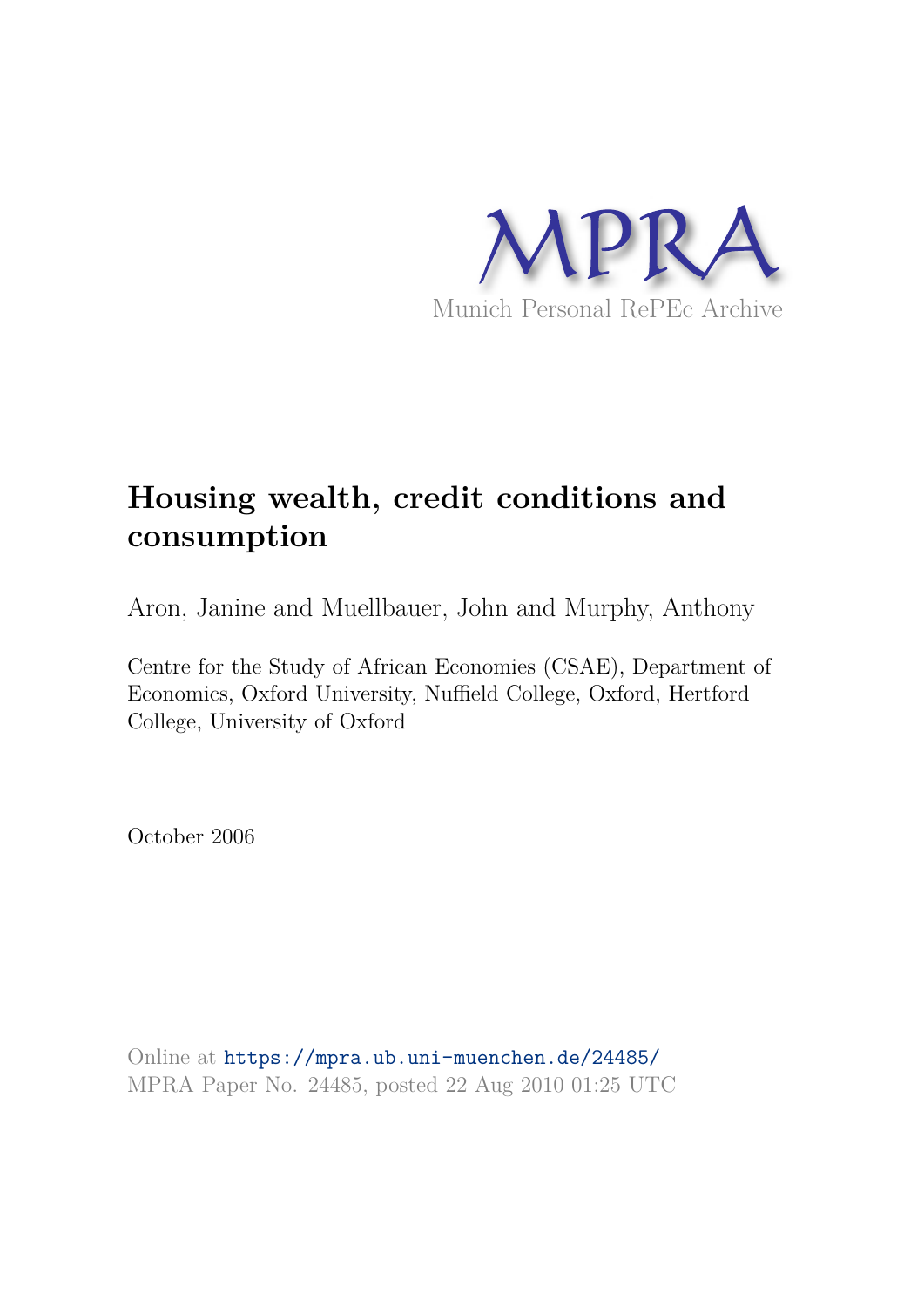# Housing Wealth, Credit Conditions and Consumption

**JANINE ARON** Centre for the Study of African Economies, Department of Economics, University of Oxford, England

> **JOHN MUELLBAUER** Nuffield College, University of Oxford, England

> **ANTHONY MURPHY** Hertford College, University of Oxford, England

#### October 2006

**Abstract:** There is widespread disagreement about the role of housing wealth in explaining consumption. Much of the empirical literature is marred by poor controls for the common drivers both of house prices and consumption, including income, income growth expectations, interest rates, credit supply conditions, other assets and indicators of income uncertainty (such as changes in the unemployment rate). For instance, while the easing of credit supply conditions is usually followed by a house price boom, failure to control for the direct effect of credit liberalization on consumption can over-estimate the effect of housing wealth or collateral on consumption. This paper suggests an empirical model grounded in theory with more complete controls than hitherto used. It is applied to modeling consumption in the UK and South Africa. Both countries experienced substantial credit market liberalization and rising consumption to income ratios. However, South Africa's circumstances in the 1980s prevented an asset price boom, thus allowing the illumination of the direct role of credit liberalization. The paper incorporates methodological improvements in the measurement of credit conditions, and also clarifies the multi-faceted effects of credit liberalization on consumption.

<sup>\*</sup> We are grateful for comments on earlier drafts from Olympia Bover, Angus Deaton, Jim Poterba and seminar participants at the IMF and HM Treasury. We are very grateful for data discussions to Michael Kock, Danie Meyer, Coen Pretorius, Johan Prinsloo and Johan van den Heever of the South African Reserve Bank. This research was funded by the Department for International Development (grant numbers R7291, R7911 and R8311), an Economic and Social Research Council Research Fellowship (H52427003594), and ESRC grant (R000237500).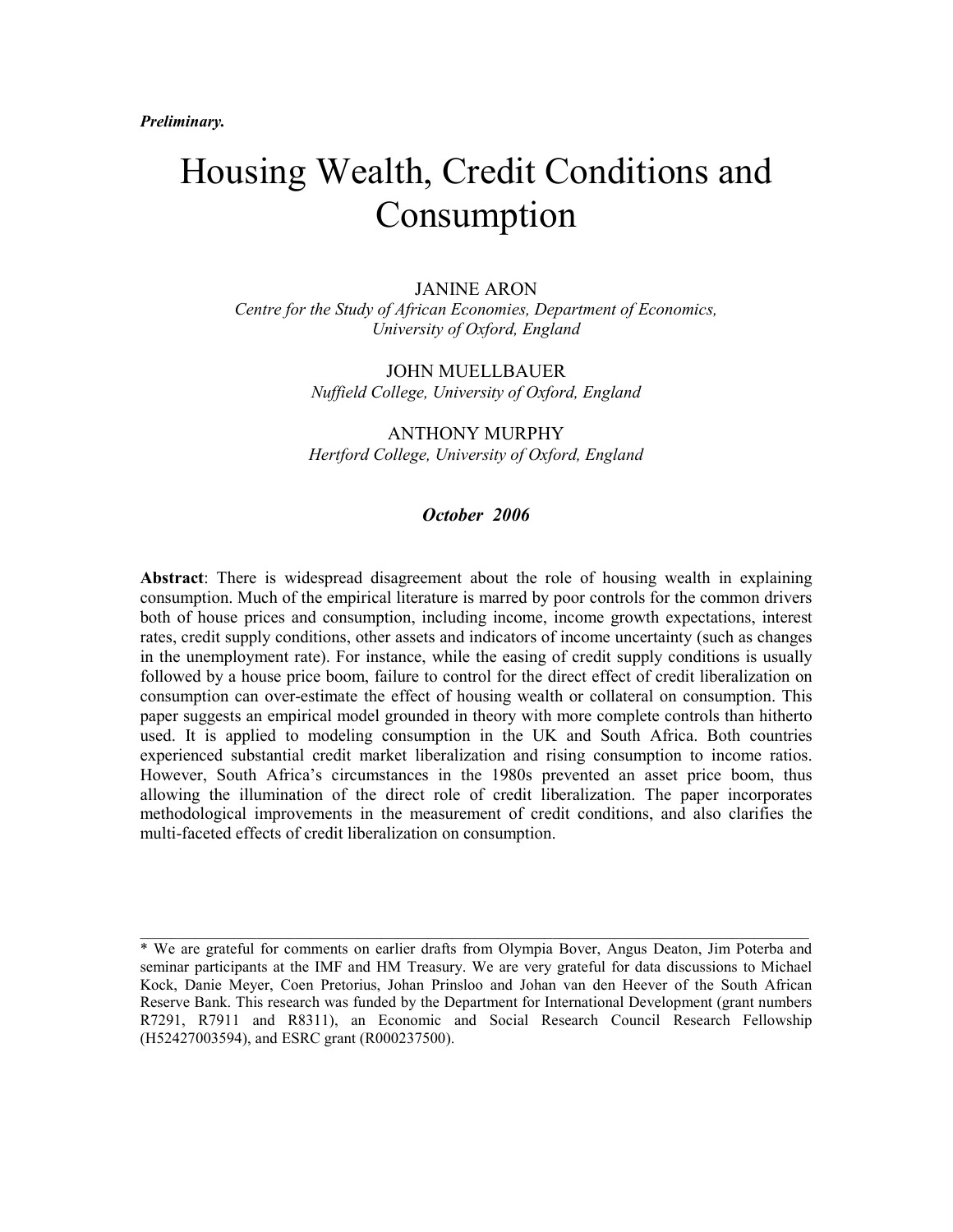#### **1. Introduction**

 $\overline{a}$ 

There is widespread concern among central banks about the influence of house prices on consumption, and much current debate on how monetary policy should react to asset price fluctuations in the context of liberalised credit markets (see Rajan (2005) and associated papers from the Jackson Hole symposium). Housing markets and their consumption interactions have, in recent years, become a very active research area.<sup>1</sup> Nevertheless there is disagreement about the role of housing wealth in explaining consumption.

Unfortunately, much of the empirical literature, both macro and micro, is marred by poor controls for the common drivers both of house prices and consumption, including income, income growth expectations, interest rates, credit supply conditions, other assets and indicators of income uncertainty (such as the changes in the unemployment rate). For example, the easing of credit supply conditions is usually followed by a house price boom. Failure to control for the direct effect of such easing on consumption can result in overestimates of the effect of housing wealth or collateral on consumption. Our review of the literature in Section 2 illustrates these points; and in Sections 4 and 5, we provide specific evidence through comparisons of well-specified empirical models with those omitting relevant controls.

In this paper we apply an empirical model incorporating more complete controls than are generally employed in the literature. These controls include measures of consumer credit conditions and their interactions with a variety of economic variables such as proxies for income uncertainty and interest rates. Furthermore, we include a coherent treatment of income growth expectations, missing from most published research. The application is to the UK, and to an emerging market country, South Africa. Both countries experienced substantial credit market liberalization and rises in consumption to income ratios. However, in South Africa, due to particular circumstances in the 1980s, this occurred without an asset price boom, thus illuminating the direct role of credit liberalization.

The paper incorporates methodological improvements in the measurement of credit conditions, and also clarifies the multi-faceted effects of credit liberalization on consumption. For the UK, we capture the direct and interaction effects of financial liberalization on

<sup>&</sup>lt;sup>1</sup> There are now attempts to introduce housing into DSGE models, Iacoviello (2005), and to give some microfoundations to the financial accelerator via households, Aoki et al (2004). Lustig and van Niewerburgh (2005) have analysed the introduction of housing collateral into consumption capital asset pricing models. Recent empirical studies of the housing-consumption link on macroeconomic data include Case et al (2005), Catte et al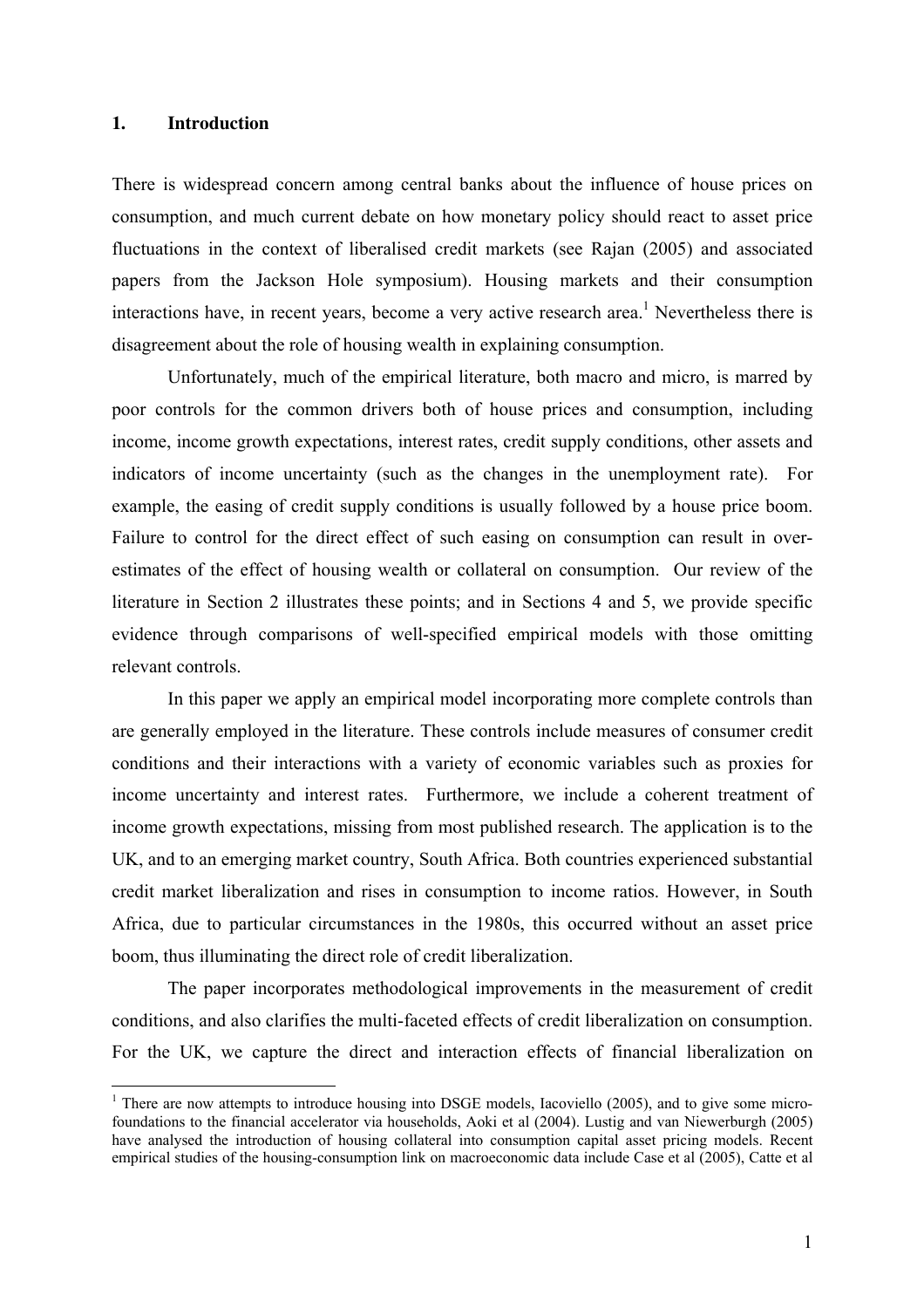consumption by employing a consumer credit conditions index, derived by Fernandez-Corugedo and Muellbauer (2006). They model data on ten credit indicators, from which a common credit indicator and a risk indicator are extracted, after controlling for standard economic and demographic variables. For South Africa, we estimate joint debt and consumption equations with an unobservable credit supply indicator entering both consumption and debt equations. This indicator is proxied by a linear spline function and the parameters are estimated, subject to cross-equation restrictions, from a joint estimation of the household consumption and debt equations incorporating institutional information on credit market liberalization in South Africa.

Furthermore, we distinguish theoretically and empirically among three types of effect of financial liberalization on consumption, which previous literature does not bring out clearly. Financial liberalization reduces the credit constraints on households engaging in smoothing consumption when they expect significant income growth; it reduces deposits required of first-time buyers of housing; and it increases the availability of collateral-backed loans for households which already possess collateral. The three facets imply both a shift in the average propensity to consume, and important interaction effects, for example with housing wealth, income growth expectations, interest rates and indicators of uncertainty.

Our empirical evidence supports these three facets of financial liberalization on consumption and suggests for the UK, that after credit market liberalization, the marginal propensity to spend out of housing wealth is approximately the same as that out of illiquid financial wealth, but less than that out of net liquid assets. It suggests that in countries with less liberal credit markets and weaker access by mortgage lenders to housing collateral than in the UK, the marginal propensity to spend out of housing wealth is likely to be smaller than from stock market wealth. For South Africa, where credit markets are now quite liberal, the marginal propensity to spend out of housing wealth appears to exceed that for illiquid financial wealth, but is less than that out of net liquid assets.

The outline of the paper is as follows. Section 2 reviews the empirical literature on housing wealth effects. Section 3 provides a theoretical background for the econometric specification applied to time series data for the UK in Section 4, and South Africa in Section 5. Section 6 briefly concludes.

<sup>(2004),</sup> Iacoviello (2004), and Dvornak and Kohler (2003). Earlier studies include Hendry et al (1990), Brodin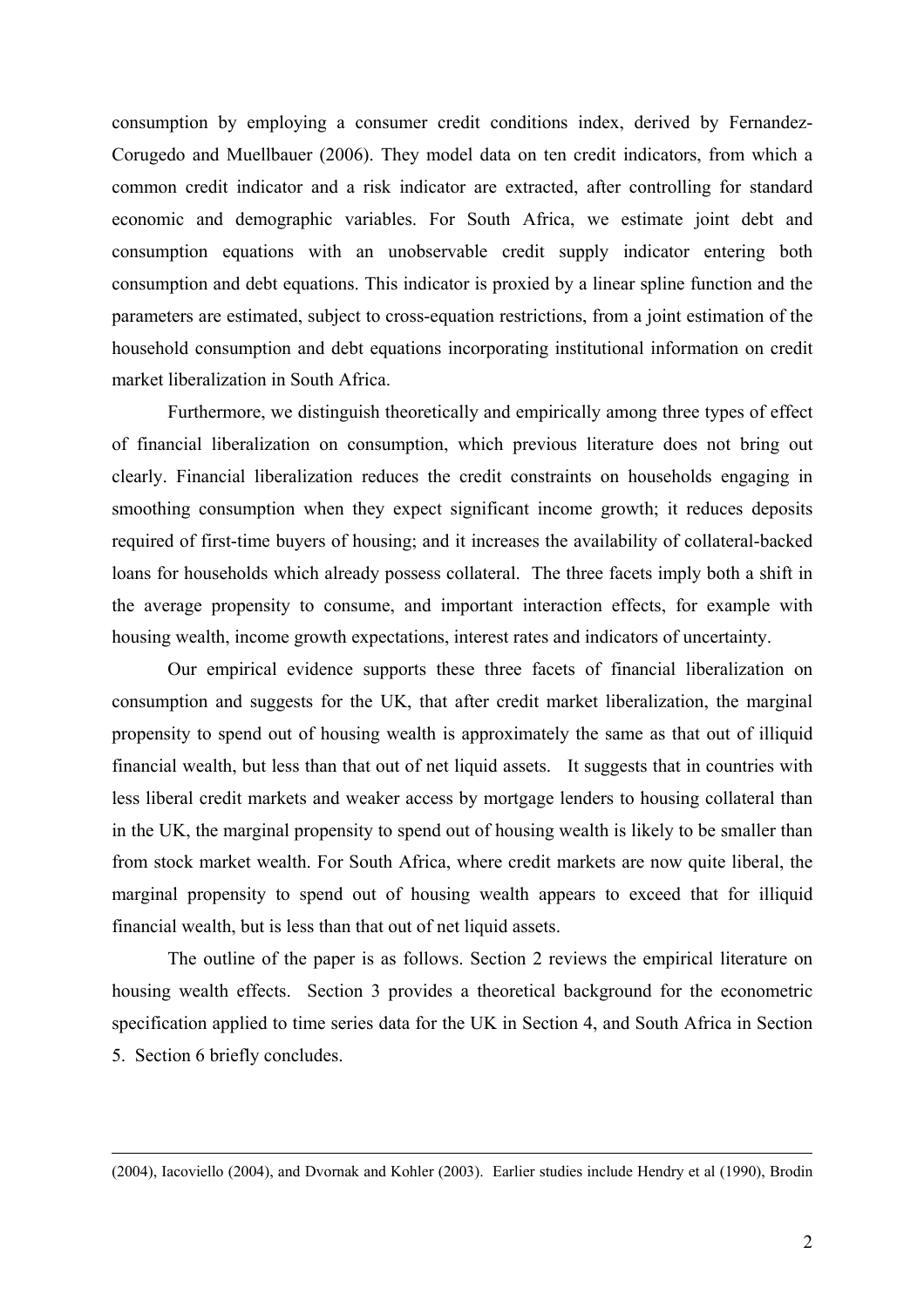#### **2. Literature Review**

We compare and contrast a range of micro- and macro-economics studies on consumption and wealth using Table 1, which distinguishes amongst studies on several criteria including the economic controls employed in the consumption models. The first criterion is whether studies satisfy approximate long-run homogeneity of consumption in income and wealth, and whether they permit heterogeneity across countries, where relevant. The economic controls include income, income growth expectations, and credit conditions as intercept shift and interaction effects. Wealth effects are divided into log and level specifications and the level of disaggregation of wealth used. The theoretical section (Section 3) below argues that levels of wealth to income are preferable to logs, and that some disaggregation is desirable. Other controls are interest rate effects and uncertainty proxies.

In a widely-cited study, Case, Quigley and Shiller (2005) claim that for a panel of US states and a panel of 14 countries, the housing wealth effect is larger than the stock market wealth effect. However, the econometrics is questionable. Their equilibrium correction model (ECM) used both for the panels of US states and OECD countries, takes the form

$$
\Delta \log c_t = \alpha \Delta \log c_{t-1} + \beta_1 \Delta \log y_t + \beta_2 \Delta \log \operatorname{stock}_t + \beta_3 \Delta \log \text{ house}_t + \gamma [\log c_{t-1} - \log y_{t-1}] + \beta_4 \Delta \log \operatorname{stock}_{t-1} + \operatorname{fixed} \operatorname{effects} + \varepsilon_t \tag{2.1}
$$

where *y* is income, *stock* is stock market wealth, and *house* is owner-occupied housing wealth, all in real per capita terms. A 1986 dummy interacted with ∆log*(house)* tests for shifts in behaviour, for example, connected with shifts in credit market conditions.

However, among the omitted controls are *levels* of housing asset and stock market wealth, interest rates, the unemployment rate, and income growth expectations. It can also be argued that for the US states, stock market wealth is imputed to the state levels with rather crude methods, although the housing wealth data are better measured. Changes in housing market wealth at the state level are likely to be strongly correlated with missing unemployment data, mis-measured income growth and omitted income growth expectations. The wealth data are end-of-period data which will increase their endogeneity (though the authors claim changes in timing have little effect on the estimates).

and Nymoen (1992), Kennedy and Andersen (1994) and Muellbauer and Murphy (1995).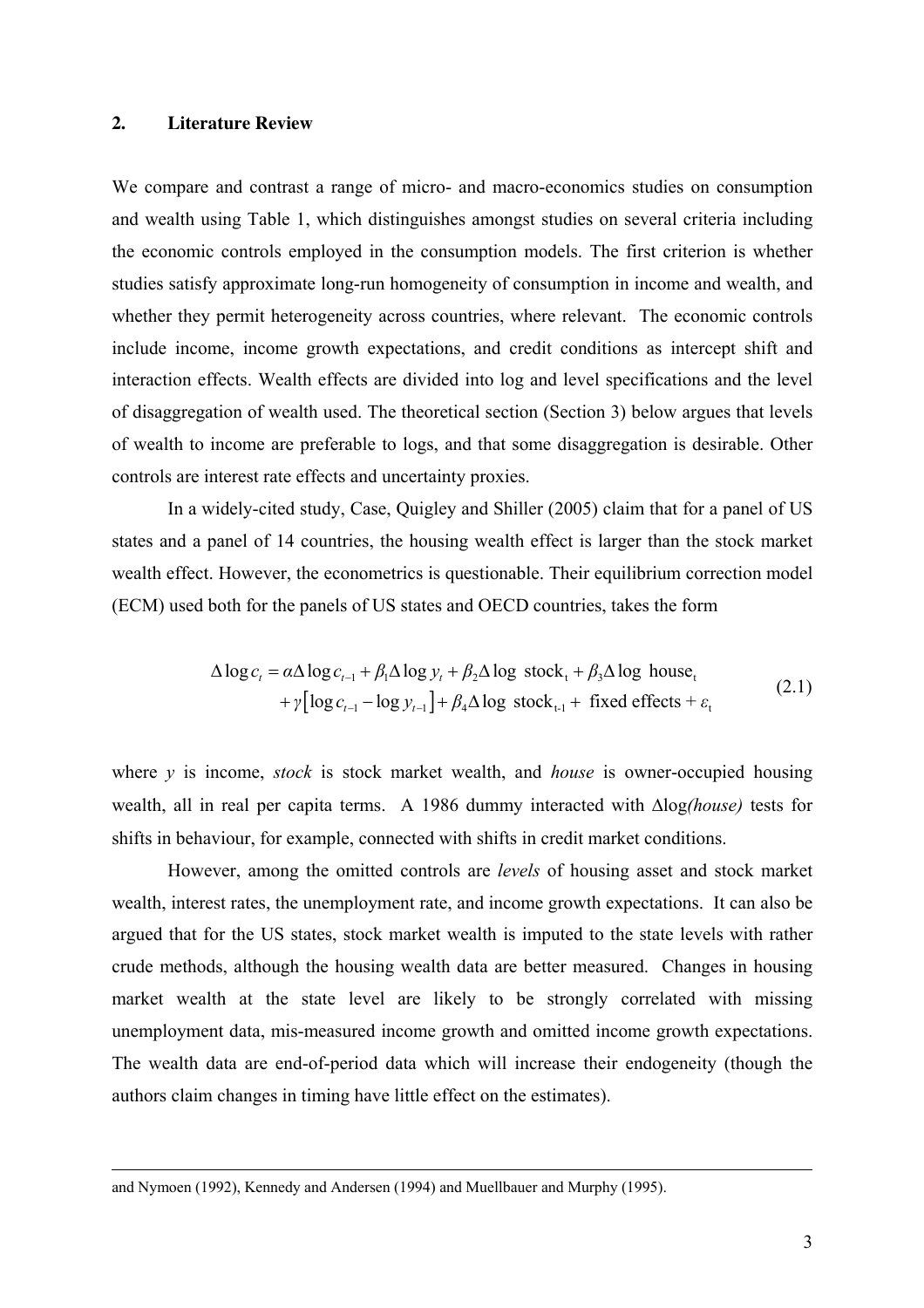For the OECD part of their study, pooling the 14 countries denies the heterogeneity between countries implied by institutional differences, see Maclennan et al (1998,2000). Shifts in credit conditions are also omitted from the OECD country data, yet Finland, Norway, Sweden, the UK and the Netherlands, for example, all underwent revolutions in credit availability. The rise in house prices is highly correlated with the shift in credit conditions. It is not surprising that the estimated housing wealth effect is larger for the OECD countries, where credit conditions went through larger changes than for US states after 1982.

In contrast to Case et al., Catte et al. (2004) note institutional differences amongst countries and find major heterogeneity for the parameters in different OECD economies. They estimate ECM models which do have long-run wealth effects, as well as interest rate and unemployment effects. However, they do not control for income expectations explicitly, or for the effects of financial liberalization, and this is liable to bias up the estimated housing wealth or collateral effects on consumption. This is equally true of Kennedy and Andersen (1994) who study consumption in the form of saving ratios. Nevertheless, the latter study confirms the heterogeneity of wealth effects across countries, finding an apparently negative housing wealth effect for Italy, which could feasibly be reflecting its poorly functioning mortgage market.

Boone et al (2001) are sensitive to the potential importance of credit market liberalization and find some evidence for shifts in long-run relationships, particularly for the UK, US and Canada, using dummies for credit market liberalization. They also control for interest rate and unemployment dynamics. They too find a negative housing wealth coefficient for Italy. However, they do not attempt to control for income growth expectations or the effect of credit market liberalization on the long-term consumption to income ratio. The implication is that housing wealth effects may well be upward biased for the UK, US and Canada. Ludwig and Sloek (2002) examine data for 16 OECD countries, using stock market and house price indices, the latter of sometimes questionable quality. They group countries into two, by whether they have bank-based or market-based financial systems, and impose common slope parameters within each group. They find strong long-run stock market effects and less well estimated house price effects, with some evidence of larger coefficients for post 1985 data than for pre 1985 data. Other relevant controls are all missing.

Dvornak and Kohler (2003) study a panel of Australian states for 1984-2001, disaggregating wealth into net housing wealth, stock market wealth and other wealth. They find the marginal propensity to spend of stock market wealth to exceed that from net housing wealth, but the omission of controls for income growth expectations, shifts in credit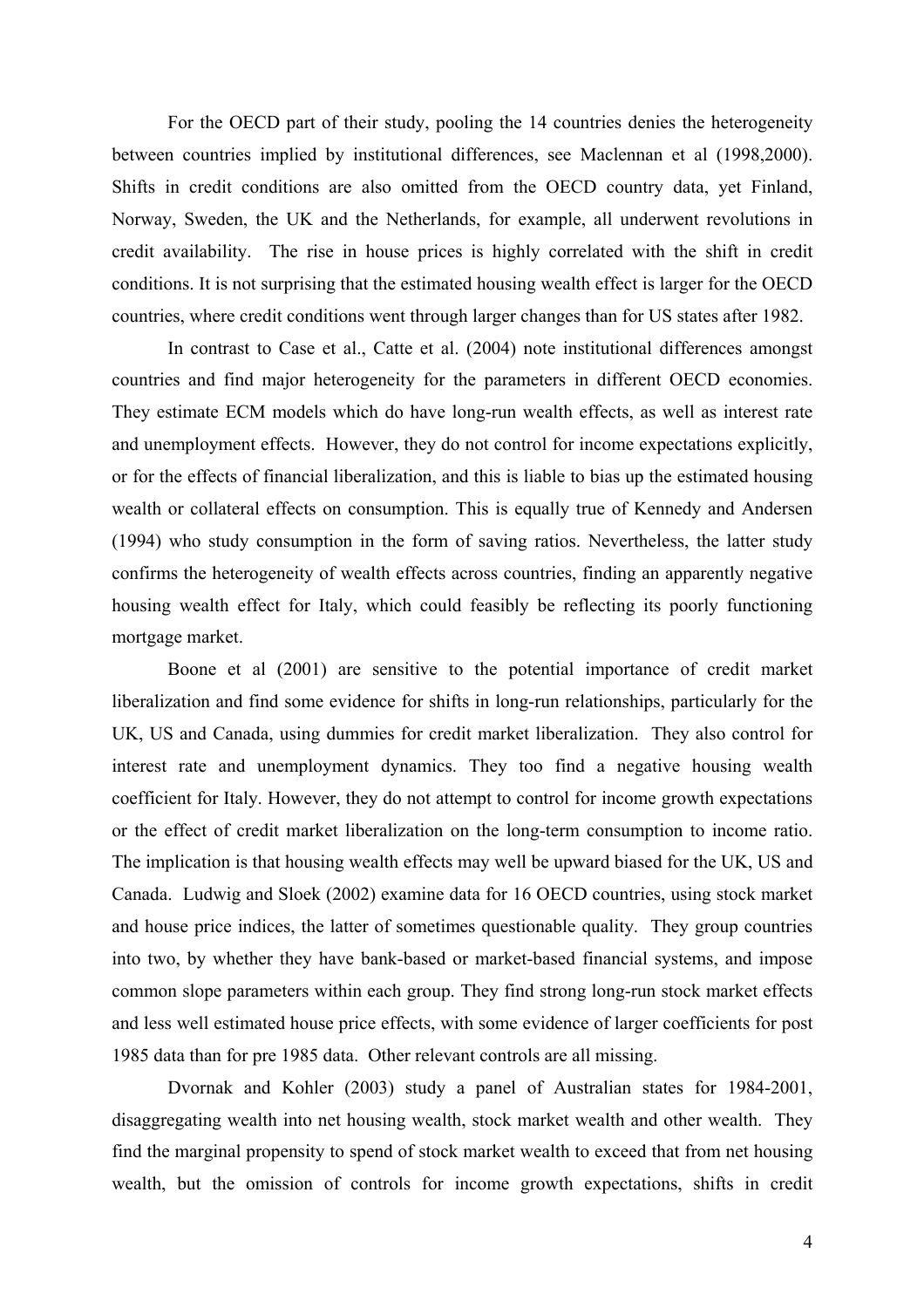conditions, unemployment and interest rates may well have biased upwards the estimated wealth effects.

 Two studies by Barrell and Davis (2004) and Byrne and Davis (2003) estimate equations for the G-5 and G-7 countries, respectively, employing no controls for shifts in credit conditions, interest rates, unemployment rates or expected income growth. The former paper aggregates wealth into net worth in log form. In the latter paper, they also do not distinguish housing wealth, but test for differences between liquid and illiquid assets effects. For most countries, Byrne and Davis (2003) find liquid asset effects *smaller* than those from illiquid assets, and typically *negative* for the US, and especially the UK. Since liquid assets are defined as gross liquid assets minus debt, this is a classic symptom of omitted variable bias. Credit market liberalization is associated with rises in debt relative to income and relative to gross liquid assets. It has a positive effect on consumption but is negatively correlated with net liquid assets, and so its omission biases the latter's effect in a negative direction.

This illustrates the point that for aggregate time series data, the failure to control for shifts in credit conditions is often likely to be critical. Although the implications of financial liberalization have aroused interest, controversy, and a literature (such as Bayoumi 1993a, 1993b; Schmidt-Hebbel and Serven 1997, 1999; Bandiera et al 2000; Honohan 1999), there has not been an entirely satisfactory applied analysis of these implications in the consumption literature. One major difficulty has been to find an indicator of credit market deregulation with which to model the direct and interaction effects of financial liberalization.

Muellbauer and Murphy (1995) study annual UK regional panel data for 11 regions with a more complete set of controls than other studies. They capture income growth expectations through the fitted values from parsimonious income forecasting equations, and check for interaction effects of these with uncertainty indicators. The shifts in credit conditions are proxied using an indicator derived from data on loan-to-value ratios for mortgages to first-time buyers, see Muellbauer and Murphy (1993) - a forerunner of the indicator discussed below in Section 4.2. Interest rate and unemployment effects are included. Assets are aggregated into liquid and illiquid categories (measured at the end of the previous year), where the latter includes housing wealth, and shifts in wealth effects with credit conditions are tested for. As a check on the aggregation of physical and financial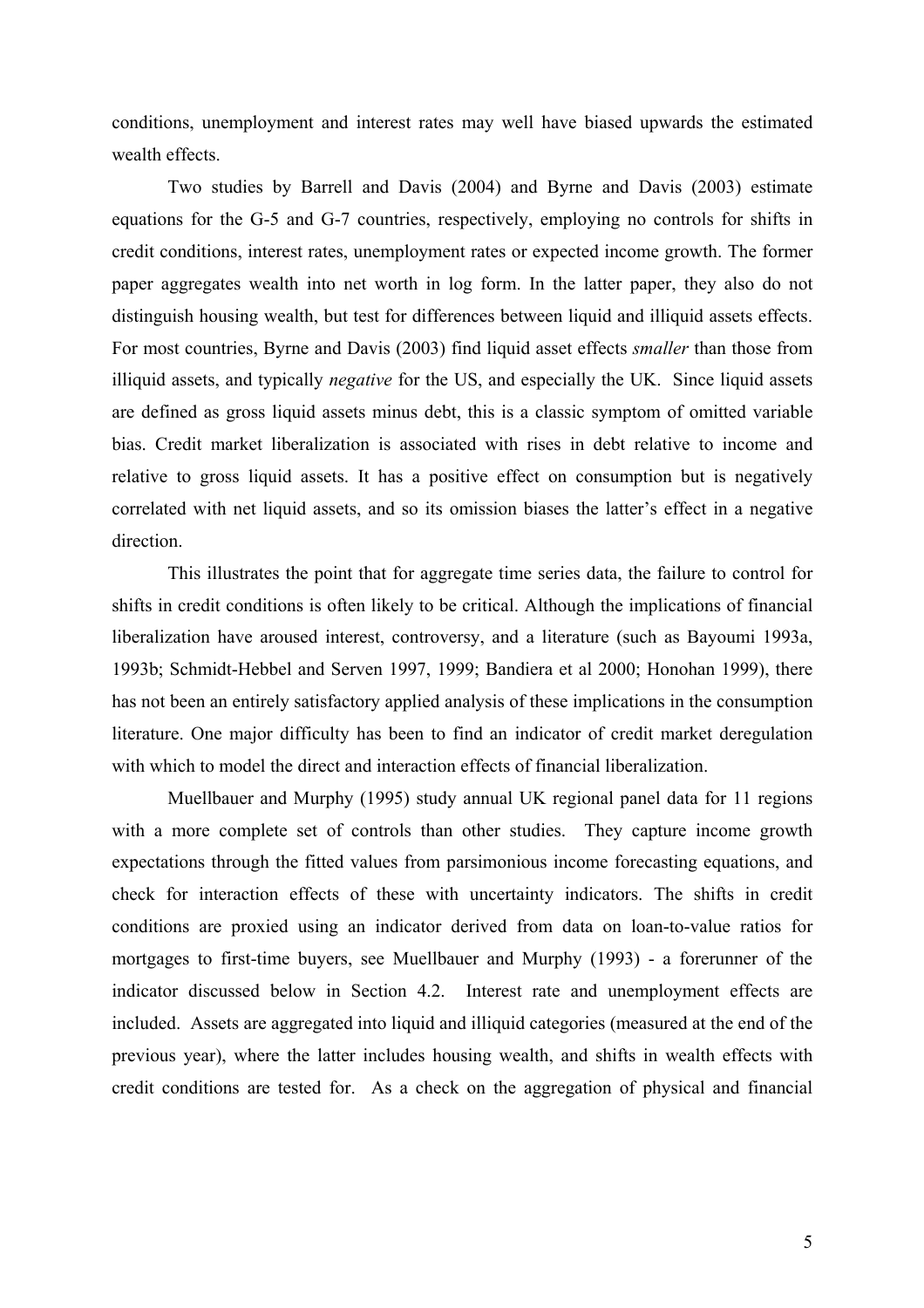illiquid wealth, a separate allowance is made for a real house price effect, but this always proves insignificant.<sup>2</sup>

We turn to two studies of consumption employing similar micro-economic data for the UK, but which have reached diametrically opposed conclusions through the different controls they employ. Attanasio et al. (2005) explain consumption spending in terms of age and cohort dummies, household demography, housing tenure, and regional house price growth rates and the level of house prices<sup>3</sup>. They find the largest house price growth rate effects for the young, followed by the middle aged and then the old (and similar effects for renters as for home-owners). This is counterintuitive since housing wealth increases with age. The log level of regional house prices has a similar effect for all three age groups. However, the residuals from regressing regional house prices on regional incomes, a simple attempt to remove the influence of regional income, have their biggest effects on the young. Attanasio et al. try to explain these anomalous findings by arguing that since housing wealth increases with age, house prices are merely a proxy for omitted income expectations, and probably have no independent role to play in explaining consumption.

By contrast, Campbell and Cocco (2005) explain changes in consumption per head for different cohorts classified by region, *controlling* for income growth, regional unemployment, for interest rates as well as housing tenure, mortgage debt and regional house prices<sup>4</sup>. They find the largest house price effects for the older home-owners, and the lowest effects for renters<sup>5</sup>.

Their findings suggest that those of Attanasio et al. are due to poor economic controls. Since consumption is likely to strongly influenced by current income, and also by financial asset ownership (also increasing with age and differing by region), debt and variations in unemployment rates and interest rates, the failure to control for these other variables implies that no conclusions about the effects of housing assets on consumption can be drawn from the study of Attanasio et al. The consumption of the young is likely to be the most sensitive to current income, and regional house prices are correlated with current income. Further, the

<sup>&</sup>lt;sup>2</sup> One shortfall of the study is the omission of the direct effect on consumption of credit conditions (discussed below). The authors were also sceptical over the accuracy of the regional accounts income data. Subsequently, Cameron and Muellbauer (2000) established that these data seriously understated the rise in relative incomes in the South East in the 1980s, probably resulting in an upward bias in the housing wealth effects being estimated. For this reason, the authors did not attempt to publish the study.

<sup>&</sup>lt;sup>3</sup> They use micro data from the Family Expenditure Survey for 1978-2001.

<sup>&</sup>lt;sup>4</sup> They use micro data from the FES from 1988-2000.

 $5$  The fact that the latter (in the form of national house prices) is still significant suggests that house prices contain a general 'confidence' or expectations effect, in addition to whatever wealth or collateral role they play.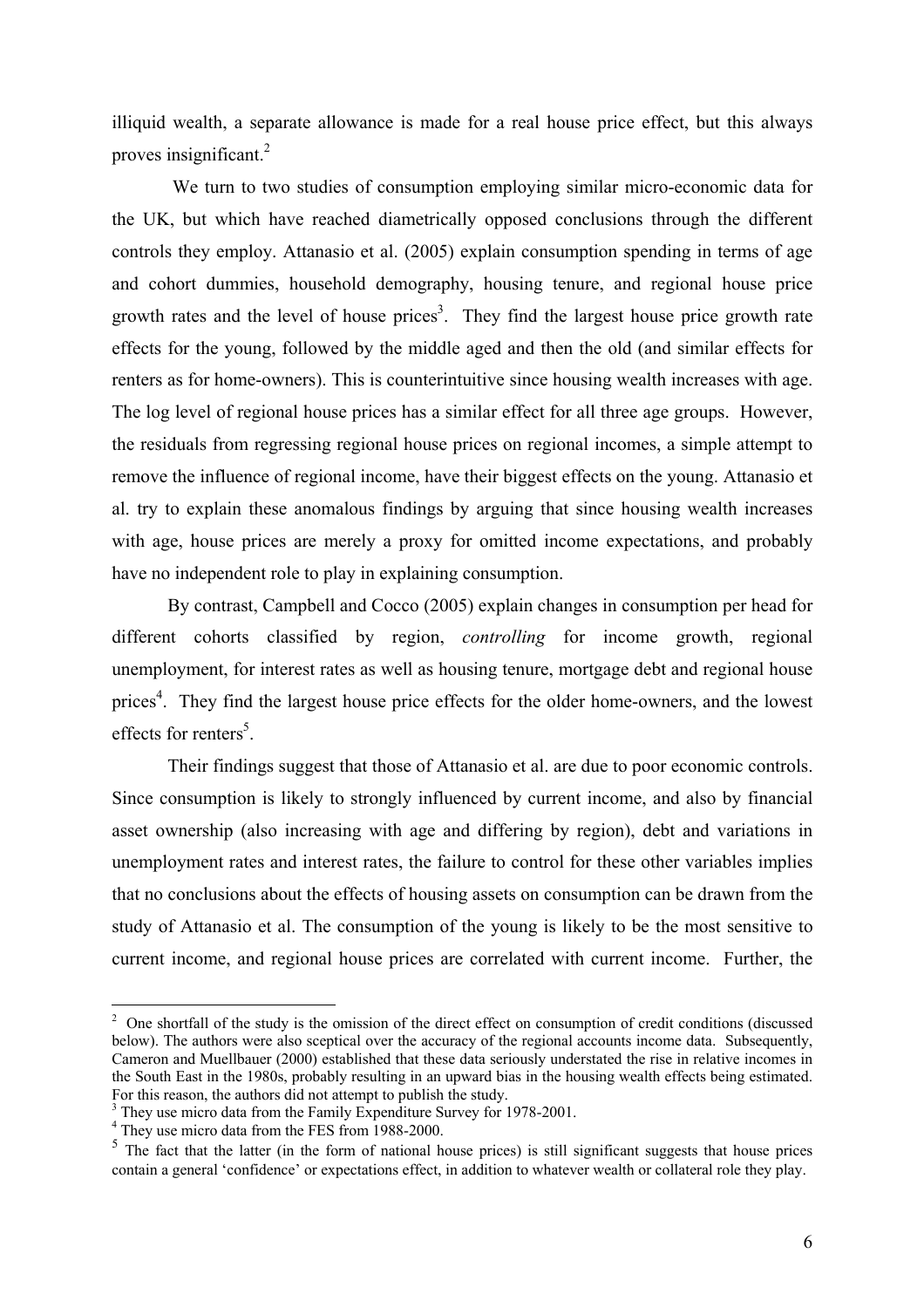collateral role of housing wealth suggests that young house owners, who are more likely to be credit-constrained, could well be as sensitive as older owners to rises in house prices. Moreover the relaxation of UK credit constraints in the 1980s would have had a larger effect on the consumption of the young, than of the old, so inducing a correlation of their consumption with house prices, but without a shift in wealth or in income growth expectations. Campbell and Cocco largely avoid this difficulty by beginning their sample in 1988, after the major liberalization of credit.

A related study on panel data for US households for 1968-99 from the PSID, Lehnert (2004), finds the largest consumption growth rate in response to the growth rate of house prices for the 52-62 age group, contradicting Attanasio et al's findings. Lehnert also finds the youngest households to be more responsive than middle-aged households, to which he gives the interpretation of a relaxation of credit constraints. While his study includes time dummies, and is therefore largely protected from the criticism of omitted controls, he does not check whether the estimated responses evolve over time.

Bover (2005) and Bostic et al (2005) studied housing wealth effects, respectively on Spanish and US cross-sectional data. Bover uses a sophisticated instrumental variables methodology to estimate a marginal propensity to spend out of housing wealth in Spain of between 1 and 2 percent, a result that seems both robust and plausible. Bostic et al use pooled cross-sections merging CEX and SCF data. However, their parameter estimates grossly violate the basic presumption that if permanent labour income and assets both double, consumption should roughly double, which compromises their interpretability.

#### **3. Derivation of the Consumption Model**

The aim of this section is to derive an ECM for consumption with better foundations than equation (2.1) and other commonly used empirical specifications.

#### *(a) Theoretical foundations*

Since the seminal paper of Hall (1978), the permanent income hypothesis (PIH) for an infinitely-lived representative agent endowed with rational expectations (RE) has exerted a powerful influence on empirical work on consumption. Under a number of simplifying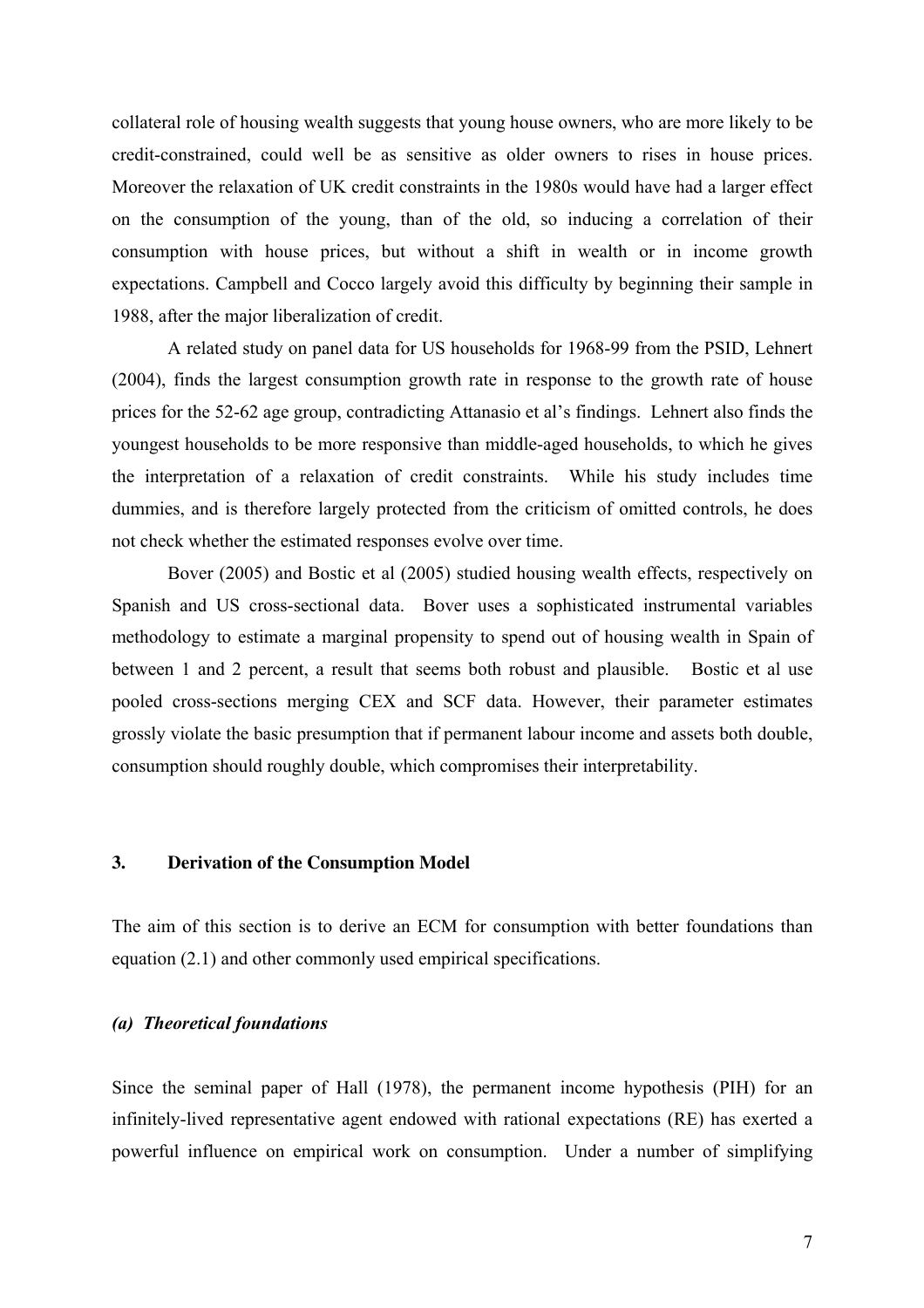assumptions<sup>6</sup> Hall derived a martingale property for the intertemporal efficiency condition on consumption, or the Euler equation:

$$
c_t = c_{t-1} + \varepsilon_t \tag{3.1}
$$

where  $\varepsilon_t$  is a stochastic variable, unpredictable from information dated t-1, capturing news about permanent income. Note that equation (3.1) embodies the extreme consumption smoothing implication of the PIH, since at t-1, the consumer plans future consumption levels to be the same as the current level.

 Solving this efficiency condition and its equivalents for all future periods gives the standard solved-out form of the consumption function

$$
c_t = rA_{t-1} + y_t^P
$$
 (3.2)

where  $y_t^P$  is expected permanent non-property income, r is the real rate of return, and  $A_{t-1}$  is the real asset stock at the end of the previous period.  $y_t^P$  is expected permanent non-property income, r is the real rate of return, and  $A_{t-1}$ 

Although the Euler and solved-out consumption functions in the canonical REPIH model are *theoretically* equivalent, the empirical versions of equations (3.1) and (3.2) are not equally useful for three reasons. First, an explicit income-generating mechanism is needed to estimate equation (3.2). Second, unlike the Euler equation, the solved-out consumption function does not discard long-run information in the data on consumption, income and assets. The literature on 'equilibrium correction models' and cointegration, (e.g. Davidson *et al*, 1978; Engle and Granger, 1987; Johansen and Juselius (1990) and Banerjee *et al,* 1993) emphasizes the importance of extracting long-range information. In the Euler approach, the asset data are not used at all; and, by differencing, consumption and income, which are typically non-stationary, are reduced to stationarity. As we shall demonstrate, the impact of credit market liberalisation on consumption is easier to capture using long-run information.

Third, the solved-out approach is directly relevant for policy analysis. For instance, the effects of a tax reform (which would alter the profile of future household income) could be analysed via an income-forecasting model incorporated in the solved-out consumption

 6 These include no credit restrictions or 'worst case scenarios' (Carroll, 1997,2001), quadratic utility, a given market real interest rate equal to the subjective discount rate, additive preferences (excluding habits and interactions with leisure), infinitely lived or Barro-style dynastic households, and rational expectations.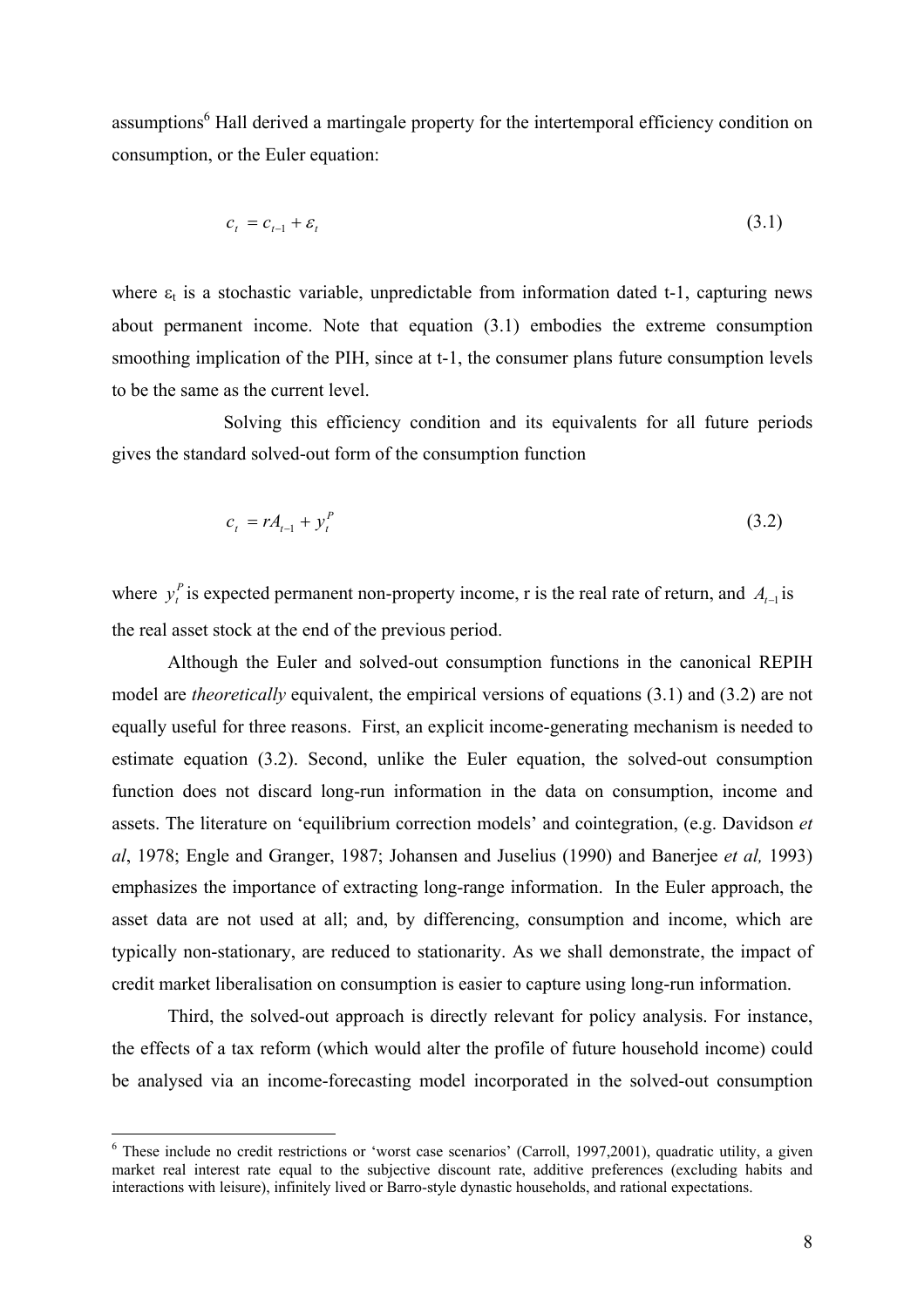function. Lastly, the approximations needed to obtain policy-relevant consumption functions of the type described in the next sections are no more extreme than those popularly made in the Euler equation context. Indeed, we agree with Carroll (2001a) that the traditional Euler approximations are quite limited.

#### *(b) A model for credit-unconstrained households.*

At the individual level, a solved-out consumption function is the solution to an intertemporal utility-maximizing problem, the case of the canonical REPIH, equation (3.2), being the classic example. We shall now extend equation (3.2), and begin by log-linearizing it. Dividing equation (3.2) by income gives

$$
c_{t} / y_{t} = rA_{t-1} / y_{t} + y_{t}^{P} / y_{t} = rA_{t-1} / y_{t} + (y_{t}^{P} - y_{t}) / y_{t}) + 1
$$
\n(3.3)

Noting that  $log(1 + x) \approx x$ , when x is small (from the first term of a Taylor expansion around  $x=0$ <sup>7</sup>, that  $rA_{t-1}/y_t$  is small for most consumers, and that  $(y_t^p - y_t)/y_t \approx \log(y_t^p / y_t)$ , *P*  $t^{f} t^{f} t = \log(t_t)$ *P*  $y_t^P - y_t$ ) /  $y_t \cong \log(y_t^P / y_t)$ 

$$
\log c_t = \log y_t + rA_{t-1}/y_t + \log(y_t^P/y_t)
$$
\n(3.4)

One important advantage of equation (3.4) is to avoid the log assets formulation employed in many studies of consumption. This tends to be a very poor approximation when asset levels are low, as is true for many households. It is also a poor approximation when assets are disaggregated to test hypotheses on, for example, the marginal propensity to consume (*mpc*) out of equity wealth versus housing wealth.

To dynamise the static form of equation (3.4), for instance to introduce habits or adjustment costs, implies a partial adjustment form of equation (3.4), see Muellbauer (1988). Further, extending the model from static to probabilistic income expectations, suggests the introduction of both a measure of income uncertainty,  $\theta_t$ , as well as expected income growth, measured by  $E_t \Delta \log y m_{t+k}$ , where  $\Delta \log y m_{t+k}$  is defined as a weighted moving average of

<sup>&</sup>lt;sup>7</sup> The approximation in equation (3.4) can be improved further by considering a second order Taylor expansion:  $log(1 + x) \approx x - 0.5x^2$  and we implement this below.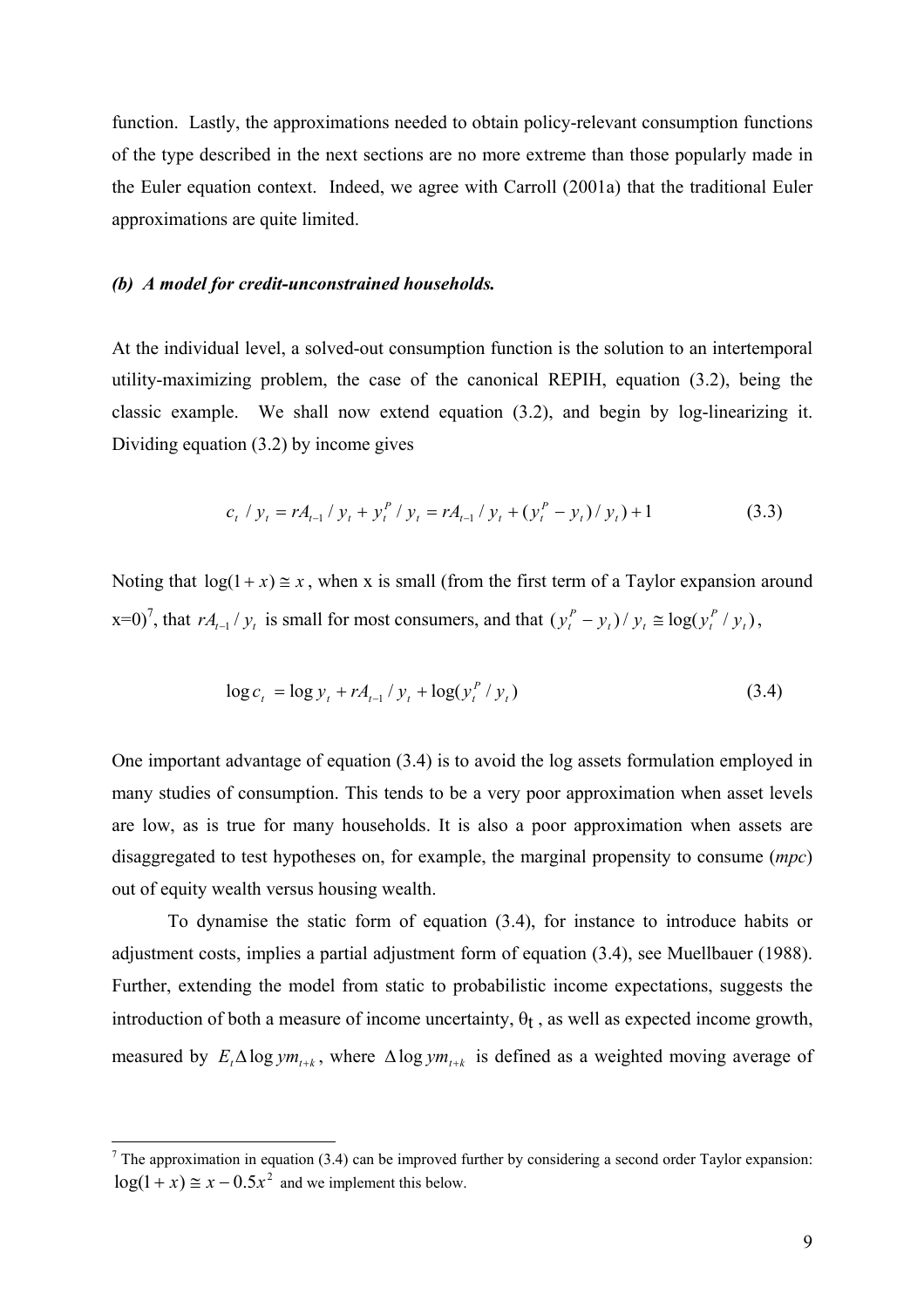forward-looking income growth rates, or as the difference between a proxy for permanent income and current income,

$$
\Delta \log y m_{t+k} = (\sum_{1}^{k} \delta^{s-1} \log y_{t+s} / \sum_{1}^{k} \delta^{s-1}) - \log y_{t}
$$
\n(3.5)

If real interest rates are variable, standard theory suggests the real interest rate  $r_t$  enters the model, with the usual interpretation of inter-temporal substitution and income effects.

Incorporating these three additional variables, and partial adjustment, a simple linearization gives the following generalisation of the canonical REPIH model in equation (3.2):

$$
\Delta \log c_t \approx \beta (\alpha_0 - \alpha_1 r_t - \alpha_2 \theta_t + \log y_t + \alpha_3 E_t \Delta \log y m_{t+k} + \gamma A_{t-1} / y_t - \log c_{t-1}) + \varepsilon_t
$$
(3.6)

where β measures the speed of adjustment. In principle, the coefficients  $\alpha_3$  and  $\gamma$  should depend upon the real interest rate,  $r_t$ ; they should also depend on  $\theta_t$ , since discount factors applied to expected incomes will increase with income uncertainty, as Hayashi (1985), Skinner (1988), Zeldes (1989), and Carroll (1997, 2001b) have emphasized. For simplicity we will temporarily suppress this complication and the associated potential non-linearities.<sup>8</sup>

In practice, there are a number of reasons why income growth expectations embodied in  $E_t \Delta \log y m_{t+k}$  are likely to reflect a limited horizon. With aggregate data it is difficult to forecast income beyond about 3 years. Indeed, widely used time series models have usually lost most of their forecasting power by then. This suggests that the log of income in the more distant future is best forecast in practice by near-term log-income plus a constant. Further, with anticipated credit constraints, under buffer-stock saving theory (see Deaton 1991, 1992), a shortening of horizons is suggested. Precautionary behaviour with uncertain 'worst case scenarios' also generates buffer-stock saving, see Carroll (2001b) who argues that plausible calibrations of micro-behaviour can give a practical income forecasting horizon of about 3 years - as Friedman (1957, 1963) himself suggested.

<sup>&</sup>lt;sup>8</sup> In principle, the aggregate consumption function should also include effects arising from aggregation over subgroups when evolutions take place in distributions of wealth and incomes, in life-expectancy and in social security provision. We suspect that, over the 1976-2001 period, the UK is less sensitive to such omissions than many countries. Missing data for South Africa make it unlikely that any robust effects could be found.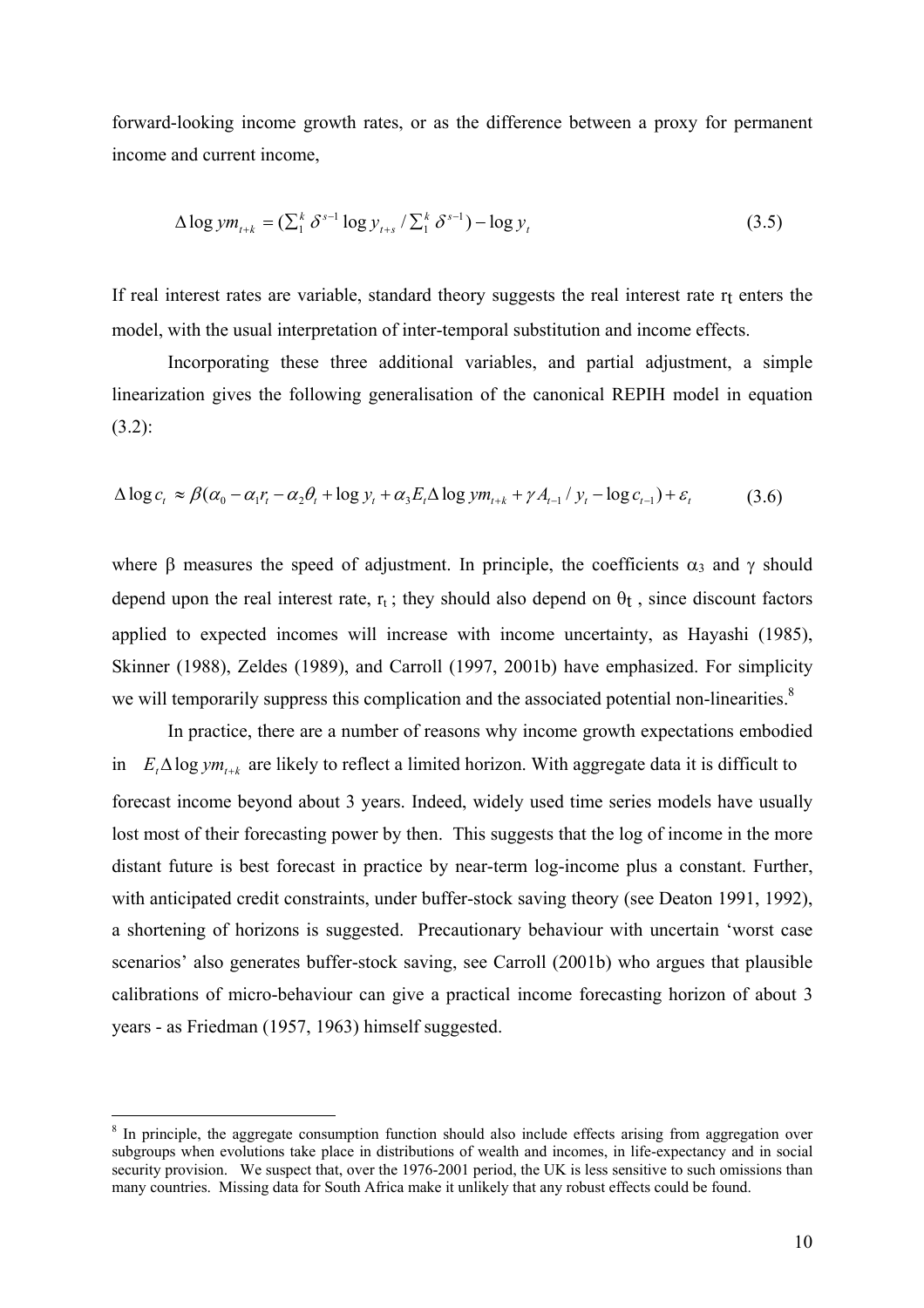Finally, there is the question of the relevant level of disaggregation of the term  $A_{t-1}/y_t$ . In Carroll's model, there is a single liquid asset, and cash on hand, consisting of current income plus the liquid asset, can have an *mpc* as high as one third in calibrations for aggregate data (though this *mpc* will vary both in cross-sections and time). Carroll's model would support a relaxation of the frequent practice of including only net worth, or aggregating all financial assets in consumption functions, by allowing liquid assets to enter separately. In our empirical model we generalize equation (3.6) by splitting assets into three types, discussed further below.

#### *(c) Aggregating credit-constrained and unconstrained consumption using conventional assumptions.*

Equation (3.6) refers to the behaviour of forward-looking households who do not face current credit constraints. However, it could reflect the behaviour of buffer-stock savers who bear in mind the risk of credit constraints, for example through the special role of liquid assets, the impact of uncertainty, and via a short time horizon. If most of the effect of credit constraints is anticipated in this way, then one could argue that most of the effects of liberalizing credit conditions would be embodied in (3.6). Indeed, Carroll (2001a) has been quite critical of the treatment of credit constraints in Euler equations by Hall and Mishkin (1982) and Campbell and Mankiw(1989, 1991), though, to be fair, Campbell and Mankiw justify their Euler equation model as much in terms of rule of thumb behaviour as in terms of credit constraints. Assuming that  $\pi_t$  is the consumption share of credit-constrained households, aggregate logconsumption is approximately given by

$$
\log c_t \cong \pi_t \log c_t^c + (1 - \pi_t) \log c_t^u \tag{3.7}
$$

Where  $c_t^c$  is the consumption of the credit-constrained and  $c_t^u$  that of the creditunconstrained. In the Euler equation literature, a widespread assumption is that for the creditconstrained consumers, consumption equals non-property income:  $c_t^c$  is the consumption of the credit-constrained and  $c_t^u$  $c_i^i$ 

$$
\log c_t^c = \log y_t^c \tag{3.8}
$$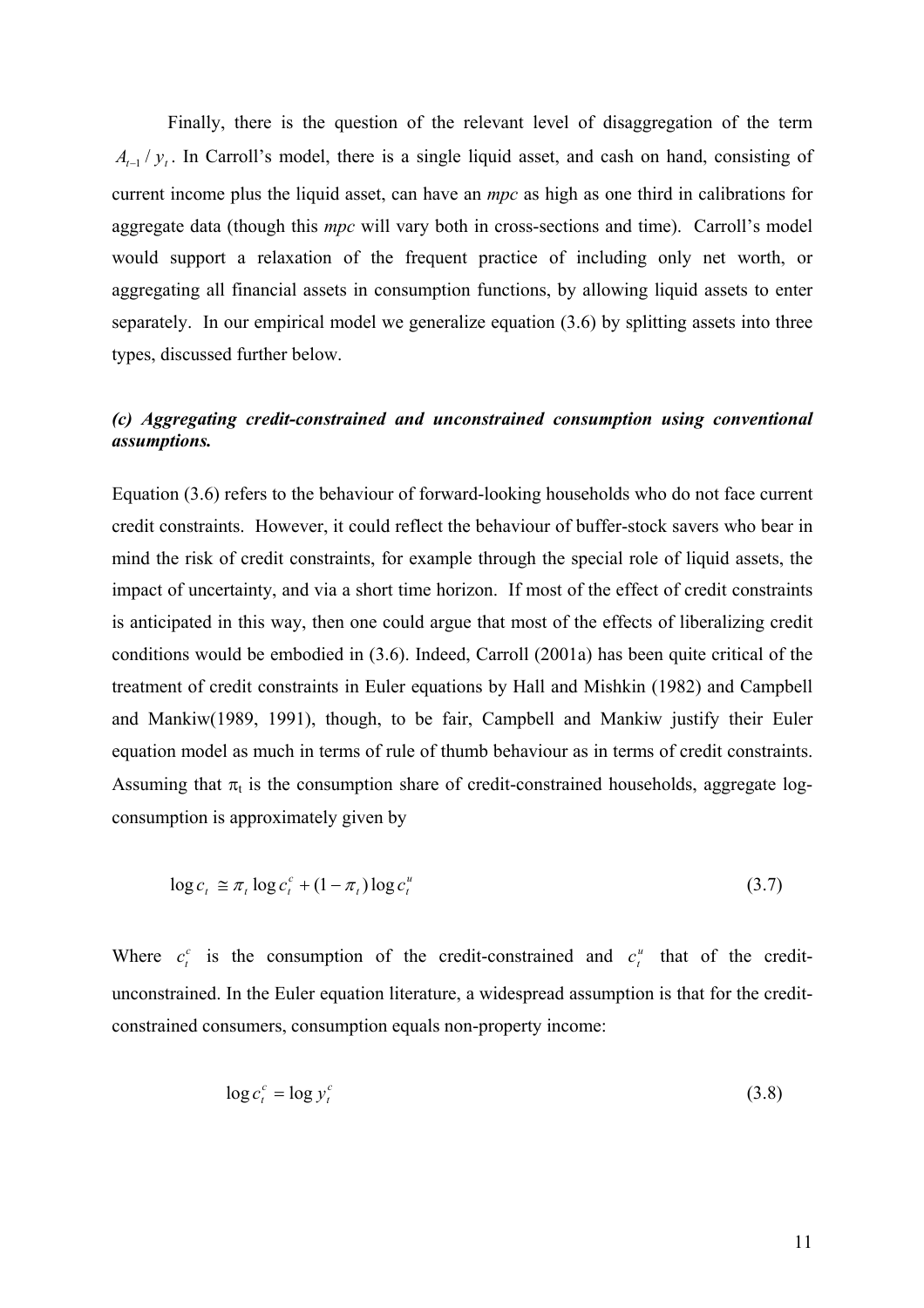If one adopts the same simple assumption, one can derive an aggregate solved out consumption function, modifying (3.6) to take into account the behaviour of those just spending current income. To derive this form of the aggregate consumption function, we can define  $\phi_{1t}$  as the deviation of the log of average income of credit-unconstrained households from average log income, and  $\phi_{2t}$  as the corresponding deviation for credit-constrained households.

$$
\log y_t^u = \phi_{1t} + \log y_t \tag{3.9}
$$

and

 $\overline{a}$ 

$$
\log y_t^c = \phi_{2t} + \log y_t \tag{3.10}
$$

The further assumption that  $\pi_t$  as well as  $\phi_{1t}$  and  $\phi_{2t}$  evolve only slowly yields the following approximate expression<sup>9</sup> for the growth rate of consumption:

$$
\Delta \log c_{t} \approx \beta \Big[ (1 - \pi_{t}) f(x_{t}) + [(1 - \pi_{t}) \phi_{1t} + \pi_{t} \phi_{2t}] + \gamma A_{t-1} / e^{\phi_{1t}} y_{t} + \log y_{t} - \log c_{t-1} \Big] + (1 - \beta) \pi_{t} \Delta \log y_{t} + (1 - \pi_{t}) \varepsilon_{t}
$$
\n(3.11)

where  $f(x_t) = \alpha_0 - \alpha_1 r_{1t} - \alpha_2 \theta_t + \alpha_3 E_t \Delta \log y m_{t+1}$ .

#### *(d) Implications of credit market liberalisation*

We now use equation (3.11) as a framework for analysing the consequences of credit market liberalisation, thereby contrasting the Campbell-Mankiw approach with the buffer-stock saving approach of Deaton and Carroll. Much of the literature following Campbell and Mankiw (1989, 1991) has conceived of the effect of credit market liberalization as a reduction in the consumption share of the credit constrained,  $\pi_t$  in equation (3.6), with improved access to credit. However, the interpretation of equation (3.11) in which credit market liberalisation works entirely through the consumption share of the credit constrained, has two quite implausible implications. The first is that after liberalisation, increases in

<sup>&</sup>lt;sup>9</sup> Note that equation (3.6) applies to households not currently credit constrained. The term in  $\log c_{t-1}^u$  therefore needs to be converted into observed  $\log c_{t-1}$  and observed  $\log y_{t-1}$  using equations (3.7) to (3.10) – see derivation details in the Appendix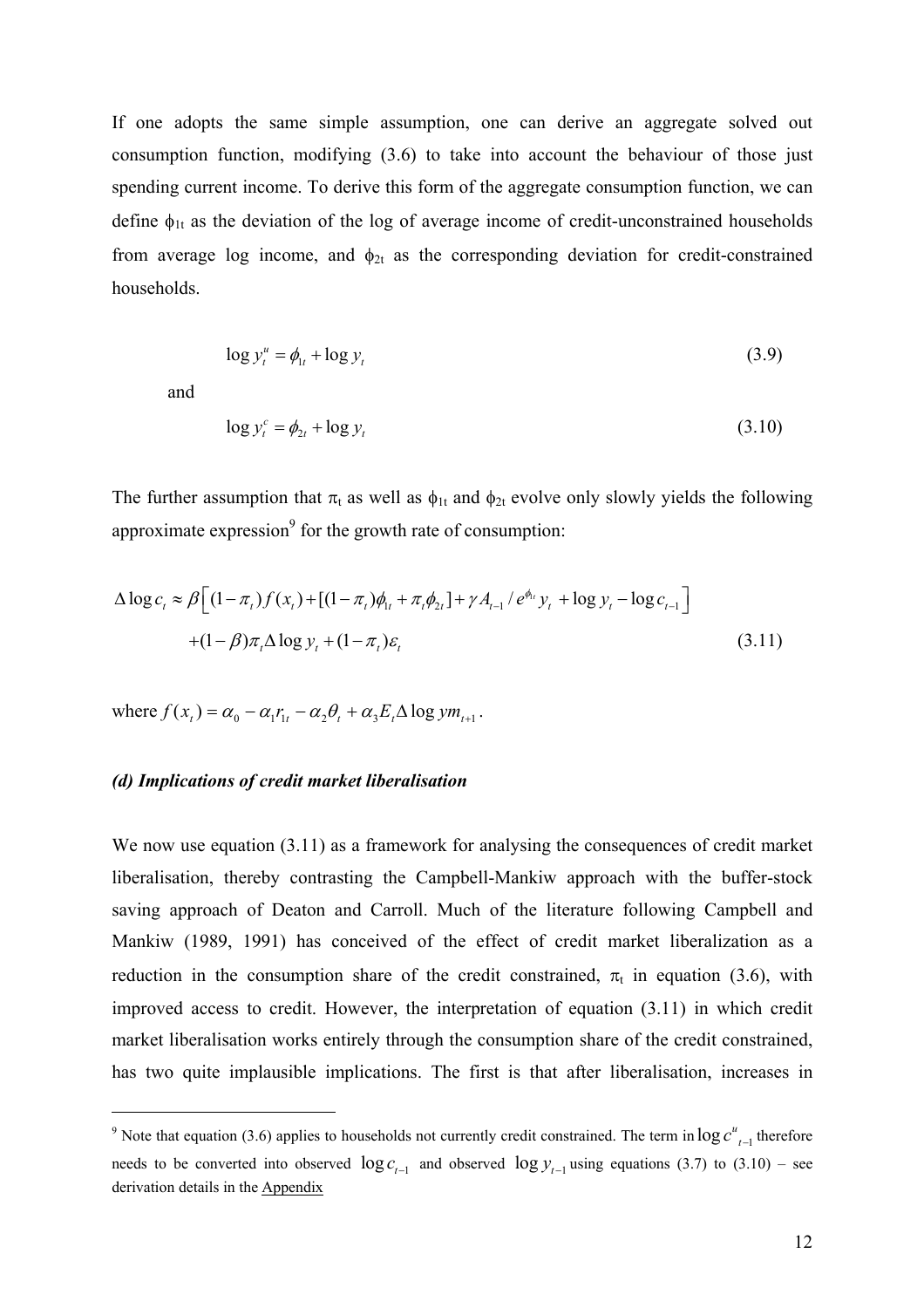income uncertainty, θ, have larger consumption effects. This is because the uncertainty term is weighted by β(1-π) which rises as π falls. Yet given the interactions between expected credit constraints and income uncertainty analysed by Deaton and Carroll, it seems more plausible to expect the opposite: with better access to credit, households can more easily borrow their way through temporary income short-falls or extra consumption needs, and therefore will be *less* affected by increased income uncertainty. On this view, few households are literally credit constrained in any quarter, so the main influence of better access to credit is on the buffer-stock savers in equation (3.6) rather than through changes in π.

 The second implausible implication is that the long-run effects on the average propensity to consume are small and probably negative. The argument for this is simple, assuming that life-cycle households represented by equation (3.6) have a positive propensity to save. Since credit constrained households have a zero propensity to save, a fall in the share of such households therefore raises the saving rate, and lowers the average propensity to consume. However, the buffer-stock saving view suggests the opposite. There will be a reduction in the need for buffer-stock saving if easy access to borrowing can smooth consumption through temporary income reductions. To anticipate our later empirical findings for both the UK and South Africa, we find the  $(1 - \beta) \pi_i \Delta \log y_i$  term in (3.11) to be insignificant in both countries, while the role of uncertainty declines with the easing of credit conditions, favouring the buffer-stock interpretation of consumer behaviour of Deaton and Carroll.

We now move away from considerations of the effect of credit liberalisation only through its impact on consumption smoothing, to develop a collateral view of liberalisation. The effects for the average propensity to consume are then more dramatic. In most countries, most household debt is backed by collateral. The first point concerns young creditconstrained households saving for the minimum deposit required to get onto the owneroccupied housing ladder.<sup>10</sup> Suppliers of mortgage credit set upper limits to loan-to-income and loan-to-value ratios to reduce default risk. Such households will consume less than income, the difference depending on the ratio of house prices to income and on the minimum deposit as a fraction of the value of the house. A reduction in credit constraints in the form of a reduction in the minimum deposit as a fraction of the value of the house, will raise the

<sup>&</sup>lt;sup>10</sup> Owner-occupation offers advantages in many societies, for example a preferred tax status, lower long-run costs than renting and the elimination of agency costs of landlords.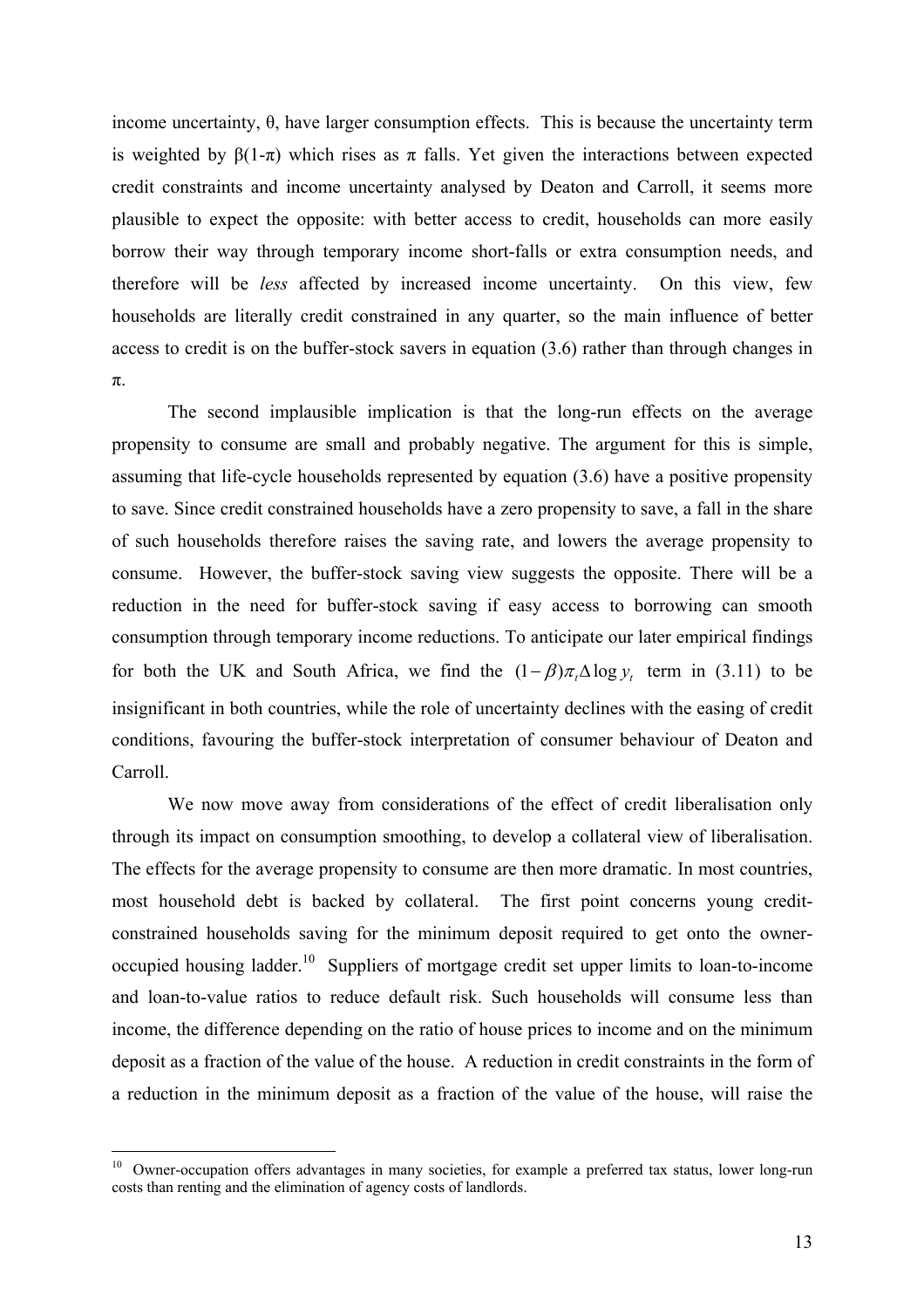consumption of these households relative to income (see Japelli and Pagano (1994) and Deaton (1999), and micro evidence in Engelhardt (1996)).

Most of these potential first-time buyers of housing are not credit-constrained in the sense of being unable to smooth consumption. The savings they are building up for a future housing deposit can be run down or increased in anticipation of shorter-term income fluctuations and in response to changes in real interest rates. Their behaviour is thus better approximated by a modification of equation (3.6), with an explicit direct positive effect of financial liberalization on consumption.

A second point in the collateral view, concerns those who already own collateral. In a number of countries, the relaxation of rules and spread of competition has made it easier to obtain loans backed by housing-equity (see Poterba and Manchester, 1989). A rise in house prices then makes it possible to increase debt or to refinance other debt at the lower interest rates given collateral backing. Effectively, the liberalization of credit conditions increases the "spendability" or liquidity of such previously illiquid housing wealth.

In countries where floating rate debt is important, indebted households can be subject to short-term shocks to cash flows when nominal interest rates change. Their consumption growth rate is thus likely to be influenced by changes in the debt service burden, which can be well represented by proportional changes in the nominal interest rate, weighted by the debt to income ratio. Better access to collateral will reduce the impact of such changes, as households with positive net equity can more easily refinance to protect cash flows against rises in nominal interest rates. The negative effect of nominal interest rate changes weighted by the debt to income ratio, should thus weaken with credit market liberalisation.

#### *(e) The empirical specification*

The above discussion emphasizes the likely importance of disaggregating assets. First, buffer-stock theory suggests there should be a larger weight on liquid assets in consumption. Second, the collateral view developed above suggests there will be shifts in the "spendability" of housing and other illiquid wealth with credit market liberalization.<sup>11</sup> Thus, wealth effects on consumption will differ according to the liquidity characteristics of different types of wealth, and these characteristics shift with liberalisation.

 $\frac{1}{11}$  Several studies, such as Patterson (1984), allow different weights on liquid and illiquid assets, whereas others, such as Zellner, Huang, and Chau (1965) and Hendry and von Ungern Sternberg (1981), include the effects of liquid assets alone.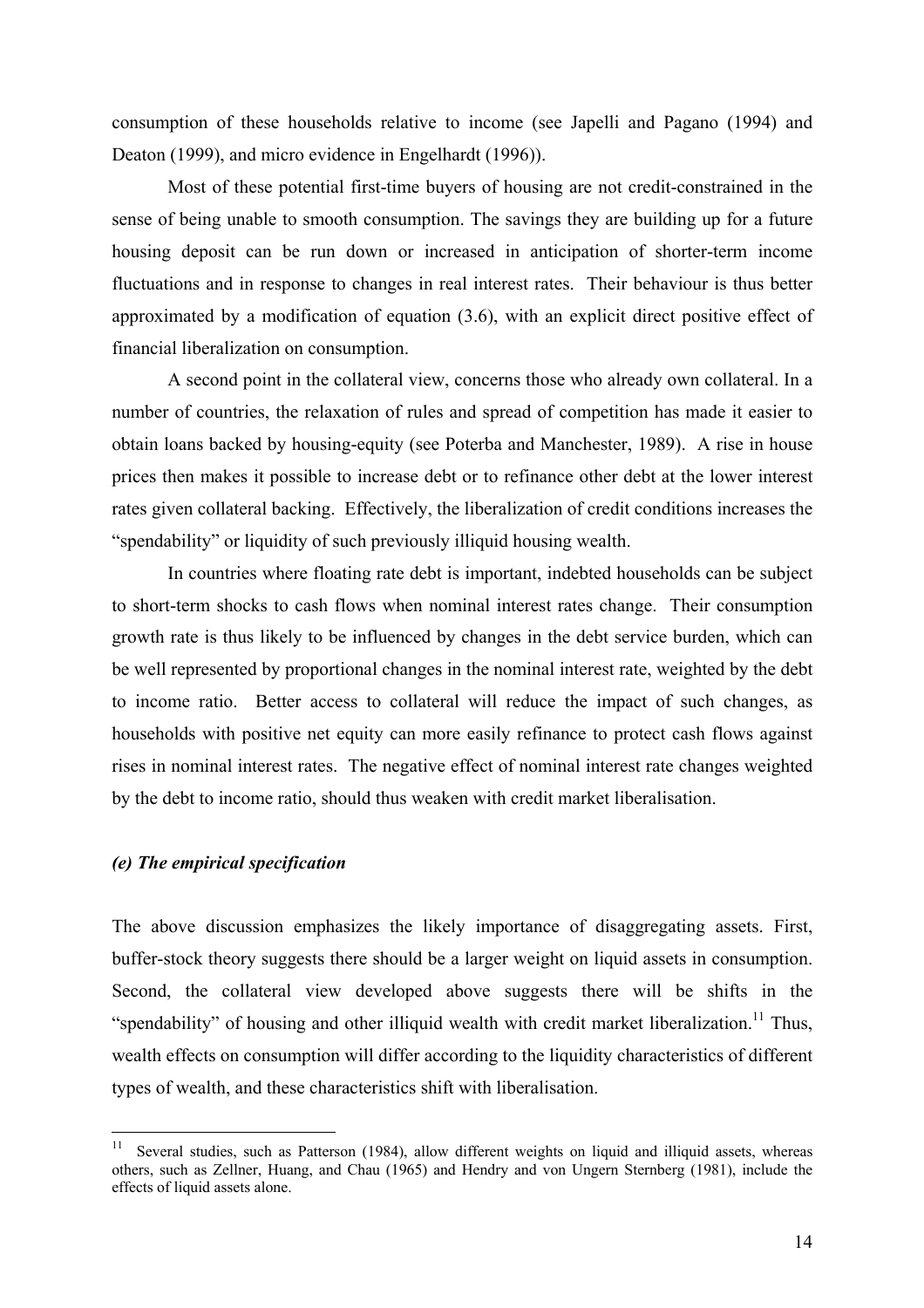Households usually hold a balance of assets, liquid assets, which can easily be converted into expenditures when needed, and illiquid assets, which typically yield higher rates of return. Housing, pension funds, and life insurance funds are at the illiquid end of the spectrum. Pension wealth is likely to have a delayed impact on consumption. Contractual saving contribution rates often respond with considerable lags to changes in the asset values of such pension funds, suggesting that we should allow for longer lags on consumption.

 Housing wealth is a special case because housing has consumption value as well as wealth value (note that housing services also appear in the utility function). Thus, an increase in the real price of housing has both an income and a substitution effect on consumption, partly offsetting the wealth effect. See Miles (1992,1994), and, for a simple derivation, see Muellbauer and Lattimore (1995). Moreover, the increased access to collateral as housing wealth rises is probably the most important effect of housing wealth on consumption in economies with liberal credit markets. House price rises in illiberal credit markets where large down-payments are required could well result in an overall *negative* effect of housing wealth on consumption. This is because increased saving for a housing down-payment combined with negative income and substitution effects on consumption could more than offset the wealth effect for the owners.

As there are lumpy transactions costs in housing, it is likely that wealth or collateral effects will depend not only on the previous period's value of housing wealth, but also on consumers' expectations of the growth rate of house prices over the near term future. In our empirical work we represent this by the 4-quarter forecast rate of appreciation of real house prices weighted by the lagged housing wealth to income ratio or, under the hypothesis that households cannot forecast house prices well, by the previous quarter's rate of appreciation similarly weighted<sup>12</sup>. However, *a priori*, it is not obvious how credit market liberalization will shift this coefficient. On the one hand, as liberalization increases housing wealth effects by enhancing the "spendability" of housing wealth, so this coefficient should rise; on the other hand, the increased access to housing collateral means debt can be raised and hence consumption, without having to liquidate the asset, so the coefficient should fall.

In the light of the preceding discussion, we propose the following econometric model that generalises equation (3.11) in four respects. First, it disaggregates the net worth to income ratio into three elements: the ratio of liquid assets minus debt to non-property income (NLA/y), the ratio of illiquid financial assets to non-property income (IFA/y), and the ratio of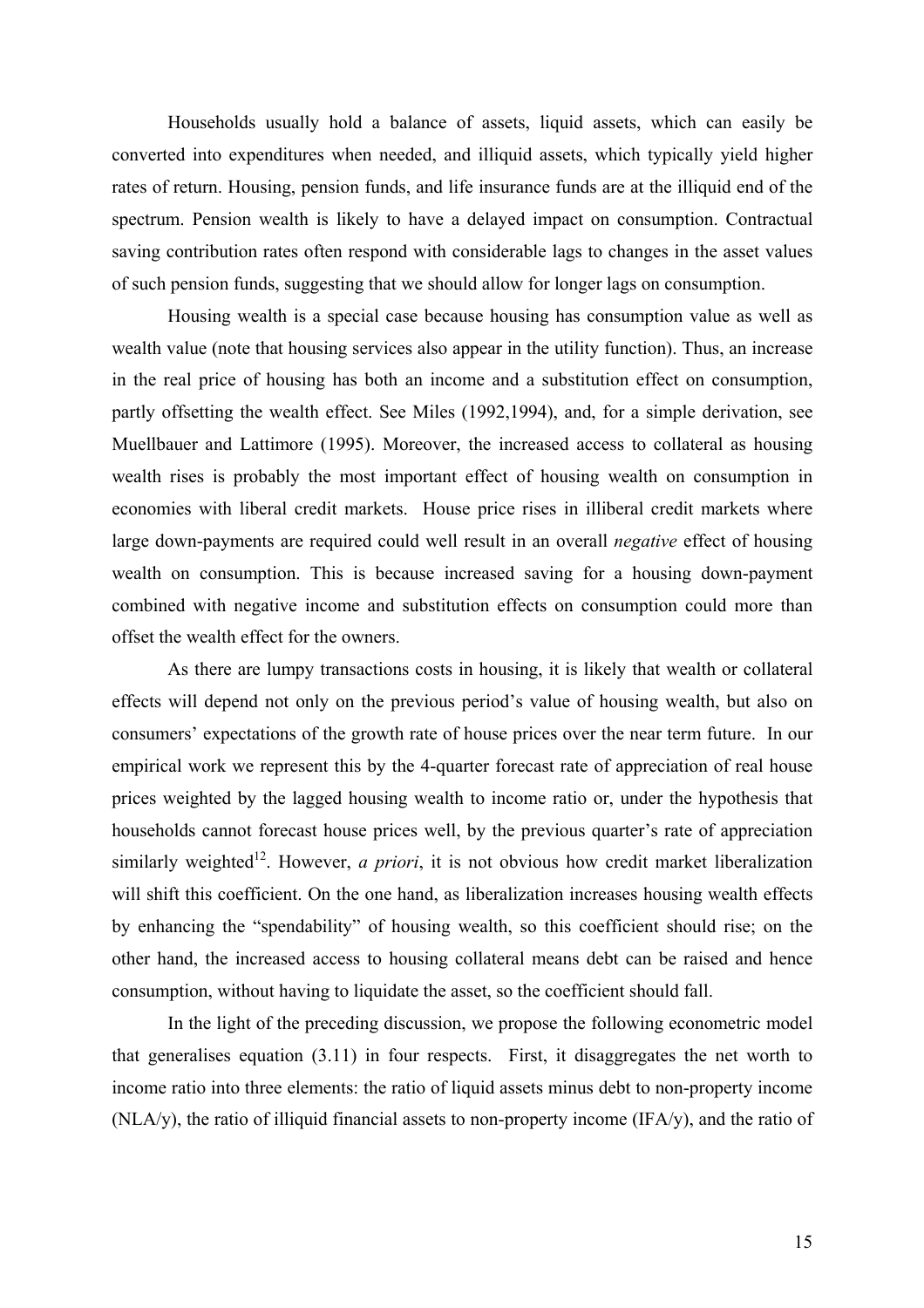housing wealth to non-property income (HA/y). Second, it allows for the direct effect of credit market liberalization on the average propensity to consume and for many parameters to shift with liberalization. Third, it adds a term in the debt to income weighted growth rate of nominal borrowing rates (nr). Finally, it adds the expected or recent growth rate of real house prices, weighted by the housing wealth to income ratio, just discussed.

The model that develops equation (3.11) with these factors is

$$
\Delta \log c_{t} \approx \alpha \left[ \alpha_{0t} - \alpha_{1t} r_{t} - \alpha_{2t} \theta_{t} + \alpha_{3t} E_{t} \Delta \log y m_{t+k} + \gamma_{1} N L A_{t-1} / y_{t} + \gamma_{2} I F A_{t-1} / y_{t} + \gamma_{3t} H A_{t-1} / y_{t} \right]
$$
  
+  $\beta_{1t} \Delta \log y_{t} - \beta_{2t} (DB_{t-1} / y_{t}) \Delta \log n r_{t} + \beta_{3t} (H A_{t-1} / y_{t}) E_{t} \Delta \log r h p_{t+k} + \varepsilon_{t}$  (3.12)

It is important to note that this equation satisfies long-run homogeneity in income and assets: doubling both, doubles consumption. The long run coefficient on log y is 1. This means that the income endogeneity issues which Hall (1978) highlights are not of concern for the measurement of the long-run income and asset effects: variations in asset to income ratios are dominated by movements in lagged asset prices, so that the endogeneity of income is practically irrelevant. For the estimation of the short-term income coefficient  $\beta_{1t}$ , there could be more of an issue, see below.

 The time subscripts on the various parameters indicate that many parameters will shift with credit market liberalization. In order,  $\alpha_0$  rises reflecting mainly reduced saving for a housing down-payment – the direct effect of liberalisation;  $\alpha_1$  and  $\alpha_3$  rise reflecting increased intertemporal substitution;  $\alpha_2$  falls because of reduced concern with income uncertainty;  $\gamma_3$ rises with increased access to housing collateral;  $\beta_1$  falls because of fewer credit constrained households or a reduced weight on current income;  $\beta_2$  falls because increased access to finance allows households to overcome temporary cash flow constraints from higher nominal rates; but the effect on  $\beta_3$  is ambiguous, as discussed above.

 In general, there are few satisfactory measures of credit market liberalisation. For the UK we can use the scalar credit conditions index CCI estimated by Fernadez-Corugedo and Muellbauer (2006) (F-C M), to permit these parameters to vary. In South Africa, we estimate it jointly from consumption and debt equations, given institutional information about the timing of credit market liberalization.

 $12$  We discovered that the lagged real house price change gave more significant results than sophisticated forecasts.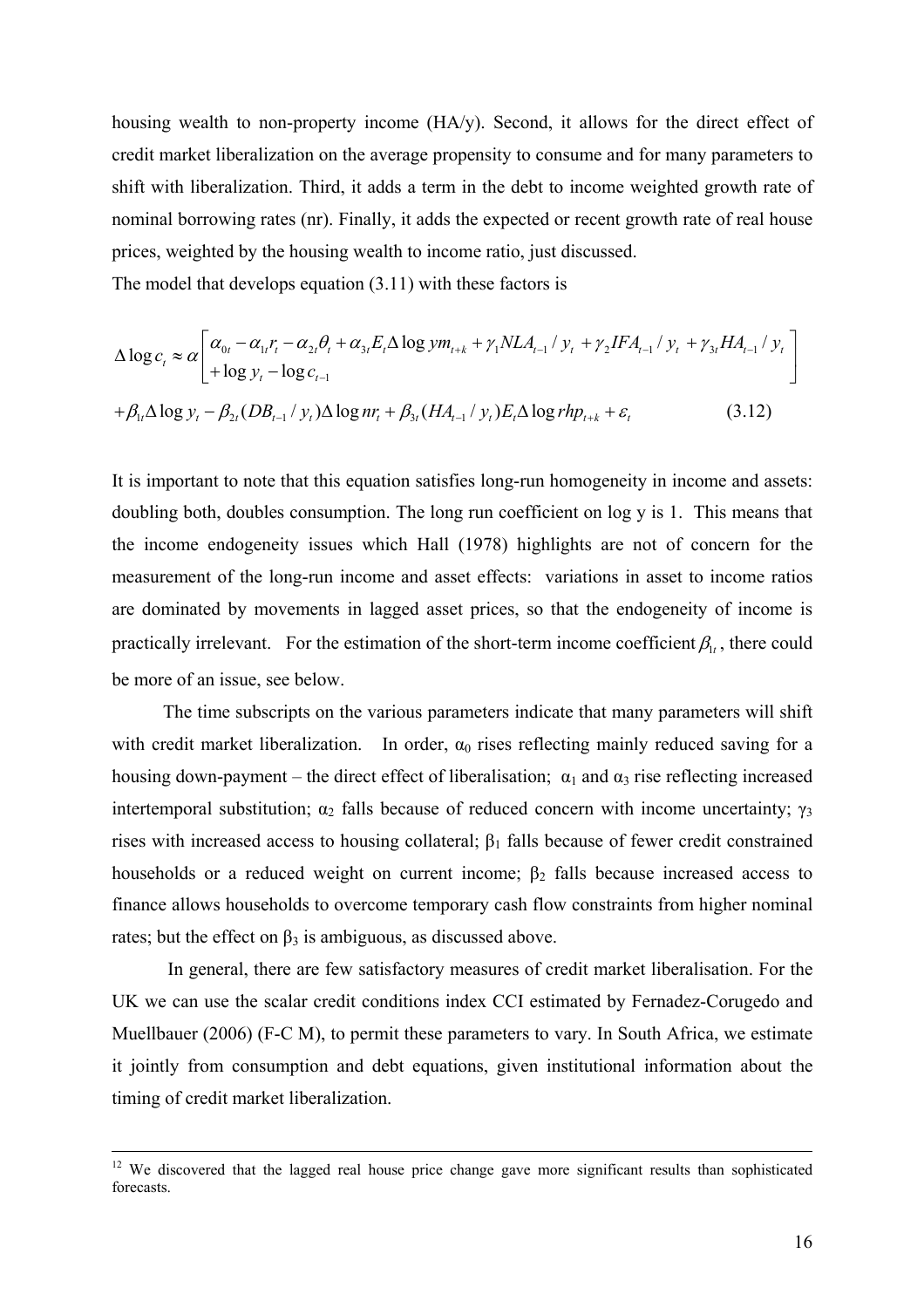#### **4. Empirical Results for the UK**

#### *4.1 Wealth Data*

The wealth data for the UK household sector come from the Office of National Statistics. We group assets into three components, the first being net liquid assets defined as liquid assets (or household M4) minus household debt, including both consumer credit and mortgage debt. The second component, illiquid financial assets, consists of holdings of bonds and shares, including mutual funds, and pension assets. The third is housing wealth (details on this and the other income and wealth data, see F-C M). Figure 1 plots log consumption/income against housing assets/income and illiquid asset/income, where assets are measured at the end of the previous quarter, and income is non-property disposable income.

#### *4.2 Credit Conditions Index*

For the UK, we use the consumer credit conditions index, CCI, derived by Fernandez-Corugedo and Muellbauer (2006). It is widely perceived that credit supply conditions faced by U.K. consumers, particularly in the mortgage market, have been liberalised since the late 1970s, with implications for the housing market and consumer spending. This paper examines quarterly micro-data from the Survey of Mortgage Lenders (SML) to learn about changes in credit conditions from loan-to-value ratios (LVRs) and loan-to-income ratios (LIRs) of first-time buyers (classified by region and age). It combines data on the proportions of high LVR and high LIR loans with aggregate information on U.K. consumer credit and mortgage debt to give ten quarterly series for 1975-2001. These are modeled in a ten-equation system. A comprehensive set of economic and demographic influences on the demand and supply of credit, applying relevant sign restrictions, are controlled for, including an uncertainty factor common to all ten equations. A single time-varying index of credit conditions captures the common variation in the ten credit indicators purged of the economic and demographic controls. The index, shown in Figure 2, increases in the 1980s, peaking towards the end of the decade and again towards 2001.

#### *4.3 The Income-forecasting Equations*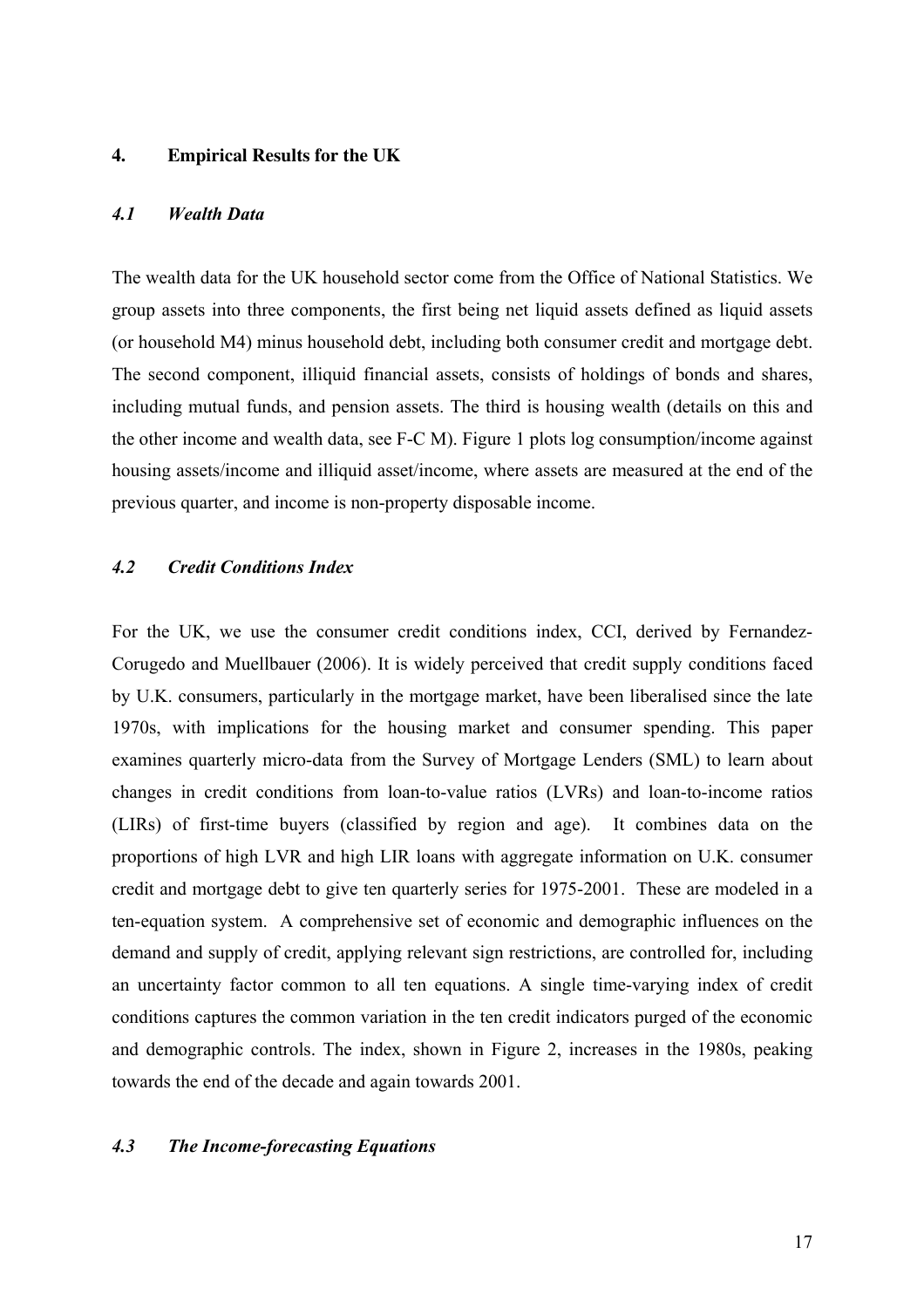The dependent variable in the income forecasting equation, ∆ log *yperm* , is defined as the difference between 'log permanent' and log current income given by (3.5), where the discount factor is 0.85 and the horizon k is 3 years, as originally suggested by Friedman (1963), see Carroll (2001) for discussion. With a value of 0.85, truncating the geometric formula for permanent income after 12 quarters introduces only a slight approximation error. We regress ∆log *yperm* on a constant, trend, a split trend permitting a higher trend from around 1983, log y, lagged consumption growth, the lagged annual growth rate of the working age population, growth of OECD industrial production, the real interest rate, changes in the nominal interest rate, a measure of inflation volatility, changes in the unemployment rate and ratios to income of illiquid financial assets and housing wealth (this last also interacted with the credit conditions index, CCI). This specification<sup>13</sup> was reduced to a parsimonious one using PCGETS. The results are shown in Table 3.

 In terms of economic interpretation, income reverts to trend, but is affected positively by lagged growth of world demand and lagged consumption growth, reflecting some mixture of consumer expectations of income growth and multiplier effects on income of higher consumer expenditure. The growth rate of the working-age population has a positive effect, indicating a better fiscal position of the government and a perhaps more dynamic society. Rises in nominal rates have negative effects, as does high recent inflation volatility, consistent with the negative effects of uncertainty on growth, paralleling findings by Muellbauer and Nunziata's findings for the US. The housing wealth term probably reflects the impact of housing wealth on consumption (which should have increased as CCI rose) and therefore on growth, as well as reflecting expectations effects. Housing wealth or house prices, not interacted with CCI, proved insignificant.

#### *4.4 The Consumption Equation*

 $\overline{a}$ 

We analyse data for 1976-2001, using the same data as that for which Fernadez-Corugedo and Muellbauer (2006) (F-C M) estimated their scalar credit conditions index CCI.

 To analyse these data, we begin with the specification by Case et al (2005). All models include intercepts, seasonals,  $a +/1$  dummy for the advancement effect of the 1979 introduction of VAT, and a measure of the change in long-duration strikes. The results are shown in column 1 of Table 4. The model shows jointly significant but individually

<sup>&</sup>lt;sup>13</sup> PCGETS (http://www.oxmetrics.com/). See Muellbauer (1986) and Muellbauer and Nunziata (2004) for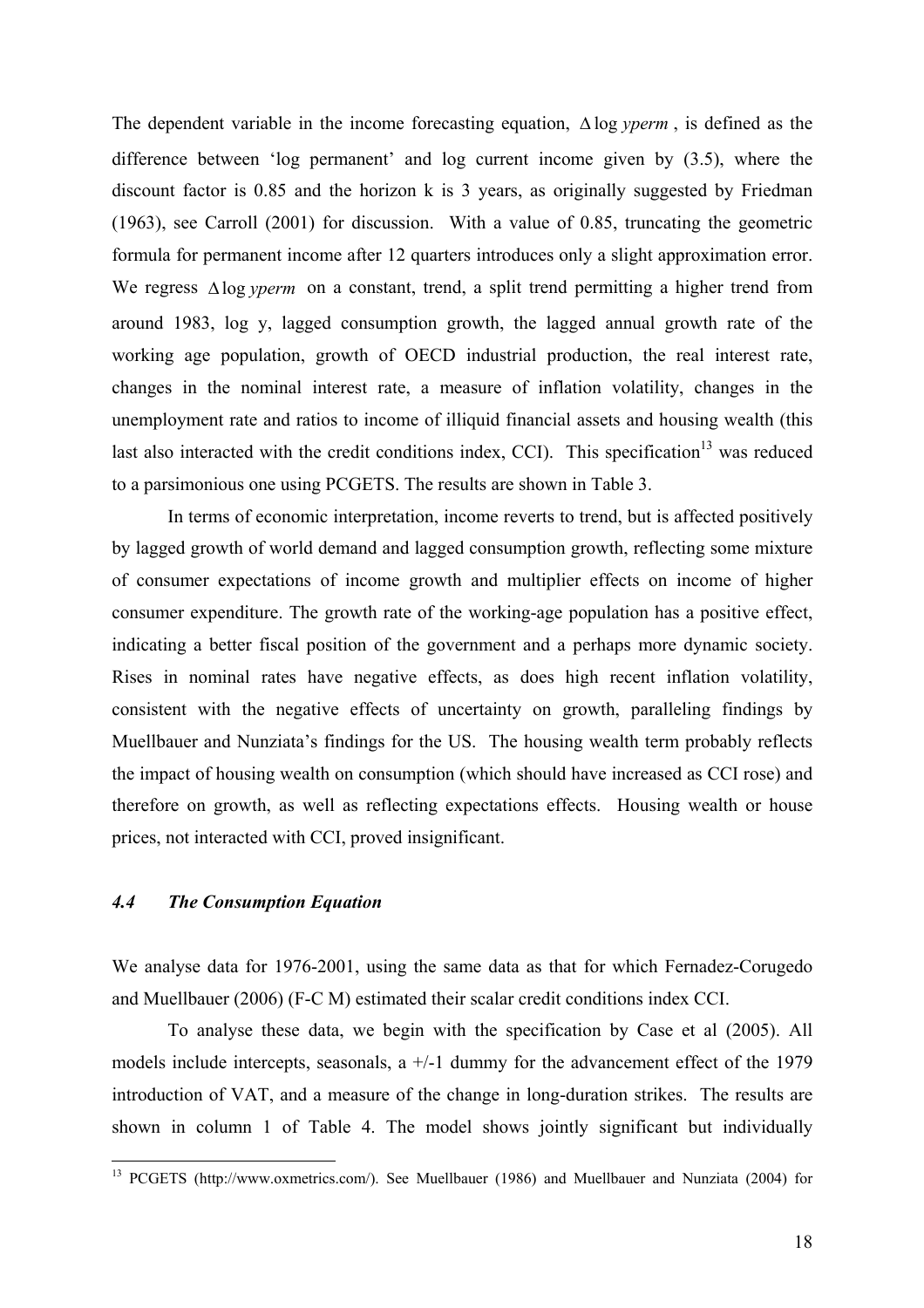insignificant wealth effects, significant short-term but no long-run income effect. The point estimates suggest that the elasticity of consumer spending with respect to real housing wealth is around five to eight times as large as that of illiquid financial wealth, and that after 1986, consumption growth responded more to housing wealth than before. However, even in this framework, these conclusions are misleading. In the second column, we use the average growth rate of illiquid financial wealth measured over the previous two years. This is highly significant and suggests that, as noted by Lettau and Ludvigson (2004), stock market wealth takes some time to feed through to consumption. Repeating the estimation using personal disposable income including property income, still leaves the long-run effect of income insignificant.

Next we estimate a version of equation (3.11) assuming all coefficients are constant and omitting any role for credit market liberalization. We find that both for the UK and for South Africa, a 4-quarter moving average of observations on illiquid financial assets fits far better than the end of previous quarter value, consistent with findings by Lettau and Ludvigson  $(2004)$ .<sup>14</sup> Since much of illiquid financial assets in the UK is in pension funds, this plausibly reflects the slow adaptation of contribution and pay-out rates to changes in asset values. We also find that in both countries, the real interest rate is better represented by the 4 quarter moving average than by the current quarter's value, while the annual log change of the nominal rate is preferable to the quarterly rate. The model takes the following form (see Table 2 for further details on variable definitions). Note that the extra term in the Taylor expansion has been included to improve the approximation, see above equation  $(3.4)^{15}$ . Two dummies and a strike indicator are also included.<sup>16</sup>

broadly similar models applied to forecasting income or GDP one or more years ahead.

<sup>&</sup>lt;sup>14</sup> However, Lettau and Ludvigson understate the empirical significance of the stock market effect over one or two year horizons.

<sup>&</sup>lt;sup>15</sup> A second order Taylor expansion,  $\log(1 + x) \approx x - 0.5x^2$  suggests including the assets term:

**<sup>.</sup>** 2  $-0.5(\gamma_1 NLA_{t-1}/y_t + \gamma_2 IFAma_{t-1}/y_t + (\gamma_3 + \gamma_{3c} \times CCI)HA_{t-1}/y_t)$ 

<sup>&</sup>lt;sup>16</sup> The dummies are a seasonal and a dummy for the expenditure advancement of the pre-announced 1979 increase in indirect tax. The strike indicator is the lagged change in the number of working days lost through strikes, which appears to have temporary effects on consumption, see Muellbauer and Murphy (1995).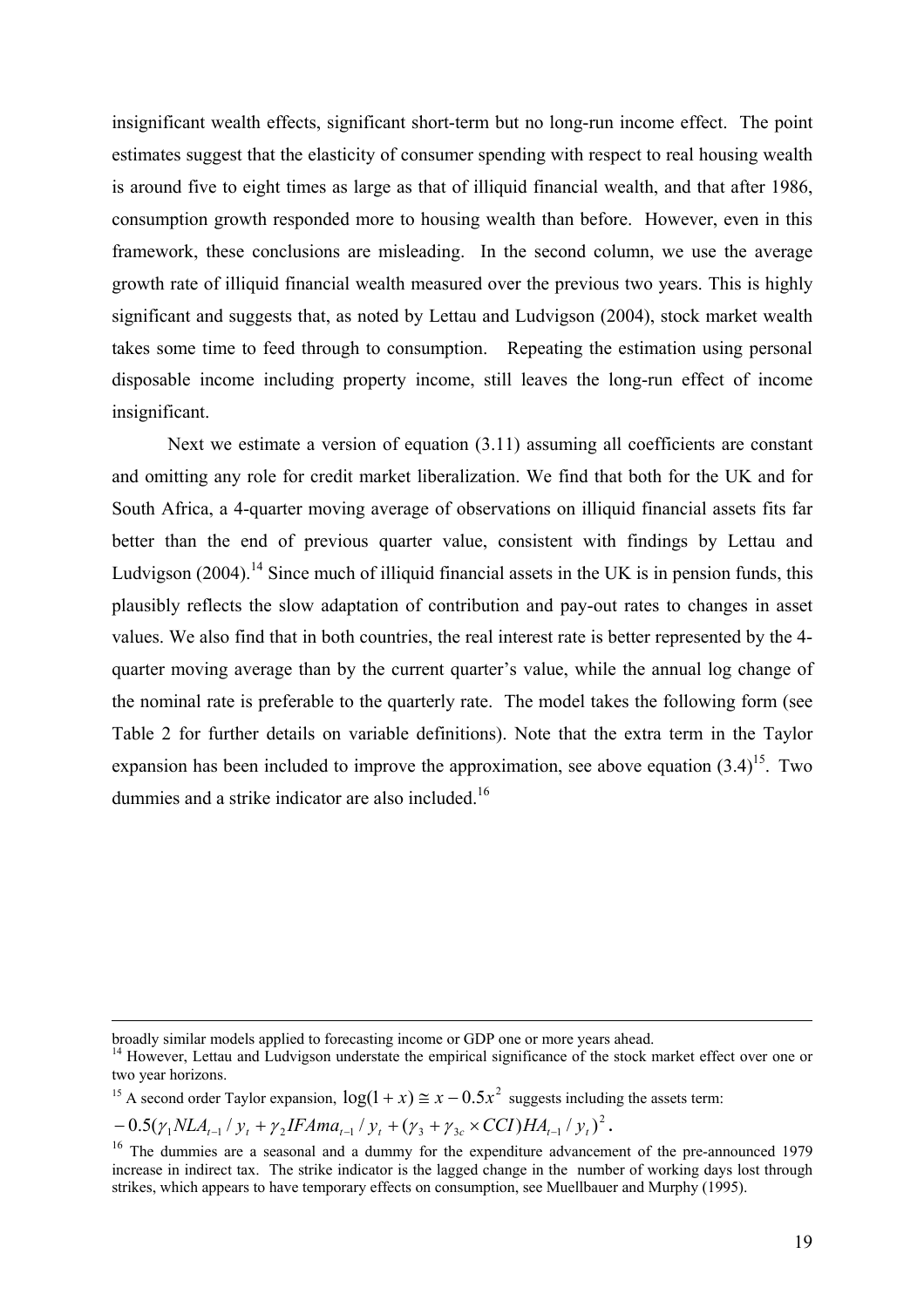$$
\Delta \log c_{t} = \alpha [(\alpha_{0} + CCI) + (\alpha_{1} + \alpha_{1c} \times CCI)rma_{t} \n+ (\alpha_{2} + \alpha_{2c} \times CCI)\theta_{t} + \alpha_{2cc}\theta_{t}^{*} + (\alpha_{3} + \alpha_{3c} \times CCI)E_{t}\Delta \log yperm_{t+12} \n+ \gamma_{1} NLA_{t-1}/y_{t} + \gamma_{2} IFAma_{t-1}/y_{t} + (\gamma_{3} + \gamma_{3c} \times CCI)HA_{t-1}/y_{t} \n- 0.5(\gamma_{1} NLA_{t-1}/y_{t} + \gamma_{2} IFAma_{t-1}/y_{t} + (\gamma_{3} + \gamma_{3c} \times CCI)HA_{t-1}/y_{t})^{2} \n+ \log y_{t} - \log c_{t-1}] \n+ (\beta_{1} + \beta_{1c} \times CCI)\Delta \log y_{t} + (\beta_{2} + \beta_{2c} \times CCI)(DB_{t-1}/y_{t})\Delta_{4} \log nr_{t} \n+ (\beta_{3} + \beta_{3c} \times CCI)(HA_{t-1}/y_{t})(\Delta \log rhp_{t-1}) + \text{dummies} + \varepsilon_{2t}
$$
\n(4.1)

These results are shown in column 1 of Table 5. The fit is much improved compared to the Case et al specification, and the speed of adjustment rises to 0.2, consistent with significant long-run income and wealth effects. While the estimated marginal propensity to spend out of liquid assets minus debt is quite high at 0.23, that out of illiquid financial wealth is estimated at 0.037 and that out of housing wealth 0.032. In terms of dynamics, the effects of the fourquarter change in the unemployment rate and the debt weighted four-quarter rate of change of nominal interest rates are both negative and strongly significant. The effect of forecast income growth is significant but that of the rate of change of income is not.<sup>17</sup> The housing capital gain last quarter, measured as the lagged housing wealth/income ratio scaled by the log change in real house prices last quarter has a positive and marginally significant effect. The real interest rate effect is negative but insignificant.

We now add the credit conditions index of F-C M, though playing only an intercept role. It is highly significant ( $t = 4.6$ ) and raises the speed of adjustment, see column 2. Now the real interest rate effect is negative and significant. The long-run wealth effects shift down: the marginal propensity to spend out of net liquid wealth is estimated at 0.16, out of illiquid financial wealth at 0.022 and out of housing wealth at 0.018, though the capital gain effect remains large and is more significant. Among the dynamic effects, forecast income growth is now strongly significant, suggesting a weight of 0.44 on 'permanent income' over a 3-year horizon and 0.56 on current income. The changes in the unemployment rate and in debt-weighted nominal interest rates remain strongly significant. However, the change in

<sup>&</sup>lt;sup>17</sup> Endogeneity bias cannot plausibly account for this finding, since common shocks to income and consumption should bias up the short-term income effect. Measurement error could account for a bias towards zero. Attempts to instrument the growth rate of income did not change the conclusions, however. Replacing current income by a weighted average of current income and the 4-quarter moving average, both in the level and the rate of growth, suggested a zero weight on the moving average term. Repeating these exercises in the context of columns 2 and 3 strengthened the conclusion that the rate of growth of income has an insignificant effect in the context of this model.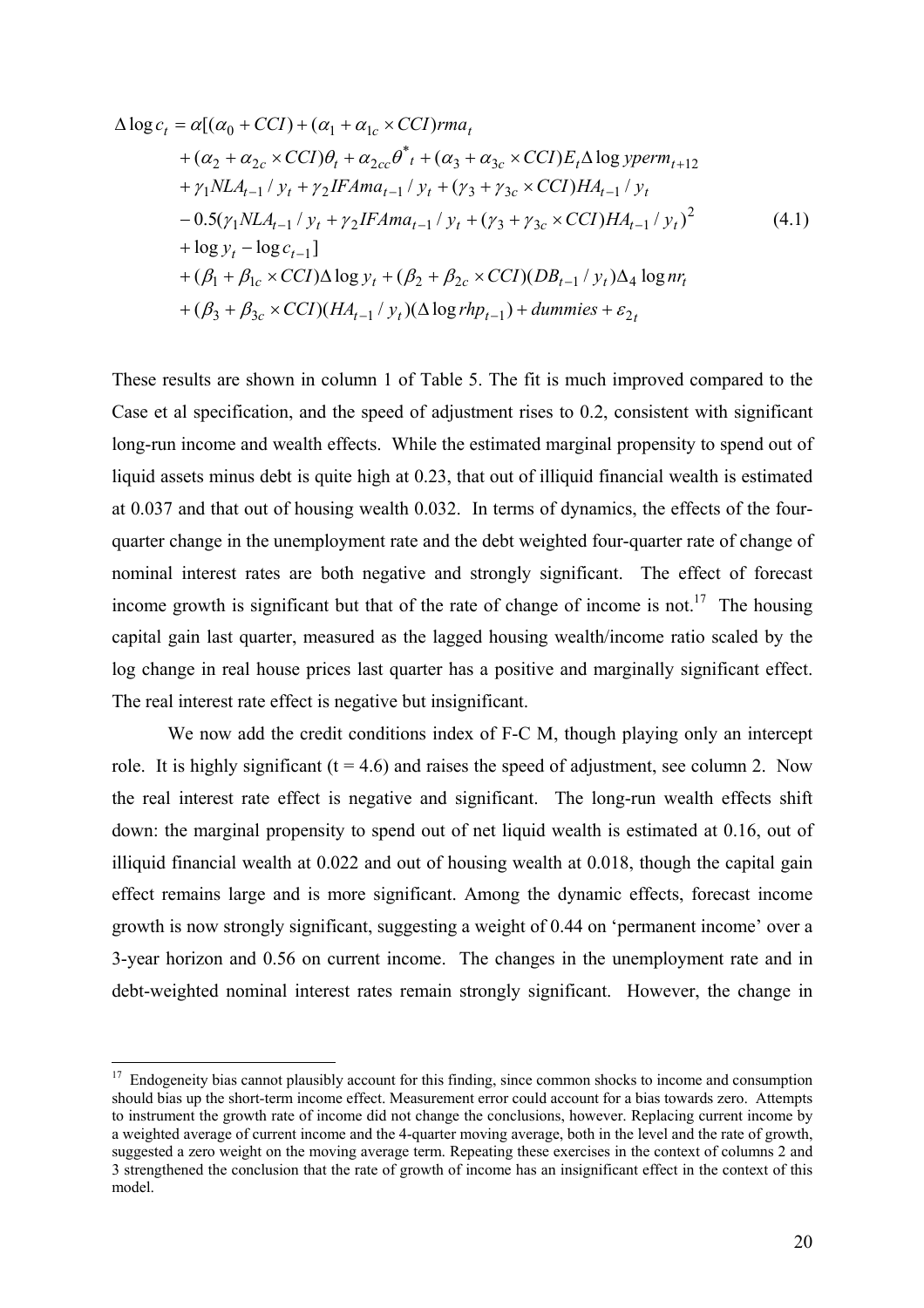current income now appears even less relevant, consistent with the buffer-stock saving hypothesis.

 Next, we estimate the fully general version of equation (4.1) allowing all the coefficients potentially varying with credit conditions to do so. We also introduce the composite uncertainty term estimated as a common factor in the 10 debt indicators modeled by F-C M. This incorporates inflation volatility, two measures of downside risk in the housing market, as well as the change in the unemployment rate and builds in an interaction effect with CCI reducing the weight on the uncertainty proxies as CCI rises. We retain the separate effect of the change in the unemployment rate as before, however, since this may have a larger weight for consumption than for housing credit indicators. These results are shown in column 3 of Table 5.

 While this is clearly too general a model to expect all the hypothesised interaction effects to be significant on a 26 year sample, no coefficient significantly violates the hypothesized sign priors. Further, even in the general model, four striking interaction effects stand out: the shift in the forecast income growth term with CCI, the strengthening of the negative real interest rate effect with CCI, the weakening of the negative debt weighted nominal interest rate effect with CCI and the weakening of the income uncertainty proxies with CCI. Successive simplification of the model then suggests that the housing wealth effect is zero when CCI is zero, but becomes highly significant in interaction with CCI. The *mpc* out of net liquid assets is now 0.15, out of illiquid financial wealth 0.03 and the same out of housing wealth but only at the peak values of the credit conditions index. This is consistent with the emphasis of Aoki et al (2004) on the collateral role of housing wealth in releasing credit constraints. The effect of the lagged rate of change of house prices is now insignificant, though positive, and has been omitted in the column 3 results.

 The coefficient on the interaction of expected income growth and CCI is estimated at 2.75, implying that at the peak of CCI of 0.25, the weight on future expected income is 0.69 relative to 0.31 on the current quarter's income. The fact that the weight on current income is 0.69, instead of 0.85, assumed in the construction of ∆log *yperm* , suggests that some households just take current income as proxy for future income. It certainly does not contradict the choice of a discount factor consistent with a relative short horizon. Estimation of the model over different samples suggests that parameter stability is very satisfactory.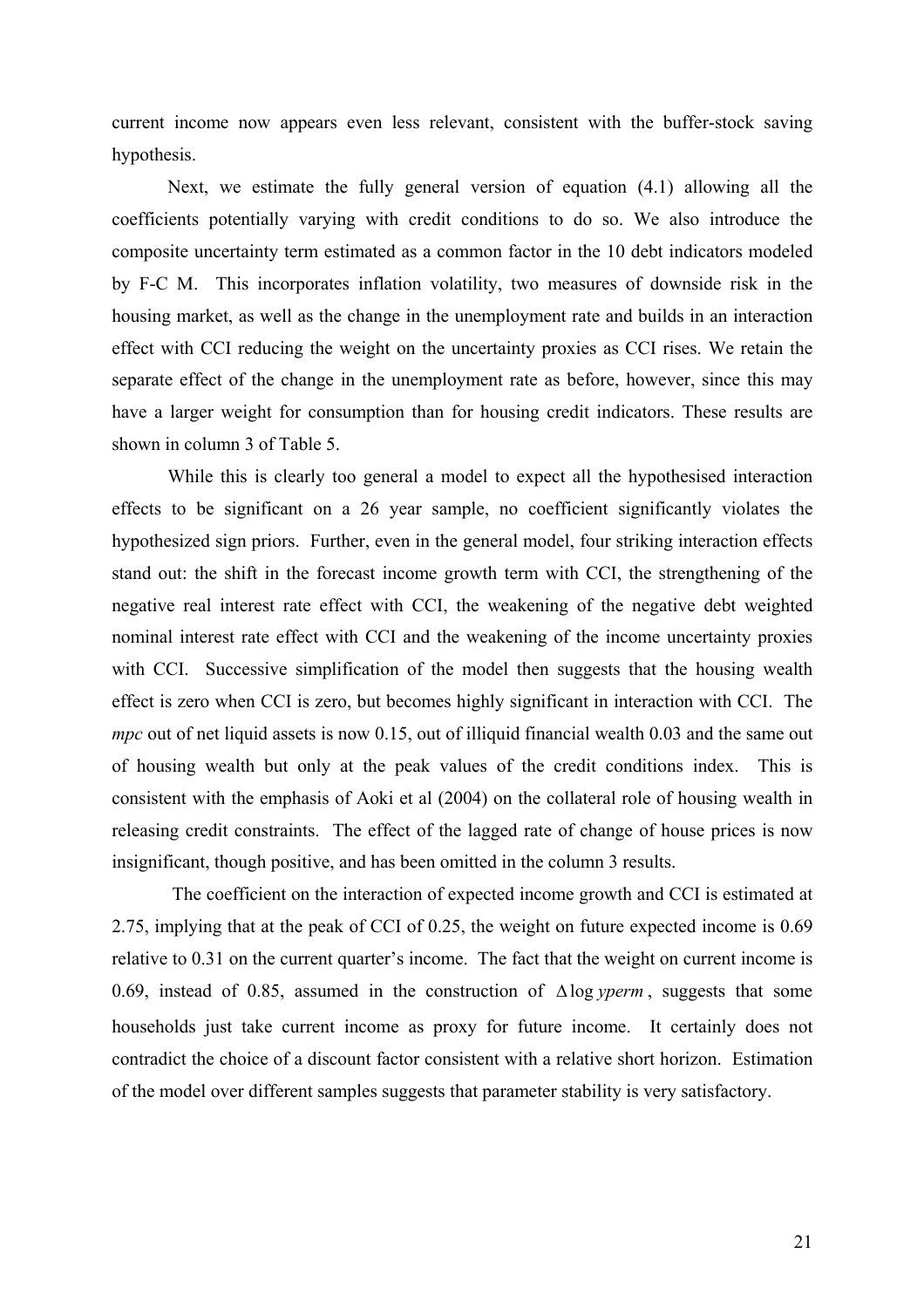The apparent breakdown in the bivariate relationship between real house prices and consumption since 2000 has been the subject of comment from the Bank of England<sup>18</sup> and has been accompanied by a significant break-down in the Bank's new model, see Benito et al (2006). Our model suggests that a substantial part of the earlier correlation was due to variation in common causal factors including income, interest rates, unemployment and credit conditions. Since 2000, the fall in stock market prices, while house prices continued to rise strongly, explains why consumption growth has been far weaker than real house price growth. However, our model implies that the responsiveness of the housing market to lower interest rates (see Cameron et al. 2006 for estimates), played an important part in sustaining consumption and therefore growth in the UK in this period.

#### **5. Empirical Results for South Africa**

#### *5.1 Wealth Data*

 $\overline{a}$ 

Neither the central bank nor other government statistical agencies in South Africa publish balance sheet wealth estimates on a market value basis, of the type produced by U.S. Federal Reserve Board, the Bank of England and the Office of National Statistics in the U.K., and now also by a few emerging market countries, such as Hungary, Mexico and Poland (see OECD, 2004). With some difficulty, it is possible to derive estimates for South Africa from existing data.<sup>19</sup> The wealth estimates on a market value basis used in this paper were constructed in Aron and Muellbauer and Aron (2006), and are the first systematic attempt to construct such figures for South Africa<sup>20</sup>.

 There were two main problems in deriving these wealth estimates for the personal sector. Most asset data published by the South African Reserve Bank (SARB) are on a bookvalue and not on a market-value basis, and required revaluation adjustments using appropriate asset price indices. Secondly, for some asset classes, e.g. official pensions and

<sup>&</sup>lt;sup>18</sup> See, for example, minutes of the Monetary Policy Committee meeting held on 8-9 February 2006, paragraph 9 and Minutes of Evidence by Mervyn King to the Treasury Select Committee,  $30<sup>th</sup>$  November 2004.

<sup>&</sup>lt;sup>19</sup> While wealth estimates on a market value basis are not published, the SARB has published flow of funds data back to 1970, as well as information on households' holdings of local authority and public enterprise bonds, unit trusts (mutual funds), pension and long-term insurance funds, using a mix of book values and market values, and household debt data. From these data and other sources, it is possible to assemble a profile back to 1970 of the main components of household sector assets and debts.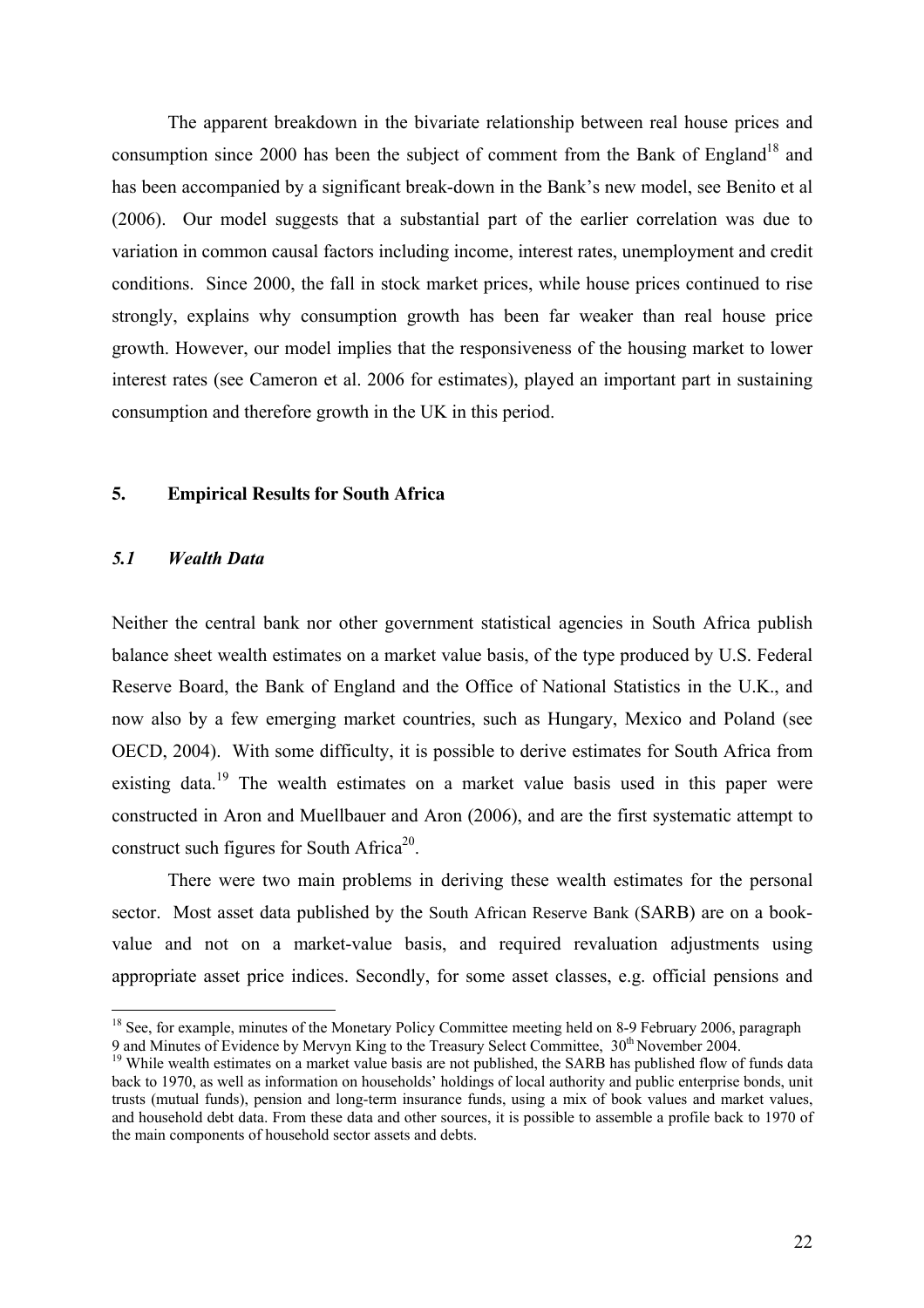directly-held bonds, the SARB publish only flow-of-funds data and no benchmarks. Appropriate estimates of the relevant benchmarks needed to be made, and the flows of funds data cumulated, and, where necessary, revalued to market prices. Further, there are problems of omission of some wealth components.<sup>21</sup> Nevertheless, the assets and debts included in our estimates are measured with reasonable accuracy and are likely to be the main components of wealth relevant for consumer spending and portfolio decisions of South African households.

The estimates of illiquid and liquid personal wealth are shown in Figure 5. The household liquid assets ratio seems to have been relatively stable in the 1970s. In the 1980s, however, households' holdings of liquid assets relative to non-property income fell sharply.<sup>22</sup> This coincided with both a drop in the personal saving ratio, as implied by the income and expenditure accounts, and a switch to saving in pension and retirement funds offering superior returns to those on liquid assets.

Pension wealth has grown relative to income since the 1980s, exceeding the growth of  $\text{debt.}^{23}$  Pension wealth is now the single biggest asset, given the decline of housing wealth relative to income (which has only been reversed in recent years).

#### *5.2 Financial Liberalization*

<sup>&</sup>lt;sup>20</sup> This work has since been extended in collaboration with the SARB (see Aron, Muellbauer and Prinsloo, 2006a and 2006b). These data will in due course be regularly published by the SARB in aggregate form, back to 1975.

<sup>&</sup>lt;sup>21</sup> The SARB has not attempted estimates of gold and foreign assets held by the personal sector. Despite exchange controls, progressively relaxed since 1995, there were inevitable loopholes, suggesting a significant undercounting of asset ownership. Non-housing assets owned by unincorporated businesses, and ownership of corporations not publicly quoted on the stock exchange are also excluded. A third problem concerns the relationship between explicit funding of pensions and perceived entitlements, particularly for public sector pensions. There could have been considerable fluctuations in the relationship between recorded pension wealth and the perceived levels relevant for expenditure decisions. This problem is not unique to South Africa, however.

<sup>&</sup>lt;sup>22</sup> Financial liberalisation from 1983 into the 1990s is partly responsible for the decline, as it reduced the precautionary, buffer-stock and consumption smoothing motives for holding liquid assets, see Deaton (1992). Political credibility effects probably induced currency substitution away from domestic assets and toward illegal foreign assets, especially after 1976 until the democratic elections of 1994. However, the main factor is the negative real after-tax return on liquid assets from the early 1970s to the early 1990s - apart from a brief spell in 1984-5 (see Prinsloo, 2000, p.17). Higher returns help explain the renewed rise in the liquid asset to income ratio from the late 1990s.

<sup>&</sup>lt;sup>23</sup> Much of the rise in the log ratio of pension assets to income can be explained by a weighted average of total returns indices for equities and bonds. However, there are other factors, including the relaxation of restrictions on official pension funds (for government employees), which had prevented their holding of equities (Mouton Report 1992); improvement in the returns on government and parastatal bonds with deregulation of interest rates after 1980 and declining inflation in the 1990s; and relaxation of prescribed holdings of government bonds for all pension funds. Tax incentives have also favoured investment in pensions over directly held financial securities.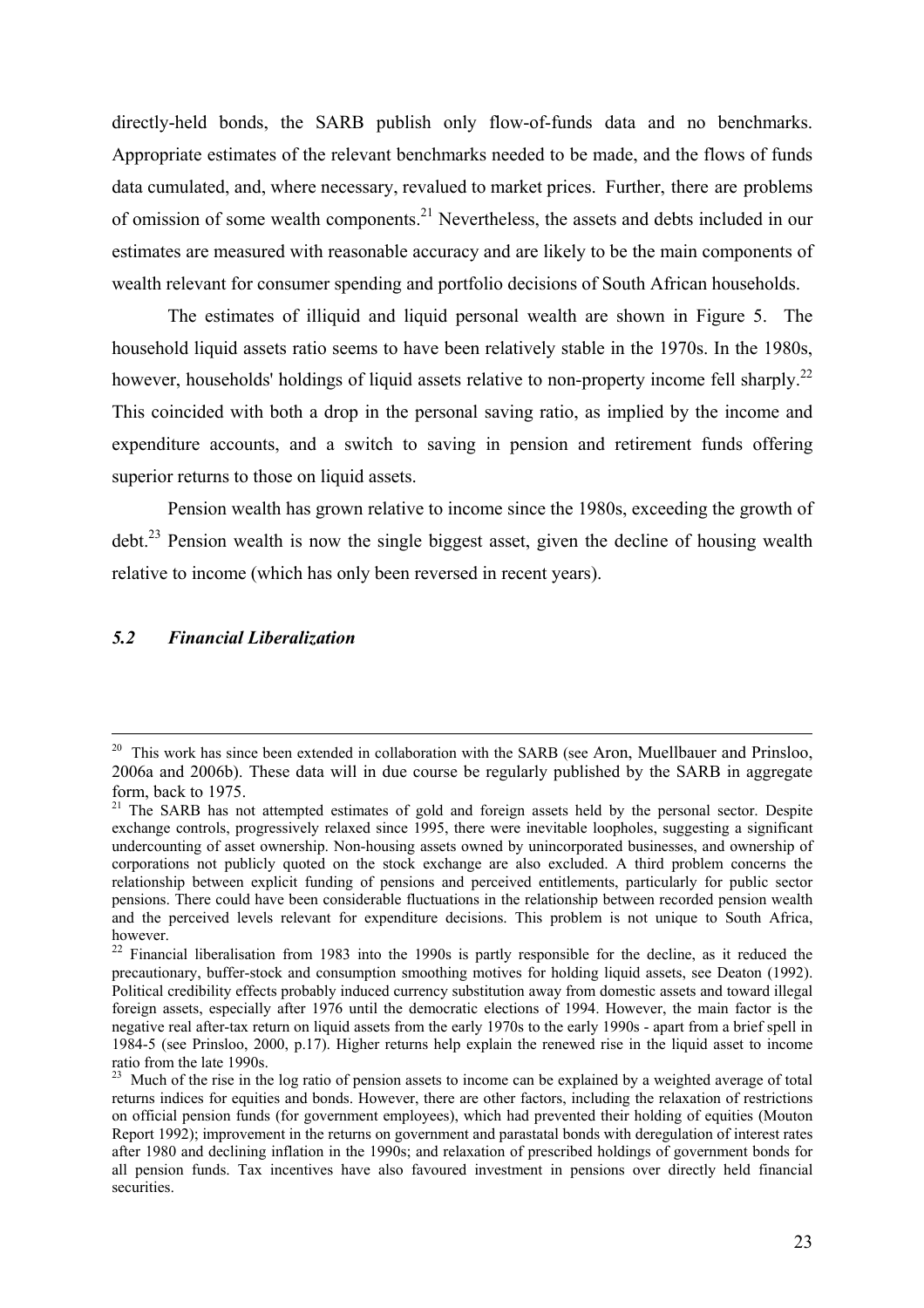An indicator of credit market conditions, CCI, is required to drive the direct, positive effects on consumption; the "spendability" weights of asset components; and other possible interaction effects, for example with income uncertainty and income growth. Proxying CCI by the ratio of debt to income, as in Bayoumi (1993a, 1993b) and Sarno and Taylor (1998), is not ideal because this ratio responds with a lag to deregulation and depends too on income expectations, asset levels, uncertainty, and interest rates. Bandiera et al (2000) propose the technique of principal components to summarize the composite information in a set of dummy variables reflecting different facets of financial liberalization. However, the weights do not reflect the *behavioural* impact of financial liberalization. A flexible technique linking institutional information with behavioural responses is needed.

Our innovation is to treat financial liberalization as an unobservable indicator entering both household debt and consumption equations. The indicator, CCI, is proxied by a linear spline function, and the parameters of this function are estimated jointly with the consumption and debt equations (subject to cross-equation restrictions on the coefficients in the spline function)<sup>24</sup>.

The government initiated financial liberalization following the de Kock Commission reports (1978, 1985) advocating a more market-oriented monetary policy. Interest and credit controls were removed from 1980, and banks' liquidity ratios were reduced substantially between 1983 and 1985. However, there may have been a temporary reversal after the third quarter of 1985 as a result of South Africa's international debt crisis, when net capital inflows dropped sharply. Competition intensified in the mortgage market following the 1986 Building Societies Act, and amendments to the Act in 1987-88. Demutualization and takeovers in 1989-90 consolidated the stronger competition in the credit market. In the 1990s pensions were increasingly used to provide additional collateral for housing loans; while from 1995, special mortgage accounts ("access bond accounts") allowed households to borrow and pay back flexibly from these accounts up to an agreed limit set by the value of their housing collateral. After the 1994 elections more black South Africans obtained formal employment, particularly in the public sector, gaining access to credit that they may previously have been denied.<sup>25</sup> Exchange controls on non-residents were eliminated in early 1995: large nonresident capital inflows from mid-1994 induced a temporary endogenous financial

<sup>&</sup>lt;sup>24</sup> Had information on credit indicators such as mortgage loan to value and loan to income ratios, as in F-C M, been available, the equation system could have been extended.

<sup>&</sup>lt;sup>25</sup> Note, however, that total formal employment continued to decline.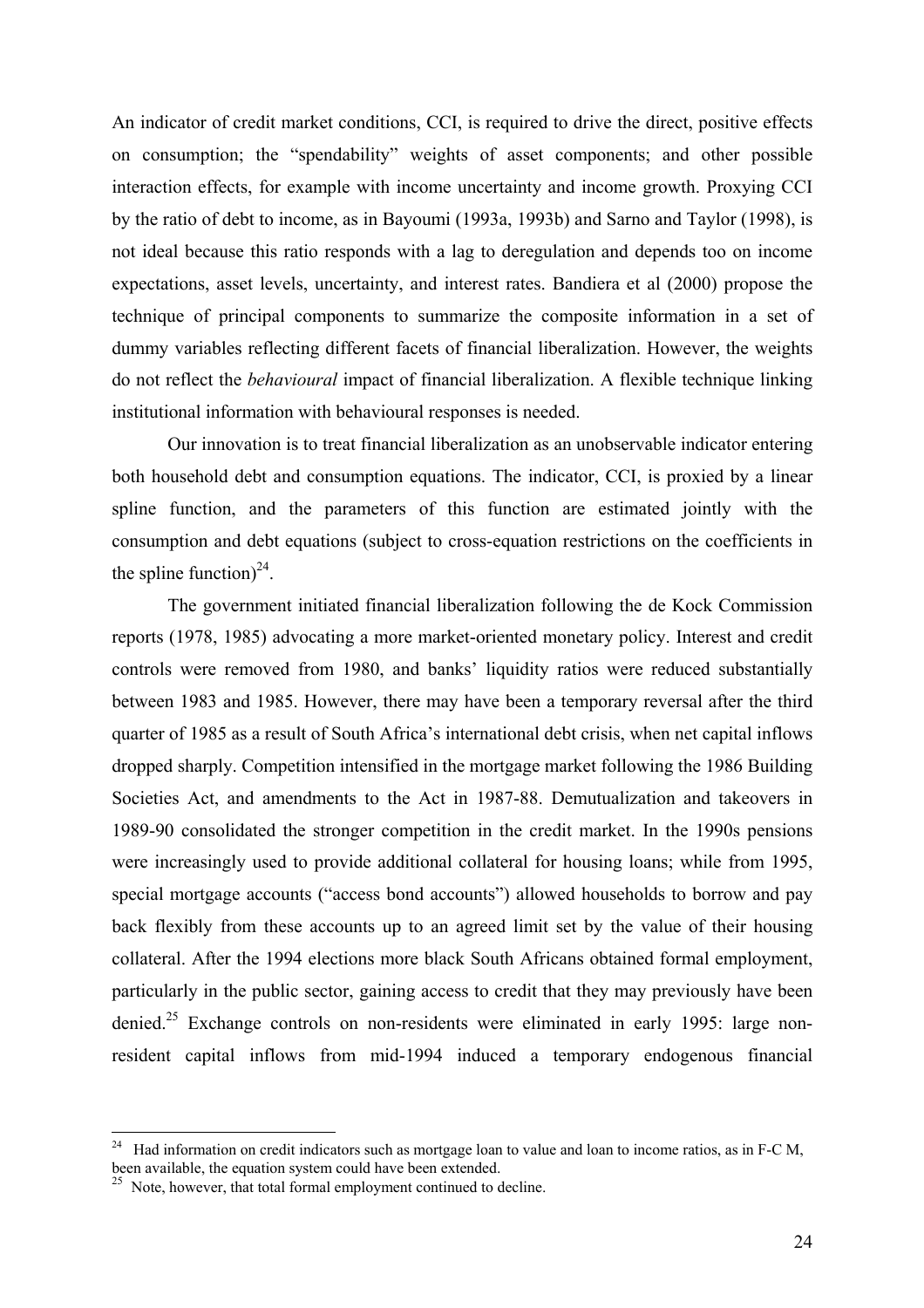liberalization. Finally, exchange controls on domestic residents, in existence since before the 1960s, were partially relaxed after 1997.

This qualitative portrait has implications for our univariate measure of financial liberalization, CCI.<sup>26</sup> The first is of a monotonic rise in the indicator: that is, no reversals, with the possible exception of a temporary episode after the debt crisis in late 1985, see above. The second is for particularly strong rises in 1981-84, from 1986, some consolidation in the early 1990s, and a renewed rise after 1994. Unfortunately, available information on institutional changes does not permit further quantitative implications to be drawn.

We define *CCI* using a linear spline function. Define a dummy, D, which is zero up to 1980Q4 and is 1 from 1981Q1. The 4-quarter moving average, DMA81, then takes the values 0.25, 0.5, 0.75 and 1 in the 4 quarters, respectively, of 1981, and the value 1 thereafter. We define DMA82 to be the 4-quarter lag of DMA81, and define DMA83 to DMA03 to be the corresponding 8- to 88-quarter lags of DMA81. We then define the spline function:

$$
CCI = d81 \times DMA81 + d82 \times DMA82 + ... + d03 \times DMA03
$$
\n(5.1)

where up to 23 parameters (i.e. d81 to d03) are estimated. The "knots" in the spline function occur in the first quarter of each year (i.e. it can shift shape in the first quarter of each year).

Under the constraint that the parameters be non-negative (i.e. that there is no reversal in financial liberalization), except in 1985-86, in practice only six parameters are needed to define the *CCI* in an estimation from 1971Q1 to 2003Q4. Details are shown in Table 10, following the consumption and debt results in Tables 8 and 9.

The estimated parameters for *CCI* in the model reflect the key institutional changes in credit markets. Our estimated indicator shows strong rises from the early 1980s until just before the debt crisis of 1985, in 1988-89 and from 1993-95. (Figure 2). Interestingly enough, there is no sign of further liberalisation after 1996, when CCI has reached its peak value of 0.27. It is noteworthy that both the consumption function and debt equation are subject to major structural breaks (failing Chow tests) when allowance is not made for financial liberalization.

#### *5.3 The Income-forecasting Equation*

<sup>&</sup>lt;sup>26</sup> A more detailed account of financial liberalization in South Africa is contained in Aron and Muellbauer (2002b).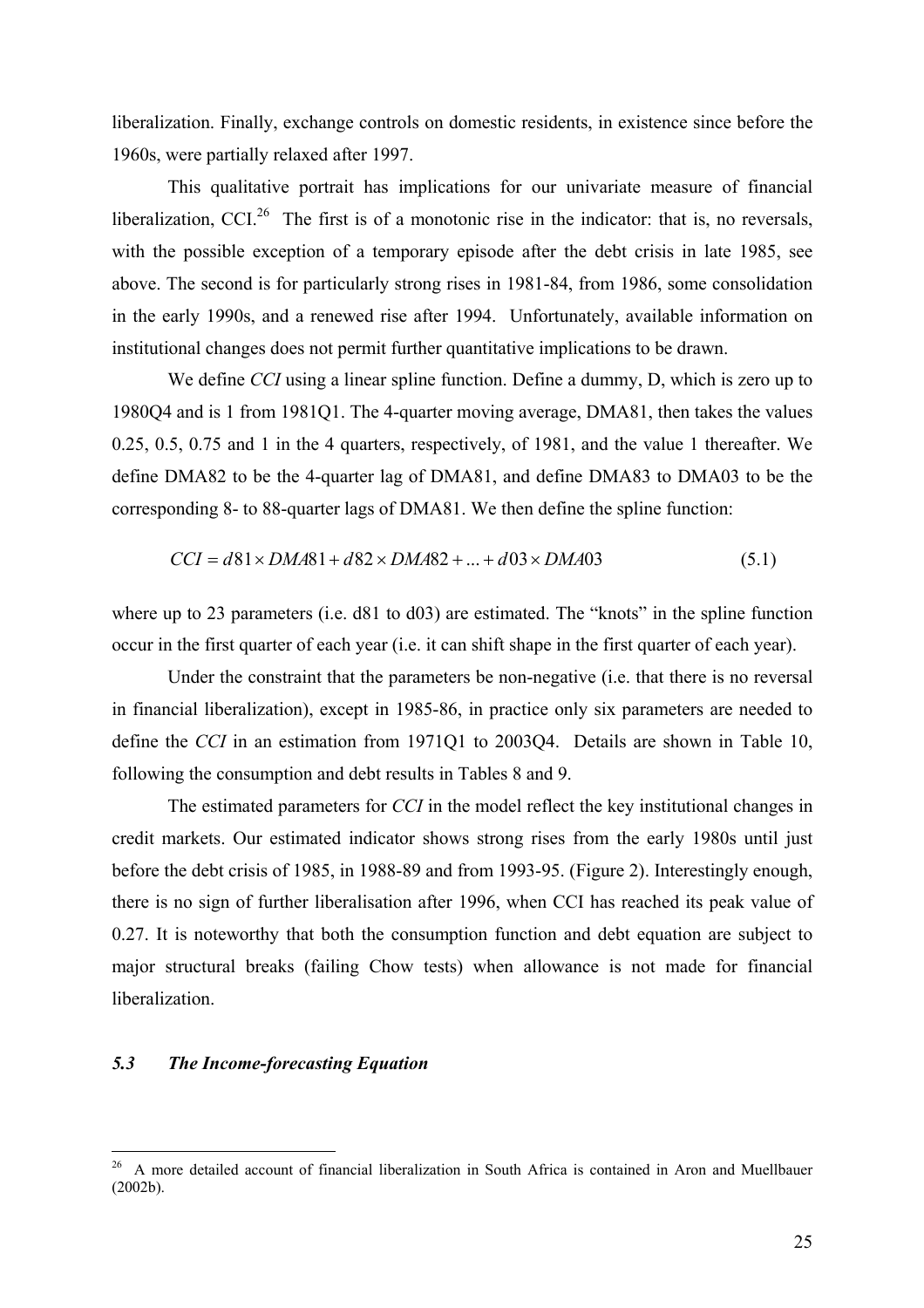During the 1980s in South Africa, there were significant regime changes with the move to new operating procedures for monetary policy and a series of internal financial liberalizations. Periodically, serious political crises entailed the increasing international isolation of South Africa, reflected in diminished trade and finance, while its mineral dependency as a primary exporter gives an important role to terms of trade shocks in determining income growth.

We derive a forecasting model for the rate of growth of real per capita disposable non-property income, ∆ log *yperm* , as defined in equation (3.5). We build in allowances for these features as well for a more standard income-expenditure approach for analysing the deviations of income from trend. Split trends are used to represent long-run changes in productivity growth of the kind one might expect in an economy subject to such regime changes. Further, an institutional measure of the shift in monetary policy in the early 1980s is crossed with the interest rates (for details see Aron and Muellbauer, 2002a.). By incorporating important regime shifts in the model, the consumption function including these income growth forecasts should be fairly immune to the Lucas critique (Lucas, 1976).

The model has the following form:

$$
\Delta \log \text{yperm}_{t+12} = \alpha_0 + \text{Split}_t + \alpha_1 \log y_t + \sum_{i=2}^n \alpha_i X_{it} + \sum_{j=1}^n \sum_{s=0}^k \beta_j \Delta X_{jt-s} + \varepsilon_t \tag{5.2}
$$

where  $y_t$  is real per capita disposable non-property income; Split<sub>t</sub> are split trends reflecting the underlying capacity of the economy to produce and to sustain personal incomes; and the  $X_{it}$  include a range of possible determinants of income, discussed below.

This equation can be reformulated as an equilibrium correction formulation with a long-run solution given by

$$
\log y = -(\alpha_0 + Split + \sum_{i=2}^{n} \alpha_i X_i)/\alpha_1 \tag{5.3}
$$

We report the coefficients of equation (5.2) directly. Note that the difference between log y and Split/ $\alpha_1$  is I(1). Hence, one can think of equation (5.2) as representing a cointegrating relationship in which the deviation from trend of log y is cointegrated with those  $X_i$ components, which are I(1).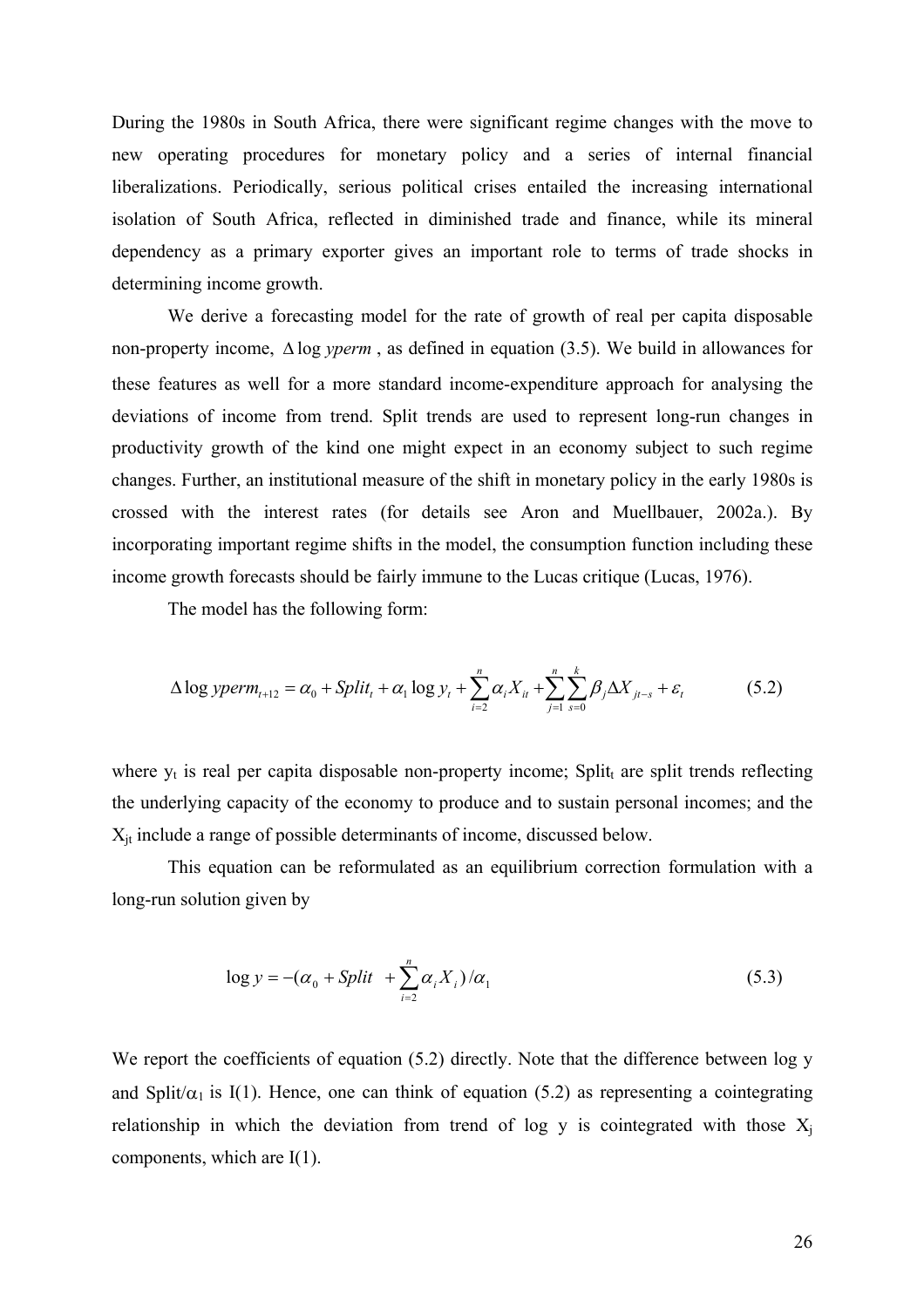The broad set of explanatory variables  $X_i$  included the level of real interest rates and changes in nominal interest rates, the government surplus to GDP ratio, capacity utilization (as a proxy for the unemployment rate), terms of trade, a measure of trade openness, the real exchange rate, changes in the nominal rate, the growth rate of OECD industrial production, domestic credit growth in South Africa, real house prices and a real stock market price index. The model also captures the changing sensitivity of income growth to interest rates as the monetary policy regime changed, by employing a dummy indicator constructed from the changing prescribed liquid asset requirements for commercial banks in the 1980s, see Aron and Muellbauer (2002a). The variables are defined in Table 2.

Income in the form of  $\triangle \log y$  *perm* is modelled<sup>27</sup> on quarterly data for 1972-2001, though with a restricted lag structure. For lags longer than three, we restrict the dynamics to fourth differences or four-quarter moving averages, to prevent overparameterisation. This gives the parsimonious equation shown in Table 6. Here the I(1) variables are the real interest rate, the real share price index, the house price index and the log real gold price, and the real exchange rate which are expected to form a cointegrating vector with the deviation of log income from the split trends.

Turning to the parameter estimates, nominal rises in interest rates and to a lesser extent, the level of real rates, have negative effects on subsequent growth. The shift toward more market-oriented monetary policy in the 1980s appears to have weakened the influence of changes in nominal rates. The shift is picked up by interacting ∆4 (PRIME) with the liquid asset ratio measure, where PRIME is the prime rate of interest for borrowing from banks.<sup>28</sup> Before the shift, high liquidity ratios and other quantitative methods of controlling credit growth were correlated with changes in nominal rates, exaggerating the apparent influence of interest rates on growth. After the shift, firms and households could also refinance more easily, so that higher interest rates had a weaker effect on expenditures.

The trend, t, represents the pre-1982 growth rate. Three split trends, SPLIT82, SPLIT85 and SPLIT91 (moving averages of linear trends which begin in 1982, 1985 and 1991, respectively) are included. The first reflects a decline in the underlying per capita growth rate in the early 1980s into negative values, associated with productivity losses resulting from South Africa's increasing isolation - for example, the inefficient production of

 $27$  The computations were performed in Hall, Cummins and Schnake's Time Series Processor (TSP 4.5) package and PCGETS (http://www.oxmetrics.com/).

<sup>&</sup>lt;sup>28</sup> The liquid asset measure in itself proved insignificant in the equation, as was the interactive effect with RPRIME (expressed as a moving average).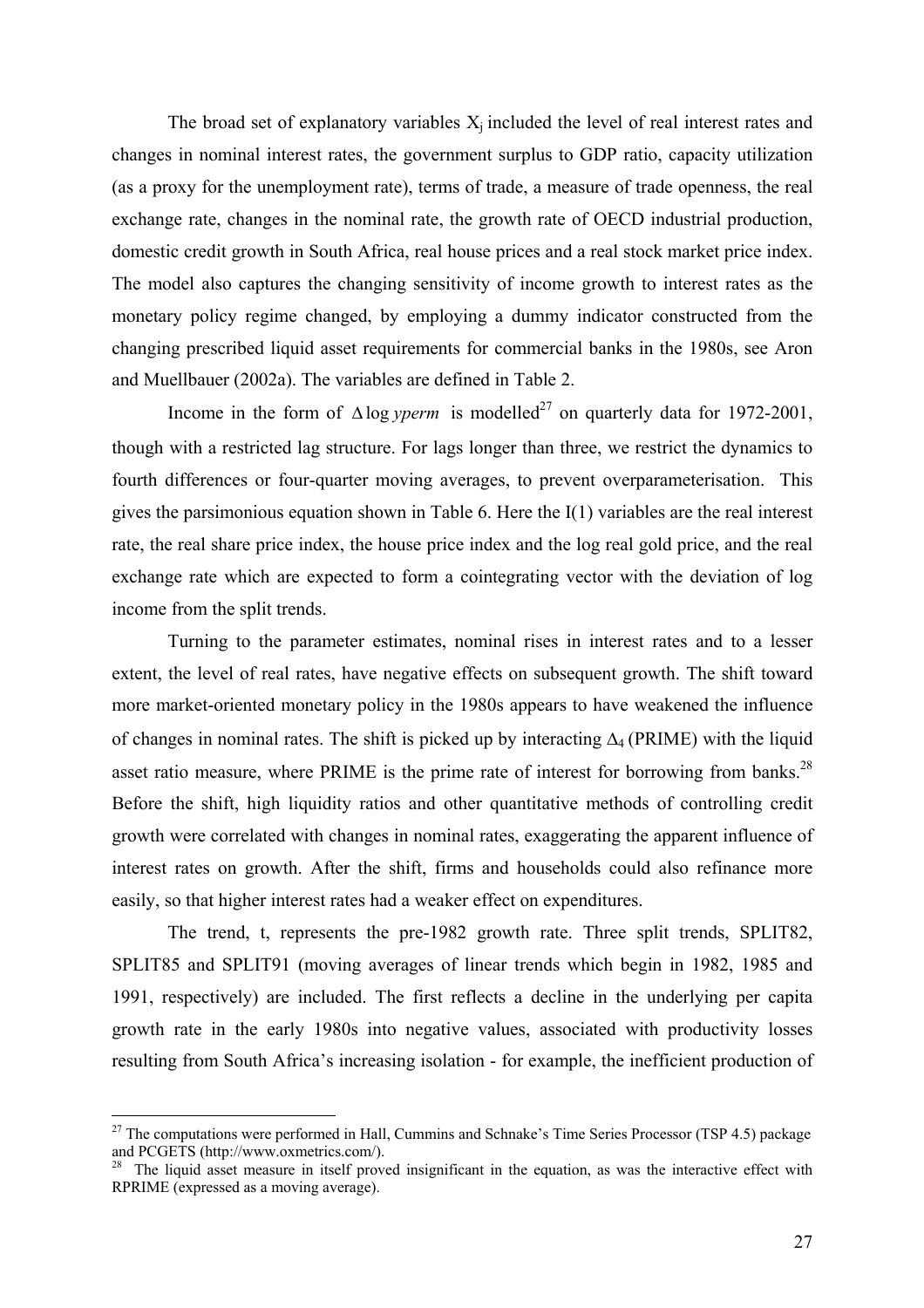petrol from coal, under trade sanctions which constrained oil imports. The second and third trends capture some recovery in later years.

The lagged log of real house prices, entering both as a moving average and an annual rate of growth, has a strong positive effect on income, probably reflecting both the effect of house prices on final demand via consumption, and expectations of income growth. The effect of the lagged (four quarter moving average) of the log real JSE index is significant, though lower than that of real house prices, possibly due to the separate inclusion of the strongly significant log level Dollar price of gold deflated by the US wholesale price index. While the JSE index captures changes in the price of gold and other minerals and the positive effect that improving terms of trade have on income, it may also reflect other information about the future embodied in share prices. The real exchange rate has a negative effect on income growth, as wage growth is constrained by international competitiveness pressures.

Finally, appreciation in the nominal exchange rate represents negative inflation shocks. Wage contracts are annual, and as inflation falls, so real income growth rises temporarily. Since the exchange rate is also a sensitive indicator of investors' confidence and of political developments, it may also be capturing the growth effects of such variations.

On diagnostics, tests for normality and heteroscedasticity are satisfactory. The residuals are expected to be autocorrelated given the overlapping nature of the dependent variable.

#### *5.4 The Consumption Equation*

In Section 3, we explained the various extensions required to the aggregate consumption equation (3.11) to incorporate different aspects of financial liberalization, a range of weights for different types of assets, and the argument that many credit-constrained households do not only spend current income.

 We analyse quarterly data for 1971-2003, constrained by the availability of wealth stock data. Figure 4 plots log consumption to income and log debt to income ratios, where income is non-property disposable income. Before turning to an explicit model incorporating these features, two income measurement issues should be considered.

First, although self-employment is part of the theoretical definition of non-property income, these data are not separately available in the South African national accounts. The real, per capita, non-property income measure,  $y$ , consists of tax-adjusted income from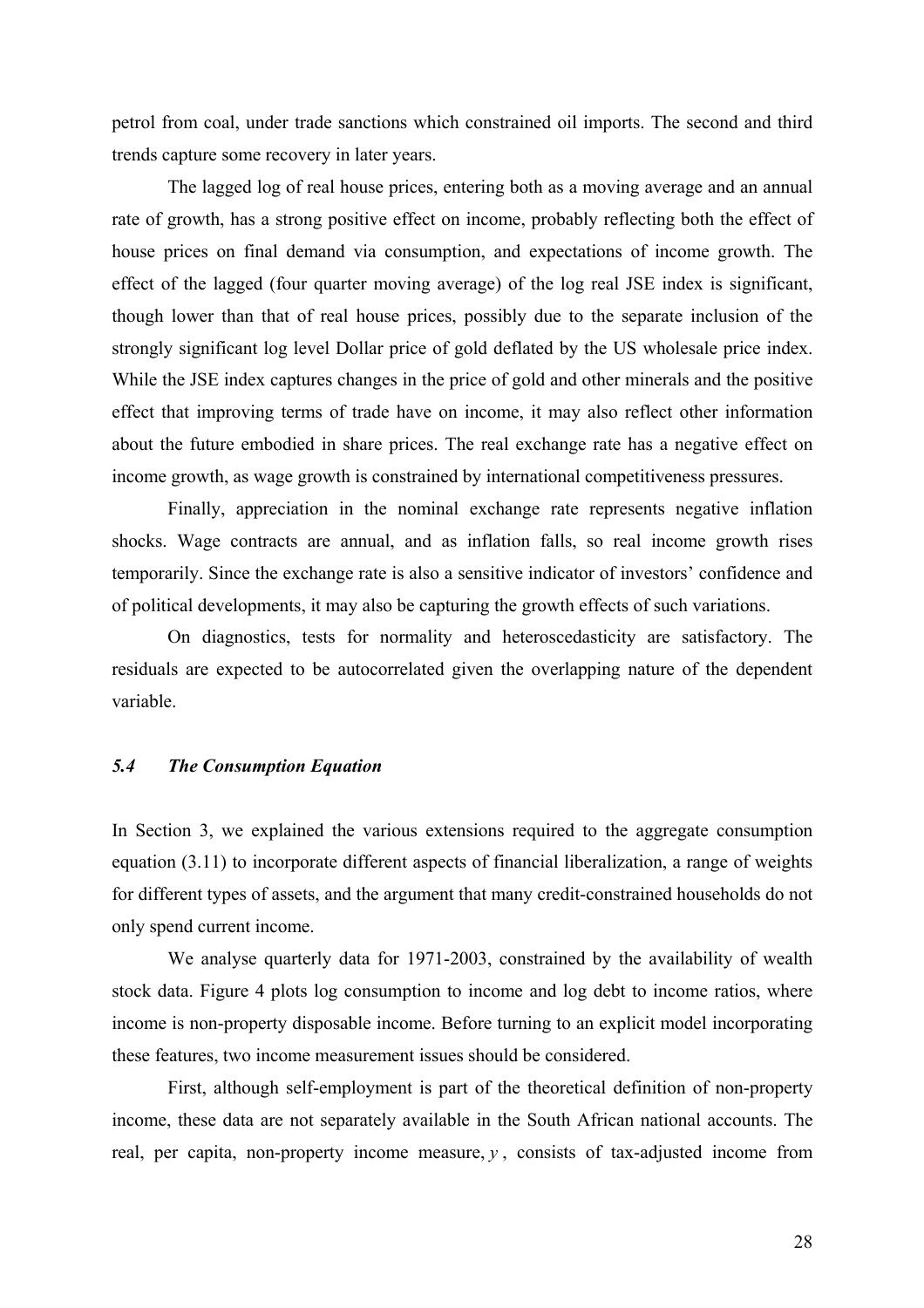employment and transfers from the government. We assume self-employment (a major component of property income in other countries) is highly correlated with property income in South Africa. If tax-adjusted, self-employment income were a constant fraction  $\varphi$  of property income,  $y^{prop}$ , we could replace y by  $y + \varphi y^{prop} = y(1 + \varphi y^{prop} / y)$ . In our logformulation, this suggests  $(y^{prop}/y)$  as an additional regressor.

The second issue concerns the measurement of real, per capita, non-property income, . In constructing quarterly national income accounts, small timing discrepancies may arise *y* between quarters, particularly in tax payments. Replacing current income  $\log y_t$  by a weighted average of current and last quarter's recorded income e.g.  $\lambda \log y_t + (1 - \lambda) \log y_{t-1}$ or a 4-quarter moving average of income, it was found that  $\lambda = 1$ , simplifying the empirical specification, as for UK data.

 The resulting consumption equation, corresponding to equation (3.11), takes the following form (see Table 2 for variable definitions). Note that the extra term in the Taylor expansion has been included to improve the approximation, as in the UK equation (4.1). Various dummies are included.<sup>29</sup>

$$
\Delta \log c_{t} = \alpha [(\alpha_{0} + CCI) + (\alpha_{1} + \alpha_{1c} \times CCI)rma_{t} \n+ (\alpha_{2} + \alpha_{2c} \times CCI)\theta_{t} + (\alpha_{3} + \alpha_{3c} \times CCI)E_{t}\Delta \log yperm_{t+12} + \alpha_{4}(y^{prop}/y)_{t} \n+ \gamma_{1}NLA_{t-1}/y_{t} + \gamma_{2}DHIFAma_{t-1}/y_{t} + \gamma_{2}PAma_{t-1}/y_{t} + (\gamma_{3} + \gamma_{3c} \times CCI)HA_{t-1}/y_{t} \n- 0.5(\gamma_{1}NLA_{t-1}/y_{t} + \gamma_{2}DHIFAma_{t-1}/y_{t} + \gamma_{2}PAma_{t-1}/y_{t} + (\gamma_{3} + \gamma_{3c} \times CCI)HA_{t-1}/y_{t})^{2} \n+ \log y_{t} - \log c_{t-1}] \n+ (\beta_{1} + \beta_{1c} \times CCI)\Delta \log y_{t} + (\beta_{2} + \beta_{2c} \times CCI)(debt_{t-1}/y_{t})\Delta_{4} \log nr_{t} \n+ (\beta_{3} + \beta_{3c} \times CCI)(HA_{t-1}/y_{t})(\Delta \log rhp_{t-1}) \n+ dummies + \varepsilon_{1t}
$$
\n(5.5)

This equation corresponds closely to the theory discussed in section 3, and tests of more general dynamics all accept this specification. As with the UK section above, we proceed in four stages. First, we estimate the specification of Case et al (2005), equation (2.1). All

 $^{29}$  To simplify the expression we exclude details of the dummies from this equation. The dummies are Q1DU75, Q4, GST, GST84 and DSOWETO. Note that Q1DU75 is a pre-1976 seasonal to reflect mis-measured seasonal correction in the data before that date while Q4 is a seasonal**.** GST78 and GST84 are temporary dummies taking values +1, -1 in successive quarters, reflecting shifting of expenditure in anticipation of increases in sales tax in 1978 and in 1984. SOWETO is a dummy capturing the effects of school riots in early 1976.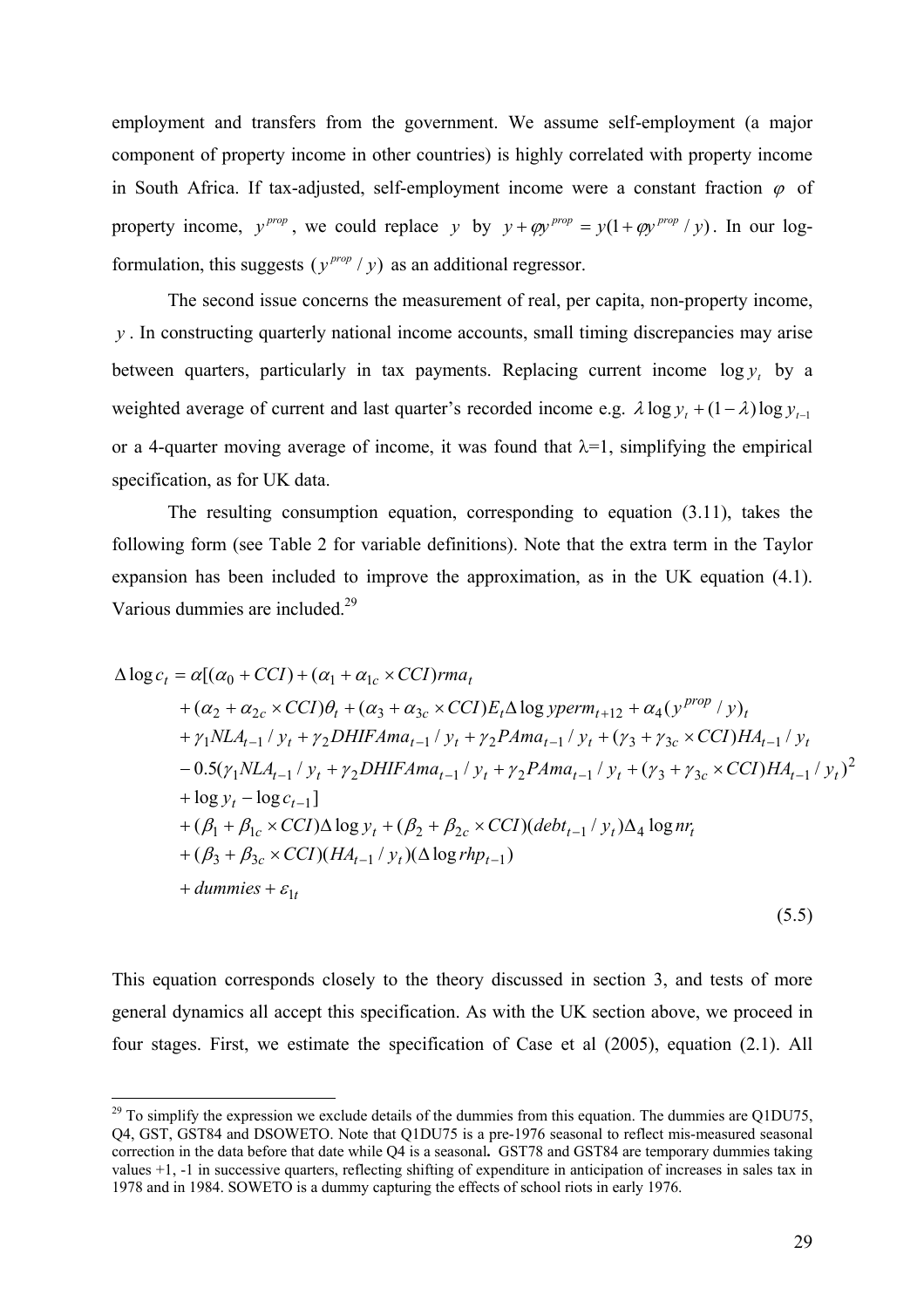versions of this include intercepts, seasonals, and the dummies included in equation (5.5), but exclude any effects of credit market liberalization. The model shows a significant housing wealth effect, but a small and insignificant stock market wealth effect, see Table 7, column 1. There is a negative shift on the change of the log of housing wealth after 1986, possibly reflecting the decline in the ratio of housing wealth to income, see Figure 4. Taking this into account, after 1986, the elasticity of consumer spending with respect to real housing wealth is around 100 times as large as that of illiquid financial wealth. However, when the rate of growth in stock market wealth is averaged over two years, it is significant, see column 2. As in the UK, this gives quite a different impression of the relative role of financial and housing wealth. There is no long-run income effect, but repeating the estimation using personal disposable income including property income, gives a significant though very small long-run effect of income (0.08).

 Second, we estimate a version of equation (5.5) assuming all coefficients are constant and excluding the direct and interaction effects of the credit market liberalization variable, *CCI*. The results are shown in column 1 of Table 8. The fit is somewhat improved and the speed of adjustment rises to 0.21, consistent with significant long-run income and wealth effects. The estimated marginal propensities to spend out of liquid assets minus debt, housing wealth and illiquid financial wealth are positive though not all individually significant. Perhaps to compensate, the self-employment income proxy based on broad property income, is highly significant but with an implausibly large coefficient. The real interest rate effect is positive but insignificant and omitted in the reported results. In terms of dynamic effects, the uncertainty effects are not significant and also omitted. The effect of forecast income growth is positive but not precisely estimated, while that of the change of income is positive and strongly significant. The housing capital gain last quarter, measured as the lagged housing wealth to income ratio scaled by the log change in real house prices last quarter is positive and significant. The debt-weighted nominal interest rate effect is negative but not quite significant. The sales tax dummies are important as in the UK.

 Third, we allow *CCI* to play an intercept role, though exclude its interaction effects. The results are shown in column 2 of Table 8. The dummy components of *CCI* are mostly significant, see Table 10, column 2, and their inclusion doubles the speed of adjustment. The real interest rate effect is now negative and significant. The long-run wealth effects are now all significant: the marginal propensity to spend out of net liquid wealth is estimated at 0.17, out of directly held illiquid financial wealth at 0.05 and out of pension wealth at 0.09 and out of housing wealth at 0.14, though the capital gain effect remains significant. Among the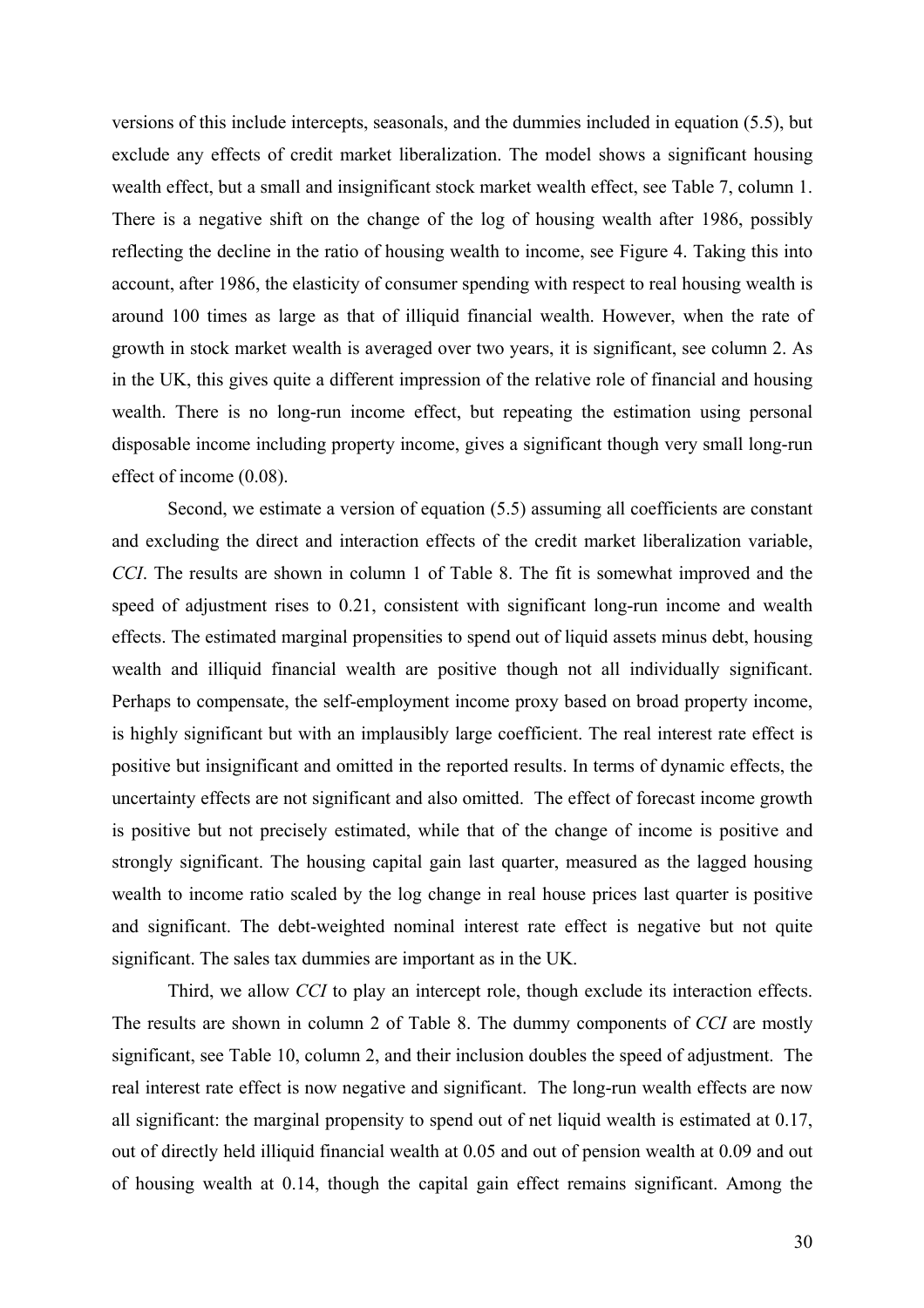dynamic effects, forecast income growth has a strongly significant positive effect. The uncertainty proxies, the change in capacity utilization and nominal exchange rate volatility are correctly signed but still insignificant, but that of debt-weighted nominal interest rates has become strongly significant. However, the change in current income now appears less relevant.

 Finally, we estimate the fully general version of equation (3.11), as shown in equation (5.5), allowing also for interaction effects with *CCI*. A general form of the composite uncertainty term is allowed to depend upon changes in capacity utilization as a proxy for changes in the unemployment rate, exchange rate volatility, inflation volatility and income volatility, and an interaction effect with *CCI* reducing the weight on uncertainty as *CCI* rises. These results, after eliminating most insignificant effects, are shown in column 3 of Table 8.

 The fit of the equation has much improved. The coefficients on the CCI dummies are mostly significant, some very strongly so, and the speed of adjustment has risen by almost 30 percent, suggesting around 45 percent of a full adjustment to shocks takes place in the current quarter. The wealth effects are all strongly significant, with the marginal propensity to spend out of net liquid wealth is estimated at 0.20, out of directly held illiquid financial wealth at 0.08, 0.05 out of pension wealth and out of housing wealth at 0.10, but rising to 0.15 at the peak of CCI. However, the shift effect with CCI is not precisely estimated. The capital gain effect is positive but now insignificant and so omitted from these results. The real interest rate effect is significant and negative, but its shift with CCI is absent, unlike in the UK. Two income uncertainty proxies are relevant: changes in capacity utilization and exchange rate volatility. Their interaction with CCI is highly significant, suggesting, as in the UK, a weaker role for uncertainty as credit becomes more easily available $30$ . One further interaction effects stands out: the shift in the forecast income growth term with *CCI* (forecast growth expectations now do not enter the equation on their own and neither do current income changes). The interaction of the negative debt weighted nominal interest rate effect with CCI is in the expected direction but is insignificant.

 The relatively high value of the estimated marginal propensity to spend out of illiquid financial assets, especially directly held ones, is consistent with a downward bias in estimates of these asset values. As noted above, foreign assets, assets of unincorporated and unlisted companies are omitted from our estimates. It is possible that our estimates of housing wealth

<sup>&</sup>lt;sup>30</sup> In fact, we have constrained the parameter on the interaction term,  $\alpha_{2c}/\alpha_2$ , to -3.5 (around one standard deviation below the freely estimated value of -4.5), which, given that CCI peaks at 0.27, prevents perversely signed uncertainty effects.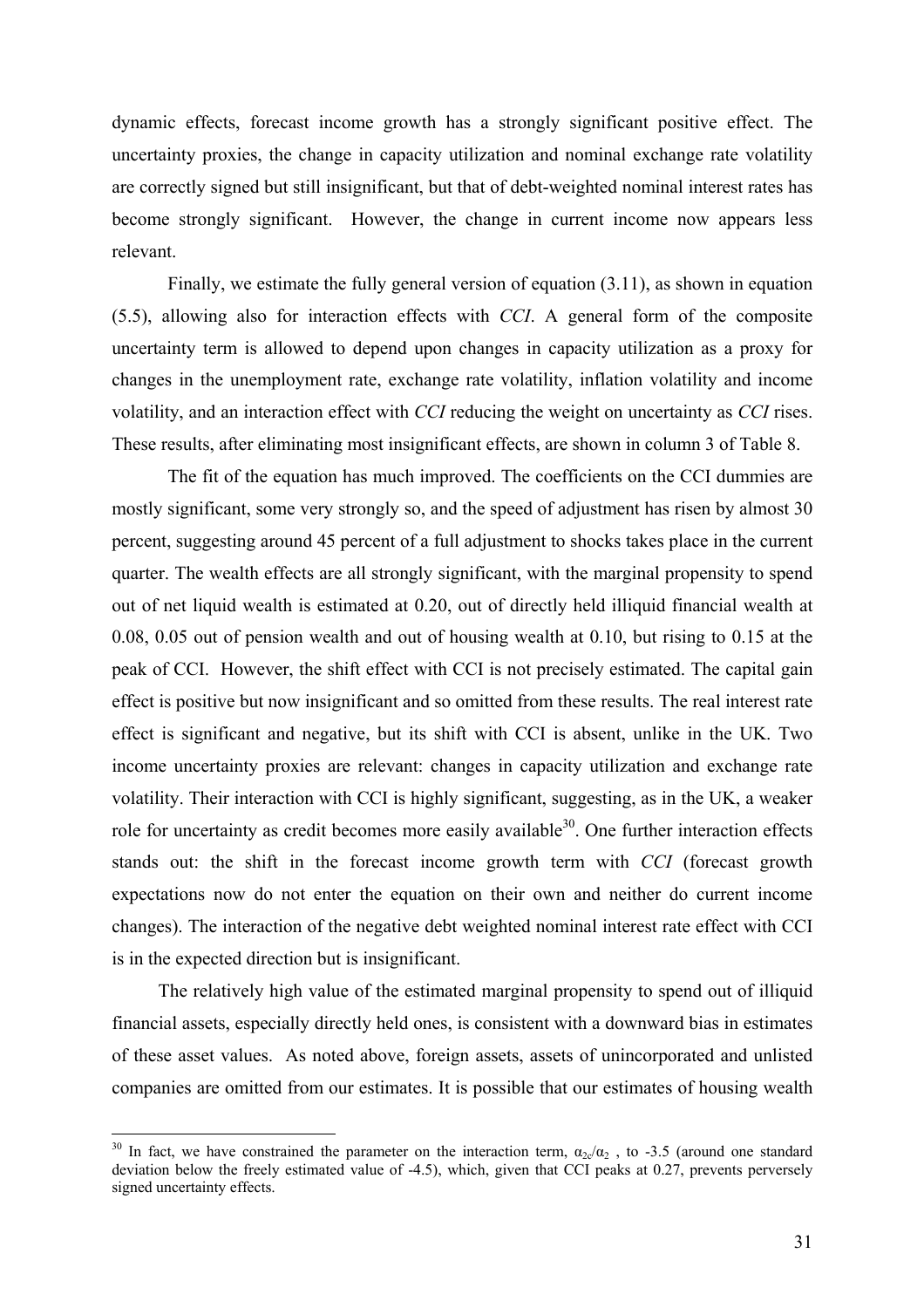may also have a downward bias, though probably of a smaller extent. Our estimates do suggest that in South Africa, unlike the UK, the marginal propensity to spend for housing wealth or collateral is slightly larger than for illiquid financial assets, though the difference is not statistically significant. Given that since the early 1980s to 2003, real housing wealth fluctuates little around a trend, it is perhaps not surprising that the housing wealth effect and its shift with CCI is not very precisely estimated. The dramatic rises in housing wealth from 2003 to 2005 may well resolve this problem. However, it is also possible that despite our efforts in modeling income growth expectations and uncertainty, asset prices in South Africa represent a mix of wealth effects and some confidence factor missing from the consumption model. In a country subject to such large political and institutional shocks, it is bound to be harder to separate these two influences.

#### *5.5 The Household Debt Equation*

In contrast to the vast literature on consumption, little systematic econometric work exists on household debt, see the review in F-C M. The canonical REPIH model of the representative consumer has little to contribute to understanding the determination of aggregate household debt. In this model there is only a single asset, so that it can explain only the evolution of aggregate net wealth. In practice, consumers have multiple motives for holding debt. These include consumption smoothing through temporary income downturns; or in anticipation of higher future income, financing the acquisition of consumer durables and housing, human capital investment through education or training, or portfolio investment in financial assets when returns prospects look favourable; and to offset what could otherwise be excessive amounts of saving implied by occupational pension rules.

Given asymmetric information between lenders and borrowers, assets have an important collateral role. Most debt is backed by collateral in the form of durables, housing and other assets. In a closed financial system, much of household saving in liquid asset form is recycled by the financial system into lending for other households, suggesting that at the aggregate level, current end-of-period household debt should increase with liquid and illiquid asset stocks at the end of the previous period. Variables such as income, interest rates and proxies for income uncertainty, reflecting economic conditions during the period, will also influence current debt. We use a log formulation, linking the log debt to income ratio with log ratios to income of the various assets, and to the log of real income.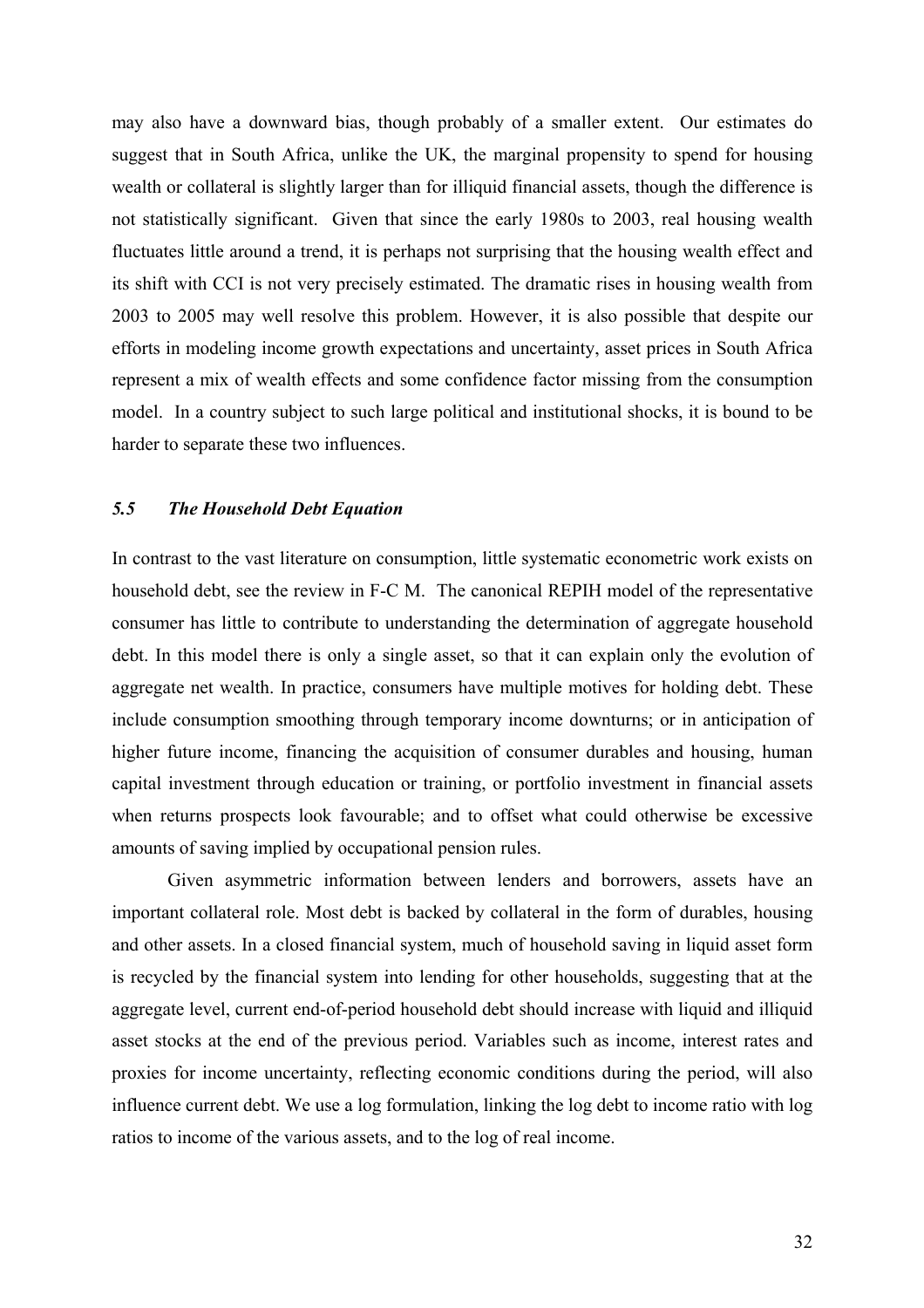Credit market liberalization could impact in several ways on this long-run relationship. A direct, positive effect on debt should result from the different facets of financial liberalization, with, for example, more freely available credit card loans, lower housing down-payments as a fraction of house values, and housing equity loans more freely available to existing owners. There may also be (indirect) interaction effects from financial liberalisation. One expects an increased coefficient on housing wealth to income, given more liberal use as collateral. A reduced coefficient on liquid assets is likely, as bank lending then becomes less constrained by liquid deposit holdings of the personal sector. Indeed, at the micro-level, households holding significant levels of liquid assets have no need to take on debt, suggesting a negative relationship between current debt and lagged liquid assets. However, in the long-run, debt should move broadly in proportion to assets as a whole, even after financial liberalization. We constrain the shift in the liquid asset effect with CCI to be minus that of the shift in the housing wealth term, to preserve the long-run relationship between debt and assets.

Other possible interaction effects are with income uncertainty, expected to become less of a constraint on debt after financial liberalization; and with income growth expectations, which should become more significant, reflecting the desires of households to borrow. One expects a negative real and/or nominal interest rate effect, the latter representing cash constraints from higher debt service ratios. The easing of credit conditions should make the real interest rate effect more powerful and the nominal interest rate effect less powerful, for reasons already discussed in the consumption context.

The evidence in F-C M suggests a positive effect on debt from the proportion of the adult population in younger age brackets e.g. 20-35 or 20-39. In the absence of reliable time series data on the age distribution of the South African population, we use the population growth rate as a proxy, since faster growth rates will be associated with a younger age structure.

This discussion is summarised in the following equation which has a similar structure, including partial adjustment form, to the consumption equation (terms defined in Table 2):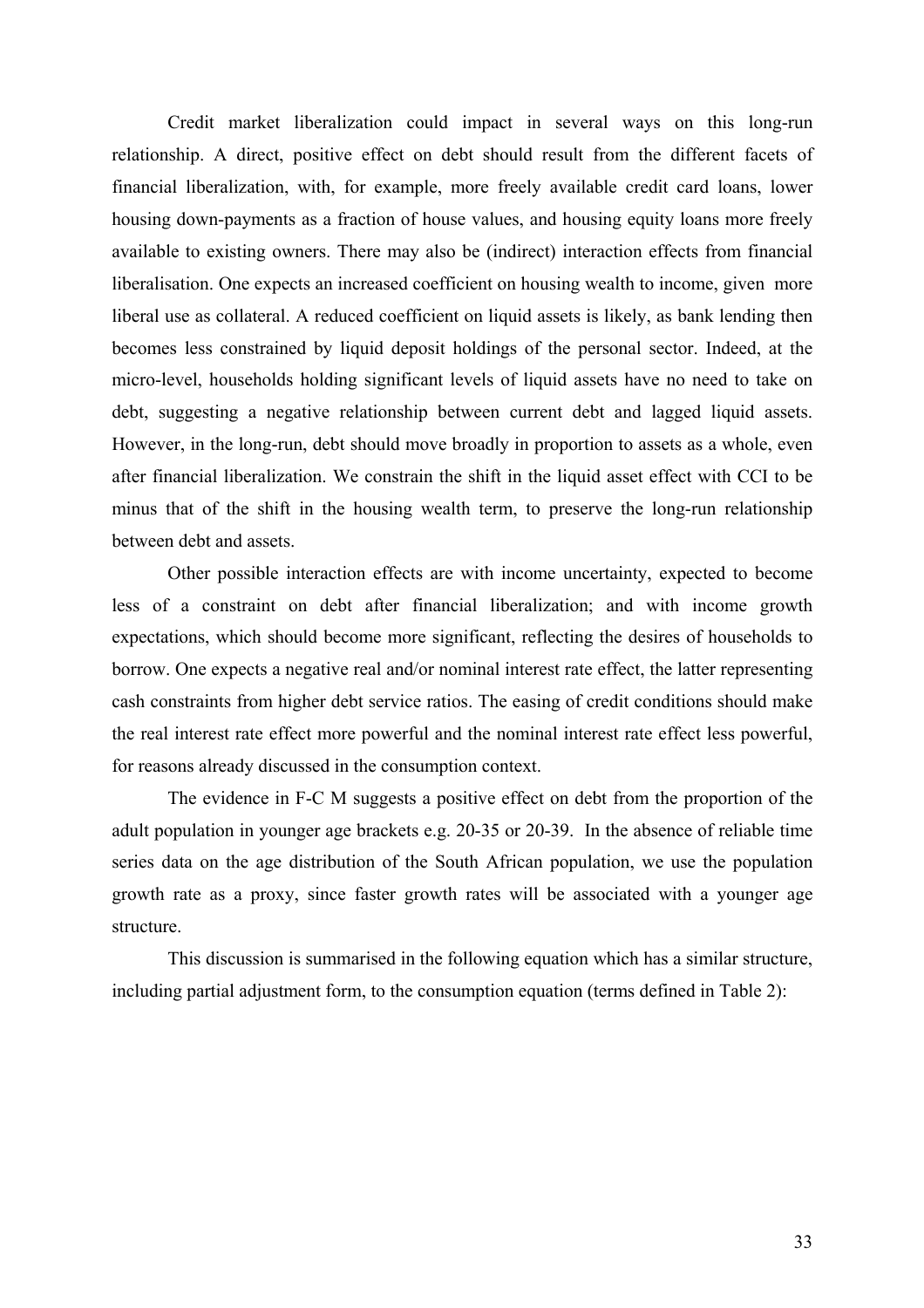$$
\Delta \log debt_t = \delta[\delta_0 + \delta_{0c} CCI + \delta_1 rma\delta_{t-1} + (\delta_{1c} \times CCI) rma\delta_{t-1}
$$
  
\n
$$
(\delta_2 + \delta_{2c} \times CCI)\theta_t +
$$
  
\n
$$
(\delta_3 + \delta_{3c} \times CCI)E_t \Delta \log yperm_{t+12} + \delta_4(y^{prop} / y)_t + \delta_5 \log y_t
$$
  
\n
$$
+ (\phi_1 - \phi_2 - \phi_3 - \phi_4) \log(LA_{t-1} / y_t) + \phi_2 \log(DIFAma_{t-1} / y_t)
$$
  
\n
$$
+ \phi_3 \log(PAma_{t-1} / y_t)
$$
  
\n
$$
+ \phi_4 \log(HA_{t-1} / y_t) + (\phi_{4c} \times CCI)(\log(HA_{t-1} / y_t) - \log(LA_{t-1} / y_t))]
$$
  
\n
$$
+ (\eta_1 + \eta_{1c} \times CCI) \Delta \log y_t + (\eta_2 + \eta_{2c} \times CCI) \Delta_3 \log nr_t
$$
  
\n
$$
+ \eta_3 \Delta_8 \log(popma) + dummies + \varepsilon_{2t}
$$
 (5.6)

The main differences from the form of the consumption equation are three, the use of log asset/income ratios, the relaxation of long-run homogeneity with respect to income and assets and the population growth effect.

Table 9 provides estimates corresponding to columns 1-3 of the consumption estimates in Table 8. When CCI effects are missing, the worse fit, evidence of first order residual autocorrelation, and implausibly large income effects are symptoms of misspecification. When CCI is included, the estimates suggest a long-run shift effect of around 0.45 on log debt comparing pre 1981 with post 1996. The specifications including CCI tend to yield more significant real and nominal interest rate effects. Current and expected income growth effects are generally insignificant. The long-run elasticity of debt with respect to assets is around 1.1 when interaction effects are included, while that with respect to income is around 2.5 (1.6-1.1 + 1), somewhat higher than comparable estimates in F-C M.

#### **6. Conclusions**

There is widespread disagreement about the role of housing wealth in explaining consumption. This paper has argued that much of the empirical literature is marred by poor controls for the common drivers both of house prices and consumption, including income, income growth expectations, interest rates, credit supply conditions, other assets and indicators of income uncertainty (such as changes in the unemployment rate). In particular, the easing of credit supply conditions is usually followed by a house price boom. Then the failure to control for the direct effect of credit liberalization on consumption can overestimate the effect of housing wealth or collateral on consumption. This paper has proposed an empirical model, grounded in theory, to measure wealth effects on consumption. The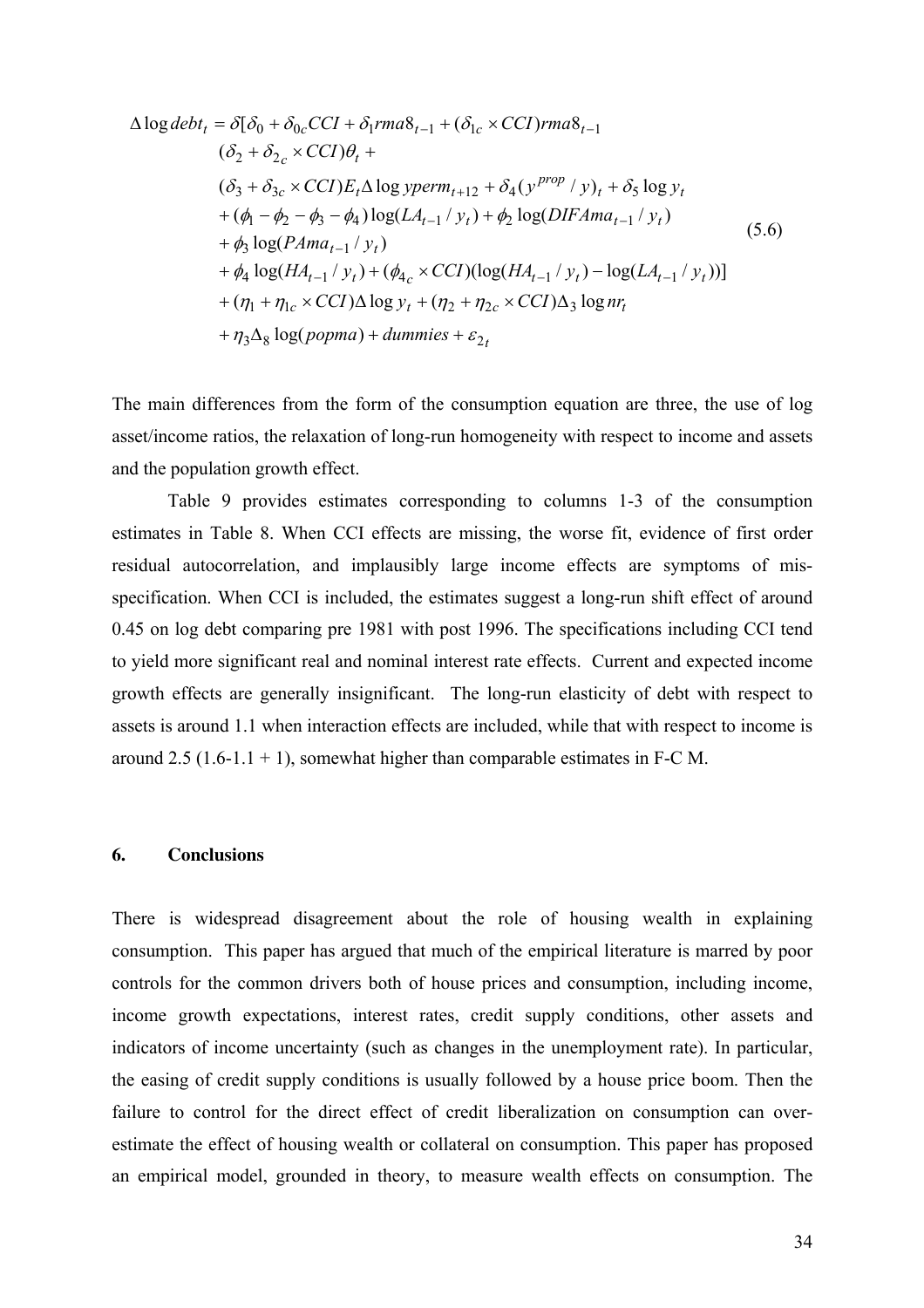model has more complete controls than hitherto used in the literature, including shifts in credit conditions, and the forecast growth rate of income to proxy expectations.

 The consumption model is estimated for the UK and South Africa. Both countries experienced substantial credit market liberalization and rising consumption to income ratios. However, South Africa's circumstances in the 1980s prevented an asset price boom, thus illuminating the direct role of credit liberalization.

 One contribution of the paper is to control for variations in credit conditions so as better to measure housing wealth or collateral effects. Another contribution is to illuminate the multifaceted effects of credit market liberalization on consumption. Previous attempts to measure the effects of financial liberalization on consumption are unsatisfactory. Attempts to do so through Euler equations, modified as in Hall and Mishkin (1982) and Campbell and Mankiw (1989, 1991), suffer from four major limitations. Two of these are mainly theoretical, and the other two are empirical.

The theoretical limitations arise from two assumptions, that credit-constrained households simply spend their income; and that the effect of financial liberalization is confined to reducing the proportion or consumption share of credit-constrained households. The first of these has been shown to be inadequate by buffer-stock models of consumption due to Deaton (1991) and Carroll (1997, 2001a, 2001b). The second assumption fails to recognize that there are three distinct elements of liberalization in credit markets. The literature predominantly focuses on one of these: the easing of restrictions on credit for consumers wishing to smooth consumption over time in response to higher expected future income (e.g. through easier access to unsecured bank loans and credit-card facilities). At least as important, however, are the two which operate mainly through mortgage markets: the reduction in down-payments by first-time home buyers, discussed by Japelli and Pagano (1994); and the more generous attitudes to new borrowing secured by existing housing collateral.

The easing of credit in the mortgage market has the implication that consumption to income ratios will be raised as young consumers have to save for fewer years to accumulate the deposit required to access the housing ladder, while the 'spendability' of housing collateral of home-owners is increased.

Neglect of these theoretical effects reduces the usefulness of conventional modified Euler equations as empirical approximations. This is compounded by two empirical limitations. The first is endemic to the Euler equation approach: the neglect of long-run information, the importance of which is emphasized in the econometric literature on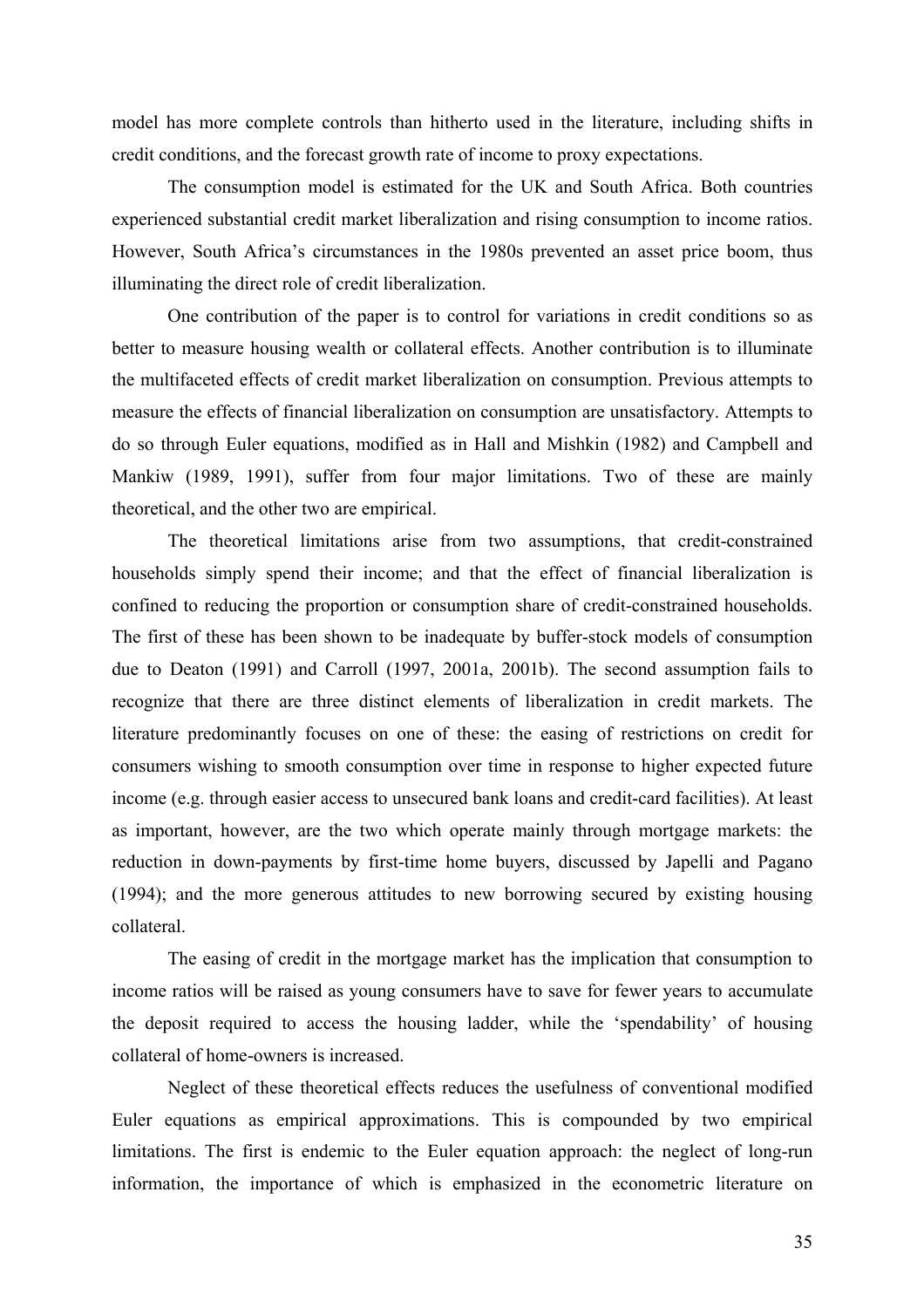cointegration. The other empirical problem in the literature has been to identify proxies for financial liberalization. Of these, the debt to income ratio has perhaps proved the most popular, but it risks confounding income, income expectations, interest rates and asset holdings with financial liberalization.

This paper addresses each of these issues using data from the UK and South Africa. For the UK, the credit conditions index is taken from Fernandez-Corugedo and Muellbauer (2006). For South Africa, the credit conditions index is captured through a spline function common to jointly estimated consumption and household debt equations. The parameters incorporate qualitative information on the timing of key institutional changes in credit markets. In both countries a major part of the rise of the consumption to income ratio from pre-1980 to the end of the century is explained by the easing of credit availability, even when offsets such as the rise of real interest rates and their greater impact on consumption, and the reduced role of income uncertainty are taken into account, see Aron and Muellbauer (2000a) for a discussion of the general equilibrium versus partial equilibrium effects for South Africa.

 The empirical models for the two countries have strikingly similar features, despite the very different macroeconomic histories. Credit market liberalization increases the average propensity to consume out of income in both countries and its inclusion brings clear benefits in finding significant negative real interest rate effects on consumption. The interaction effects of credit market liberalization in increasing the roles of expected income growth and of the real interest rate, and reducing the role of changes in the nominal interest rate and in uncertainty are confirmed in both countries, though the interest rate interaction effects are weaker in South Africa. The higher marginal propensity to spend out of wealth in South Africa compared to the UK probably reflects an underestimate of wealth, though it may also signal a missing confidence factor, not controlled for by our income expectations and uncertainty measures. However, time variations in wealth appear to be relatively wellmeasured, judging by the stability and significance of the coefficients. It appears that in the UK, the marginal propensity to spend out of housing wealth in recent years has been similar to that out of illiquid financial wealth, while in South Africa, it has been slightly greater. In neither country does the evidence support the claim by Case et al (2005) that housing wealth or collateral effects greatly exceed stock market wealth effects.

The consumption model estimates throw light on the monetary transmission mechanism in the UK and South Africa, showing that there are multiple channels for the effect of interest rates on consumption expenditure. This is highly relevant for policy making (e.g. see Aron and Muellbauer (2005) for a discussion of policy choices in South Africa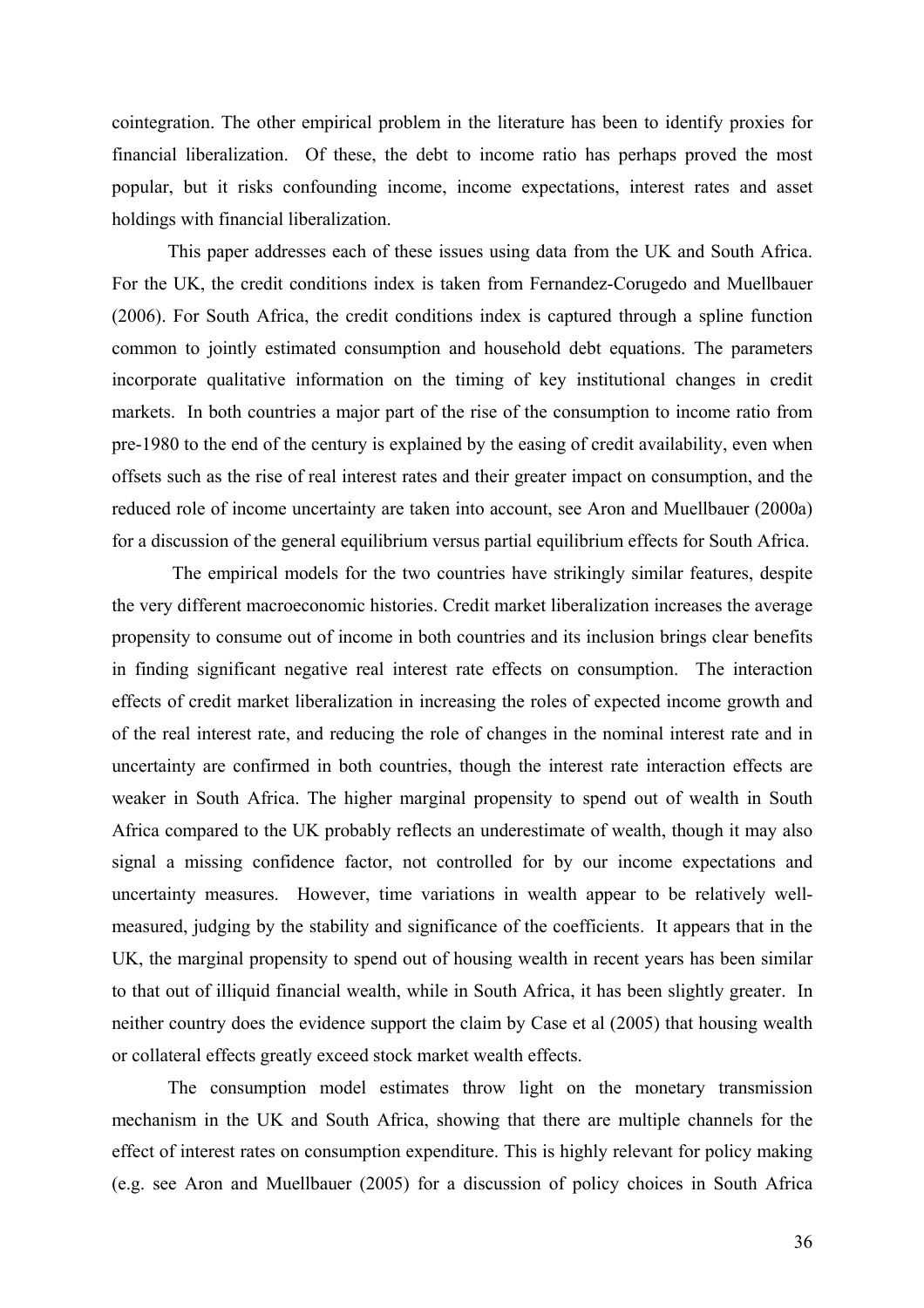following the 60 percent rise in house prices between 2003 and 2005). The model also explains the post-2000 breakdown in the bivariate correlation of consumption and real house prices in the UK, which has caused the Bank of England some puzzlement, and a notable breakdown in the new Bank of England Quarterly Model, see Benito et al (2006), p.151.

 A rise in short-term interest rates has negative direct effects on consumer spending, but there appear to be even larger *indirect* effects via asset prices and income expectations. Given the multiple possible influences on asset prices in small open economies - including foreign interest rates, terms of trade and foreign equity prices - to quantify the marginal effect of domestic interest rate changes alone requires separate models for the main asset prices of equities, bonds and housing, in addition to the consumption function and income forecasts. This remains an important task for future work.

#### **References**

- Aoki, K, Proudman, J. and G. Vlieghe. 2004. 'House prices, consumption and monetary policy: a financial accelerator approach.' *Journal of Financial Intermediation* 13(4): 414-435.
- Aoki, K., Proudman, J. and G. Vlieghe. "Houses as Collateral: Has the Link between House Prices and Consumption in the U.K. Changed?" Federal Reserve Bank of New York Economic Policy Review (forthcoming, 2006).
- Aron, J., J. Muellbauer and J. Prinsloo. 2006a. "Estimating the Balance Sheet of the Personal Sector in an Emerging Market Country, South Africa 1970-2003." chapter in Davies, J. and Shorrocks, T. (eds.)*, Personal Assets from a Global Perspective*, Oxford University Press (forthcoming).
- Aron, J., J. Muellbauer and J. Prinsloob. 2006b. "A note on estimating household sector wealth in South Africa." *Quarterly Bulletin*, South African Reserve Bank (forthcoming, June).
- Aron, J. and J. Muellbauer. 2006. "Estimates of Household Sector Wealth for South Africa, 1970- 2003." *Review of Income and Wealth* (International Association for Research in Income and Wealth) 52: 2 (forthcoming, June).
- Aron, J and J. Muellbauer. 2005. "Monetary policy, macro-stability and growth: South Africa's recent experience and lessons." *World Economics*: 6(4): 123-147, December. (http://www.worldeconomics-journal.com/)
- Aron, J and J. Muellbauer. 2002a. "Interest rate effects on output: evidence from a GDP forecasting model for South Africa." *IMF Staff Papers* 49 (November, *IMF Annual Research Conference*): 185-213. (also http://www.cepr.org/pubs/new-dps/dplist.asp?authorid=131312)
- Aron, J. and J. Muellbauer. 2002b. "Estimating Monetary Policy Rules for South Africa", in Norman Loayza and Klaus Schmidt-Hebbel (eds) "Monetary Policy: Rules and Transmission Mechanisms", *Series on Central Banking, Analysis and Economic Policies*, Volume 4, Central Bank of Chile, pages 427-475. *ISBN # 956-7421-09-9. (*also http://www.bcentral.cl/books/v4/v4.htm)
- Aron, J. and J. Muellbauer. 2000a. "Personal and Corporate Saving in South Africa", *World Bank Economic Review* 14 (3): 509-544. (also http://www.cepr.org/pubs/newdps/dplist.asp?authorid=131312)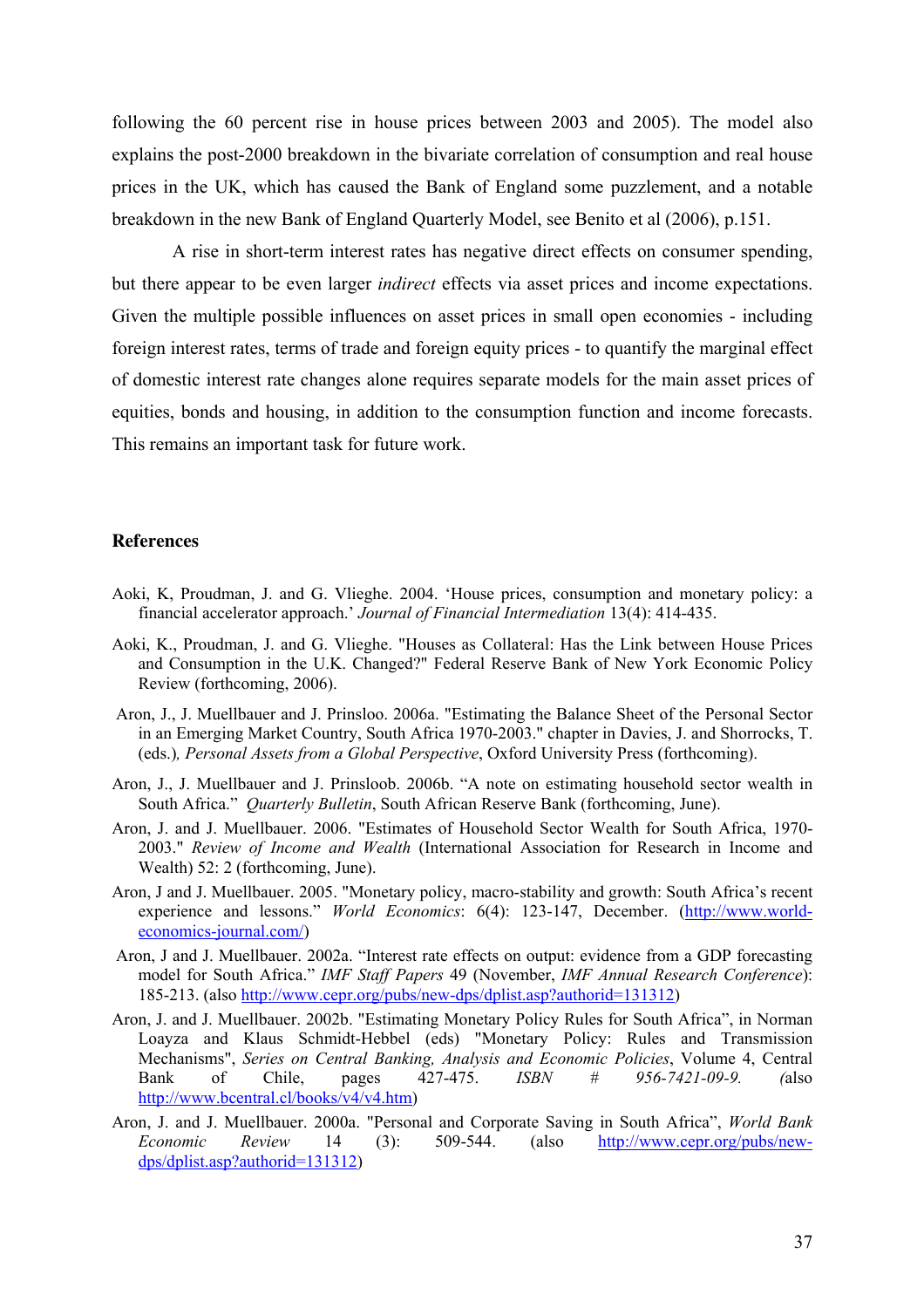- Aron, J. and J. Muellbauer, 2000b. "Financial Liberalisation, Consumption and Debt in South Africa." WPS/2000.22, CSAE Working Paper Series, Oxford.
- Attanasio, Orazio, Laura Blow, Robert Hamilton and Andrew Leicester. 2005. "Booms and Busts: Consumption, house prices and expectations", IFS working paper 05/24.
- Bandiera, Oriana, Gerard Caprio, Patrick Honohan, and Fabio Schianterelli. 2000. "Does Financial Reform Raise or Reduce Private Savings?" *Review of Economics and Statistics* 82 (2): 239-263.
- Banerjee, Anindya, Juan Dolado, John Galbraith anxd David F. Hendry. 1993. *Co-Integration, Error Correction and the Econometric Analysis of Non-Stationary Data*. Oxford: Oxford University Press.
- Barrel, R. and E. P. Davis. 2004. "Consumption, Financial and Real Wealth in the G-5." NIESR, Discussion Paper Series, no 232.
- Bayoumi, Tamim. 1993a. "Financial Deregulation and Consumption in the United Kingdom." *Review of Economics and Statistics* 75 (3): 536-39.
- Bayoumi, Tamim. 1993b. "Financial Deregulation and Household Saving." *Economic Journal* 103 (421): 1432-43.
- Benito, A., J. Thompson, M. Waldron, and R.Wood (2006), "House Prices and Consumer Spending", *Bank of England Quarterly Bulletin*, Summer, 142-154.
- Boone, L. Girouard, N. and I. Wanner. 2001. "Financial Market Liberalisation, Wealth and Consumption." OECD Economics Dept WP 308, September.
- Bostic, Raphael, Stuart Gabriel and Gary Painter. 2005. "Housing Wealth, Financial Wealth, and Consumption: New Evidence from Micro Data 1." June, symposium paper, NUS-HKU, Singapore.
- Bover, O. 2005. "Wealth Effects on Consumption: Microeconometric Estimates from the Spanish Survey of Household Finances." Bank of Spain working paper, Documentos de Trabajo, Nº 0522.
- Brodin, P. A. and Ragnar Nymoen, (1992), "Wealth Effects and Exogeneity: the Norwegian Consumption Function 1966(1)-1989(4)", *Oxford Bulletin of Economics and Statistics* 54 (3): 431-54.
- Byrne, J. P. and P. E. Davis. 2003. "Disaggregate Wealth and Aggregate Consumption: an Investigation of Empirical Relationships for the G7." *Oxford Bulletin of Economics and Statistics* 65 (2), May: 197-220.
- Cameron, G. and J. Muellbauer. 2000. "Earnings Biases in the United Kingdom Regional Accounts: Some Economic Policy and Research Implications." *Economic Journal*, 110, F412-29.
- Campbell, J. Y. and N. Gregory Mankiw. 1991. "The Response of Consumption to Income: A Cross-Country Investigation." *European Economic Review* 35 (4): 723-56.
- Campbell, J. Y. and Gregory Mankiw. 1989. "Consumption, Income and Interest Rates; Reinterpreting the Time Series Evidence." In O. J. Blanchard and Stanley Fischer, eds., *NBER Macroeconomics Annual*, 1989. Cambridge, Mass: MIT Press.
- Campbell, John Y. and João F. Cocco. 2005. "How Do House Prices Affect Consumption? Evidence From Micro Data." NBER Working Paper No. 11534 (August), (forthcoming *Journal of Monetary Economics).*
- Carroll, C. 2001a. 'Death to the Log-Linearized Consumption Euler Equation! (And Very Poor Health to the Second-Order Approximation),' *Advances in Macroeconomics*, Berkeley Electronic Press, vol. 1(1), pages 1003-1003.
- Carroll, C.D. 2001b. "A Theory of the Consumption Function with and without Liquidity Constraints", *Journal of Economic Perspectives*,15(3), 2001, 23-45.
- Carroll, C. D. 1997. "Buffer-Stock Saving and the Life Cycle/Permanent Income Hypothesis." *Quarterly Journal of Economics* 112 (1): 1-55.
- Case, Karl E., John M. Quigley and Robert J. Shiller. 2005. "Comparing Wealth Effects: The Stock Market versus the Housing Market." *Advances in Macroeconomics*. 5(1) Article 1. http://www.bepress.com/bejm/advances/vol5/iss1/art1.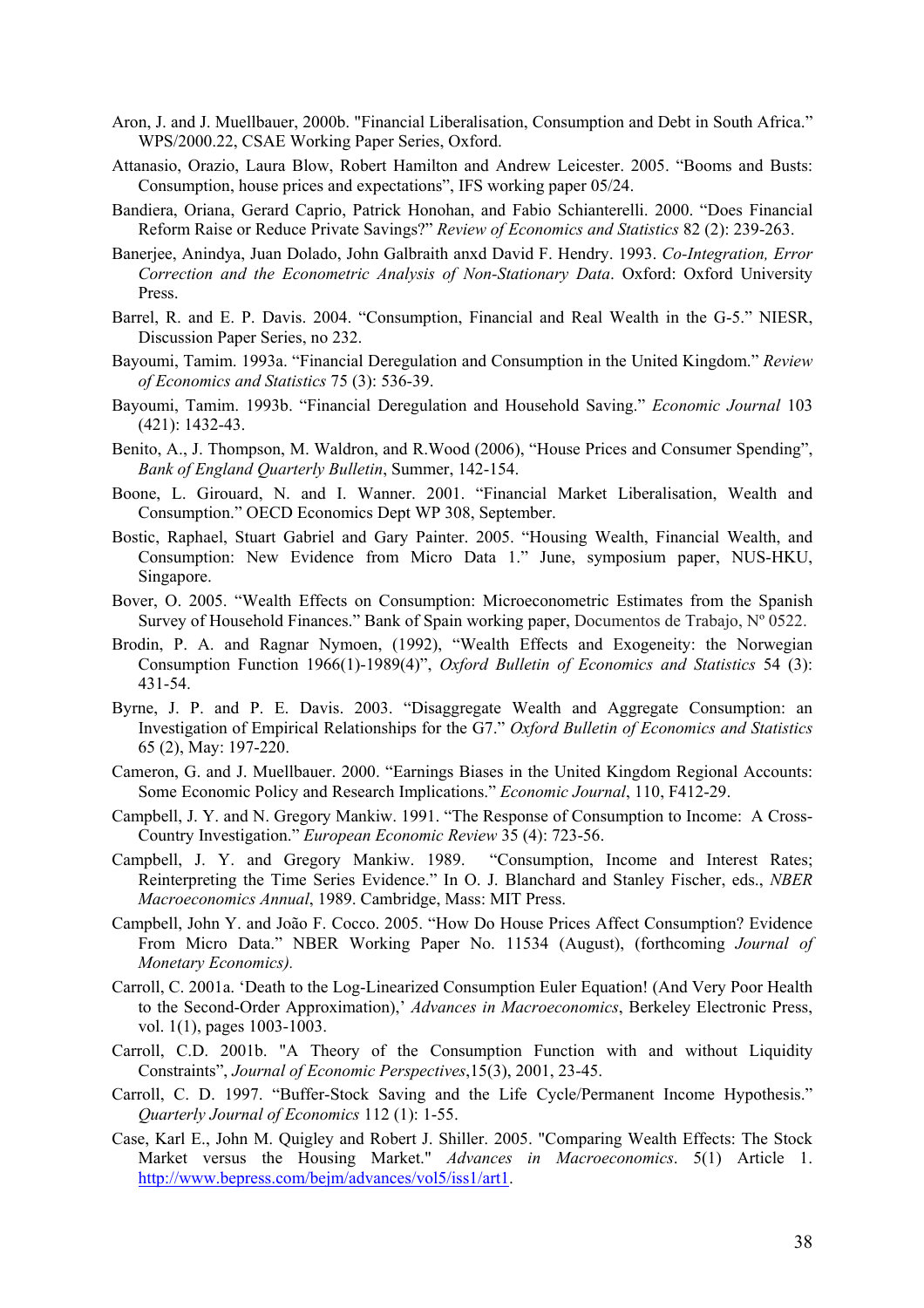- Catte, P., N. Girouard, R. Price and C. André.,(2004. "Housing markets, wealth and the business cycle", OECD Economics Department Working Paper 394. check
- Davidson, James, David F. Hendry, Frank Srba and Stephen Yeo. 1978. "Econometric Modelling of the Aggregate Time-Series Relationship Between Consumers' Expenditure and Income in the United Kingdom." *Economic Journal* 88 (352): 661-92.
- De Kock, Gerhard. 1978. "Commission of Inquiry into the Monetary System and Monetary Policy in South Africa, Interim Report." Government Printer, Pretoria.
- de Kock, Gerhard. 1985. "Commission of Inquiry into the Monetary System and Monetary Policy in South Africa, Final Report." Government Printer, Pretoria.
- Deaton, Angus. 1991. "Saving and Liquidity Constraints", *Econometrica* 59 (5): 1221-1248.
- Deaton, A. 1992. *Understanding Consumption*, Oxford: Clarendon Press.
- Deaton, Angus. 1999. "Saving and Growth." In Klaus Schmidt-Hebbel and Luis Serven, eds., *The Economics of Saving and Growth.* Cambridge: Cambridge University Press.
- Dickey, D. A. and Fuller, W. A. 1979. "Distribution of the Estimators for Autoregressive Time Series with a Unit Root." *Journal of the American Statistical Association* 74 (366): 427-31.
- Dvornak N and M Kohler. 2003. "Housing wealth, stock market wealth and consumption: a panel analysis for Australia." Reserve Bank of Australia Research Discussion Paper, RDP2003-07.
- Engelhardt, Gary. V. 1996. "Consumption, Down Payments and Liquidity Constraints", *Journal of Money Credit and Banking*, 28(2), 255-271.
- Engle, Robert F. and Clive W. J. Granger. 1987. "Cointegration and Error Correction: Representation, Estimation and Testing." *Econometrica* 55 (2): 251-76.
- Fernandez-Corugedo, Emilio and John Muellbauer. 2006. "Consumer Credit Conditions in the U.K.." forthcoming, Bank of England working paper.
- Friedman, M. 1957. *A Theory of the Consumption Function*. Princeton: Princeton University Press.
- Friedman, M. 1963. "Windfalls, the 'Horizon' and Related Concepts in the Permanenet Income Hypothesis", in Carl Christ et al, eds., *Measurement in Economics.* Stanford University Press.
- GEAR (1996), Growth, Employment and Redistribution: A Macro-Economic Strategy, Ministry of Finance, South Africa.
- Hall, Robert E. 1978. "Stochastic Implications of the Life Cycle-permanent Income Hypothesis: Theory and Evidence." *Journal of Political Economy* 86 (6): 971-87.
- Hall, Robert E. and Frederick S. Mishkin. 1982. "The Sensitivity of Consumption to Transitory Income: Estimates from Panel Data on Households." *Econometrica* 50 (2): 461-81.
- Hayashi, F. 1985. "The Permanent Income Hypothesis: Estimation and Testing by Instrumental Variables." *Journal of Political Economy* 90: 895-916.
- Hendry, David F. and Thomas Von Ungern Sternberg. 1981. "Liquidity and Inflation Effects on Consumer's Expenditure." In Angus Deaton, ed., *Essays in Theory and Measurement of Consumers' Behaviour*. Cambridge: Cambridge University Press.
- Hendry, D., Muellbauer, J. and Murphy, A. 1990. "The Econometrics of DHSY", in J. Hey and D. Winch (eds), *A Century of Economics: 100 Years of the Royal Economic Society and the Economic Journal*, Basil Blackwell, Oxford. check
- Honohan, Patrick. 1999. "Financial Policies and Saving." In Klaus Schmidt-Hebbel, and Luis Serven, eds., *The Economics of Saving and Growth.* Cambridge: Cambridge University Press.
- Iacoviello, Matteo. 2004. "Consumption, House Prices and Collateral Constraints: a Structural Econometric Analysis." *Journal of Housing Economics*, 13(4): 305-321.
- Iacoviello, Matteo. 2005. "House Prices, Borrowing Constraints and Monetary Policy in the Business Cycle." American Economic Review 95: 739-64.
- Jappelli, Tullio and Marco Pagano. 1994. "Saving, Growth and Liquidity Constraints." *Quarterly Journal of Economics* 109(1): 83-109.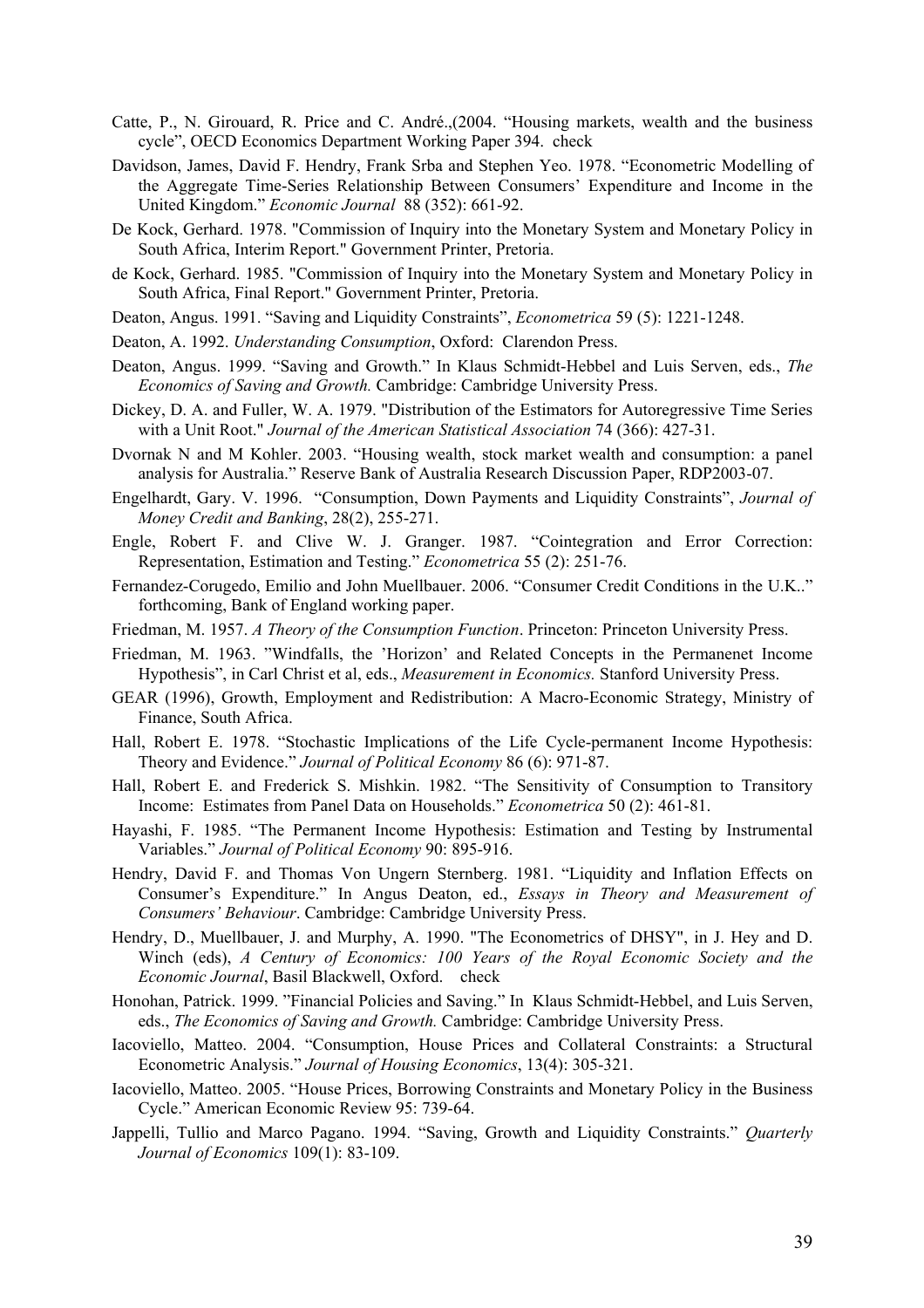- Johansen, Soren and Katarina Juselius. 1990. "Maximum Likelihood Estimation and Inference on Cointegration - with Applications to the Demand for Money." *Oxford Bulletin of Economics and Statistics* 52 (2): 169-210.
- Katz Commission. 1996. Third Interim Report of the Commission of Inquiry into Certain Aspects of the Tax Structure of South Africa, Government Printer, Pretoria.
- Kennedy, N. and P. Andersen (1994), "Household Saving and Real House Prices: An International Perspective," *Bank for International Settlements Working Paper*, No. 21.
- Lehnert,A. (2004). 'Housing, Consumption, and Credit Constraints'. *Board of Governors of the Federal Reserve System, Finance and Economics Discussion paper* 2004-63.
- Lettau, Martin and Sydney C. Ludvigson. 2004. "Understanding Trend and Cycle in Asset Values: Reevaluating the Wealth Effect on Consumption." *American Economic Review* 94(1): 276-299.
- Ludwig, Alexander and Torsten Slok. 2002. "The Impact of Changes in the Stock Prices and House Prices on Consumption in OECD Countries," IMF Working Paper 02/1, International Monetary Fund.
- Lucas, Robert E. 1976. "Econometric Policy Evaluation: a Critique." *Carnegie-Rochester Conference Series Supplement to the Journal of Monetary Economics* 1: 19-46.
- Lustig, H. and S. Van Niewerburgh (2005) "Housing Collateral, Consumption Insurance and Risk Premia: an Empirical Perspective", *Journal of Finance*, 60(3) 1167-1219.
- MacKinnon, J. G. 1991."Critical Values for Cointegration Tests." In Robert Engle, and Clive Granger, eds., *Long-run Economic Relationships: Readings in Cointegration.* Oxford: Oxford University Press.
- Maclennan, Duncan, John Muellbauer and Mark Stephens (1998, 2000). "Asymmetries in Housing and Financial Market Institutions and EMU", (with Duncan Maclennan and Mark Stephens), *Oxford Review of Economic Policy*, 14, 1998, no 3, 54-80. Revised version in T. Jenkinson (ed), *Readings in Macroeconomics*, OUP, 2000.
- Miles, D. (1992), "Housing Markets, Consumption and Financial Liberalisation in the Major Economies," *European Economic Review*, pp. 1093-1136.
- Miles, David 1994. *Housing, Financial Markets, and the Wider Economy.* New York: Wiley.
- Mouton Report. 1992. "Report of the Committee of Investigation into a Retirement Provision System for South Africa." Government Printer, Pretoria.
- Muellbauer, John. 1996. "Income Persistence and Macropolicy Feedbacks in the US", *Oxford Bulletin of Economics and Statistics* 58 : 703-733.
- Muellbauer, John. 1988. "Habits, Rationality and Myopia in the Life-Cycle Consumption Function." *Annales d'Economie et de Statistique* 9: 47-70.
- Muellbauer, John and Anthony Murphy. 1993. "Income Expectations, Wealth and Demography in the Aggregate UK Consumption Function ", presented at HM Treasury Academic Panel 1993, see www.housingoutlook.co.uk.
- Muellbauer, John and Ralph Lattimore. 1995. "The Consumption Function: A Theoretical and Empirical Overview." In Hashem Pesaran and Michael Wickens, eds., *Handbook of Applied Econometrics*. Oxford: Blackwell.
- Muellbauer, John and Anthony Murphy. 1995. "Explaining Regional Consumption", presented at Bank of Portugal Conference on the Microeconomics of Saving, Lisbon 1995, ms Nuffield College, Oxford.
- Brodin, P. A. and Ragnar Nymoen. 1992. Wealth Effects and Exogeneity: the Norwegian Consumption Function 1966(1)-1989(4)."*Oxford Bulletin of Economics and Statistics* 54 (3): 431- 54.
- Patterson, K. D. 1984. "Net Liquid Assets and Net Illiquid Assets in the UK Consumption Function: Some Evidence for the UK." *Economic Letters* 14(4): 389-95.
- Prinsloo, J. W. 2000. "The Saving Behaviour of the South African Economy." Occasional Paper No. 15, Pretoria: South African Reserve Bank, November.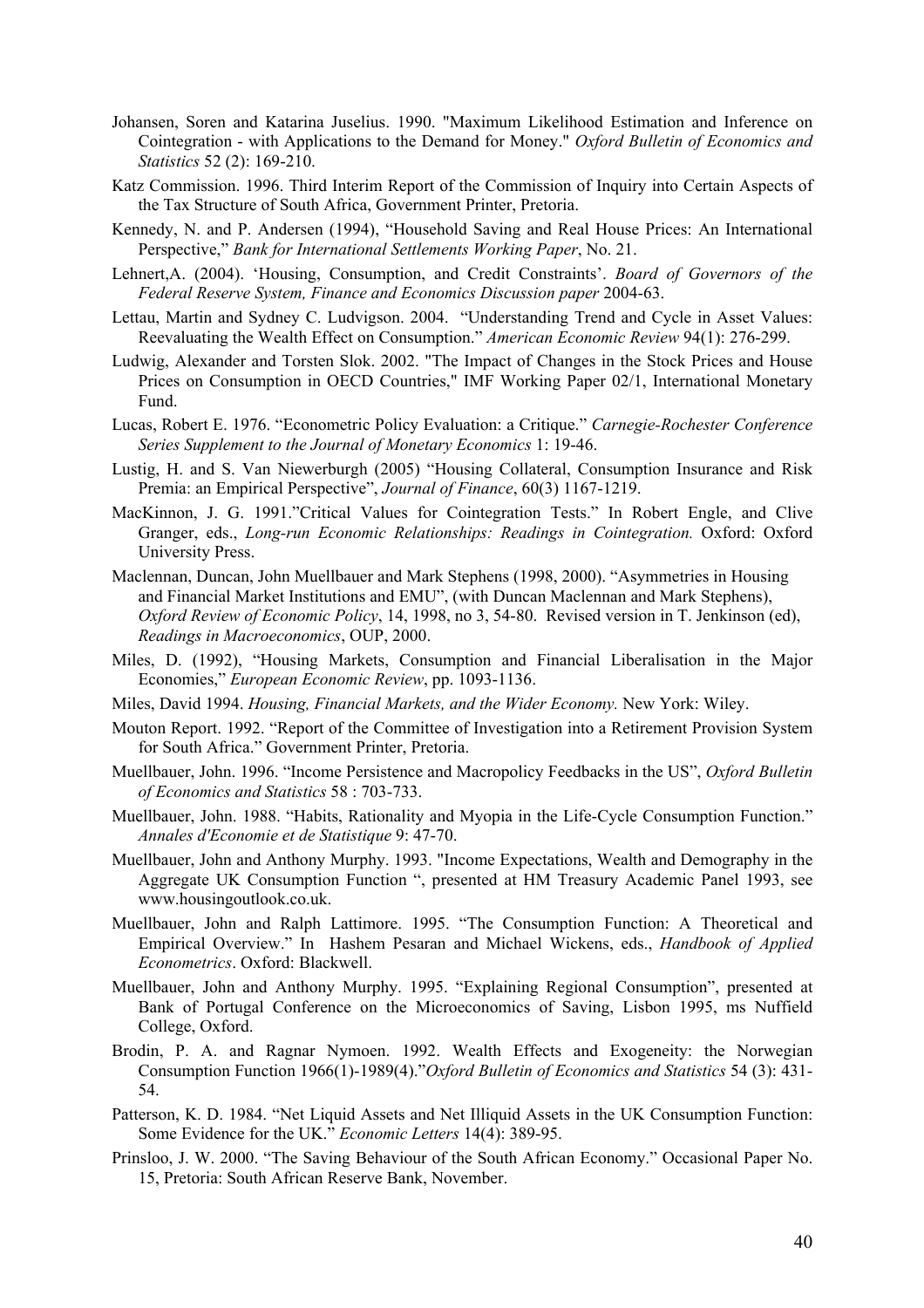- Poterba, J. M. and J. M. Manchester. 1989. "Second Mortgages and Household Saving." *Regional Science and Urban Economics* 19 (2): 325-46.
- Rajan, R. G. 2005. "Has Financial Development Made the World Riskier?" http://www.kc.frb.org/PUBLICAT/SYMPOS/2005/sym05prg.htm
- Sarno, Lucio and Mark Taylor. 1998. "Real Interest Rates, Liquidity Constraints and Financial Deregulation: Private Consumption Behaviour in the U.K." *Journal of Macroeconomics* 20 (2): 221-42.
- Schmidt-Hebbel, Klaus, and Luis Serven*.* 1999. *The Economics of Saving and Growth.* Cambridge: Cambridge University Press.
- Schmidt-Hebbel, Klaus, and Luis Serven. 1997. "Saving Across the World: Puzzles and Policies." World Bank Discussion Paper 354, World Bank, Washington, D.C..
- Skinner, J. 1988. "Risky Income, Life-cycle Consumption, and Precautionary Saving." *Journal of Monetary Economics* 22: 237-55.
- Zeldes, Stephen. 1989. "Optimal Consumption with Stochastic Income: Deviations from Certainty Equivalence." *Quarterly-Journal-of-Economics* 104(2): 275-98.
- Zellner, Arnold, D. S. Huang, and L. C. Chau. 1965. "Further Analysis of the Short-Run Consumption Function with Emphasis on the Role of Liquid Assets." *Econometrica* 33 (3): 571-81.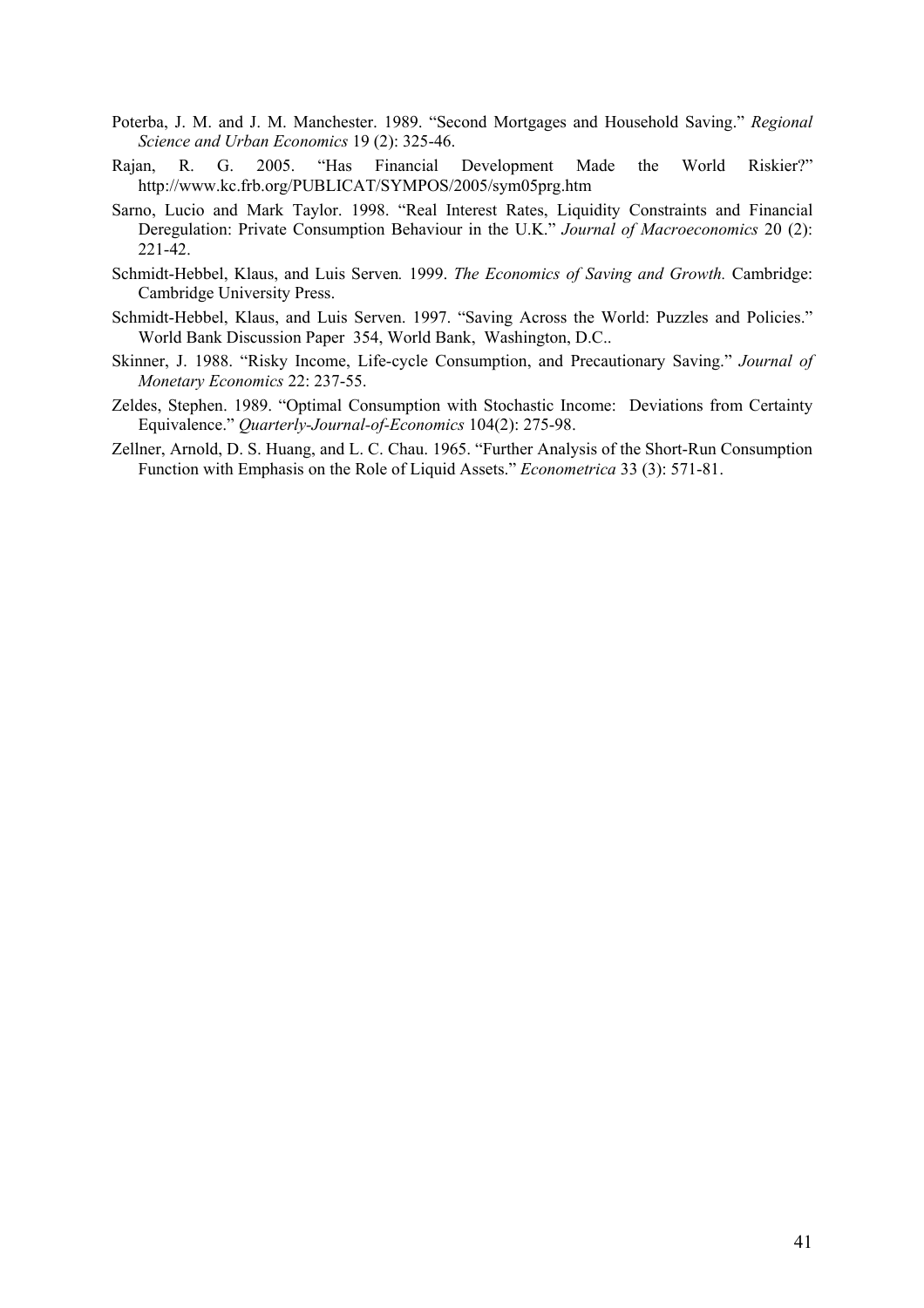|                                                                                                        |                                         |                                           | Controlling for the following variables: |                                                   |                                                                      |                |                          |                |                                                                                           |             |                      |
|--------------------------------------------------------------------------------------------------------|-----------------------------------------|-------------------------------------------|------------------------------------------|---------------------------------------------------|----------------------------------------------------------------------|----------------|--------------------------|----------------|-------------------------------------------------------------------------------------------|-------------|----------------------|
| <b>Study</b>                                                                                           | Homogeneity<br>issues                   | Real<br><b>Income</b><br>growth<br>income |                                          | <b>Credit conditions</b><br><b>Wealth effects</b> |                                                                      |                |                          |                | <b>Interest</b><br>rates                                                                  | Uncertainty |                      |
|                                                                                                        |                                         |                                           | expectations                             | <b>Direct</b><br>effect                           | <b>Shift effect</b>                                                  | log            | $\triangle$ <i>log</i>   | level          | disaggregation                                                                            |             |                      |
| Micro-studies                                                                                          |                                         |                                           |                                          |                                                   |                                                                      |                |                          |                |                                                                                           |             |                      |
| Bover (2005)<br>Spain<br>2002                                                                          | LR homog: NA<br>Country<br>heterog: NA  | NA <sup>1</sup>                           | NA <sup>1</sup>                          | <b>NA</b>                                         | <b>NA</b>                                                            | $\blacksquare$ | $\overline{\phantom{a}}$ | yes            | Financial<br>and<br>assets<br>housing assets                                              | <b>NA</b>   | <b>NA</b>            |
| Bostic et al<br>(2005)<br><b>US</b><br>pooled<br>cross-section<br>1989-2001                            | LR homog: no<br>Country<br>heterog: NA  | yes                                       | no                                       | no                                                | no                                                                   | yes            | $\sim$                   | $\blacksquare$ | Financial<br>and<br>assets<br>housing assets                                              | no          | no                   |
| Campbell<br>$\&$<br>Cocco (2005)<br><b>UK FES 1988-</b><br>2000                                        | LR homog: NA<br>Country<br>heterog: NA  | yes                                       | no                                       | no <sup>2</sup>                                   | no <sup>2</sup>                                                      | yes            | $\overline{a}$           | $\blacksquare$ | Housing assets and debt                                                                   | yes         | yes,<br>unemployment |
| Attanasio et al<br>(2005)<br><b>UK FES 1978-</b><br>2001                                               | LR homog: NA<br>Country<br>heterog: NA  | no                                        | no                                       | no                                                | no                                                                   | yes            | $\sim$                   | $\blacksquare$ | Housing assets                                                                            | no          | N <sub>o</sub>       |
| Lehnert $(2004)$<br><b>PSID</b><br><b>US</b><br>panel, 1968-99                                         | <b>NA</b>                               | NA                                        | <b>NA</b>                                | no                                                | no                                                                   | no             | yes                      | N <sub>0</sub> | no                                                                                        | no          | N <sub>o</sub>       |
| <b>Macro-studies</b>                                                                                   |                                         |                                           |                                          |                                                   |                                                                      |                |                          |                |                                                                                           |             |                      |
| et<br>Case<br>al<br>(2005)<br><b>US</b><br>Panel<br>panel<br>states;<br><b>OECD</b><br>14<br>countries | LR homog: yes<br>Country<br>heterog: no | yes                                       | no                                       | no                                                | yes,<br>1986<br>dummy<br>interacted<br>with $\triangle$ log<br>house | $\blacksquare$ | yes                      | $\blacksquare$ | Differenced<br>stock<br>wealth<br>market<br>and<br>owner-occupied housing<br>wealth (eop) | no          | No                   |

## **Table 1: Selected survey of consumption and asset studies**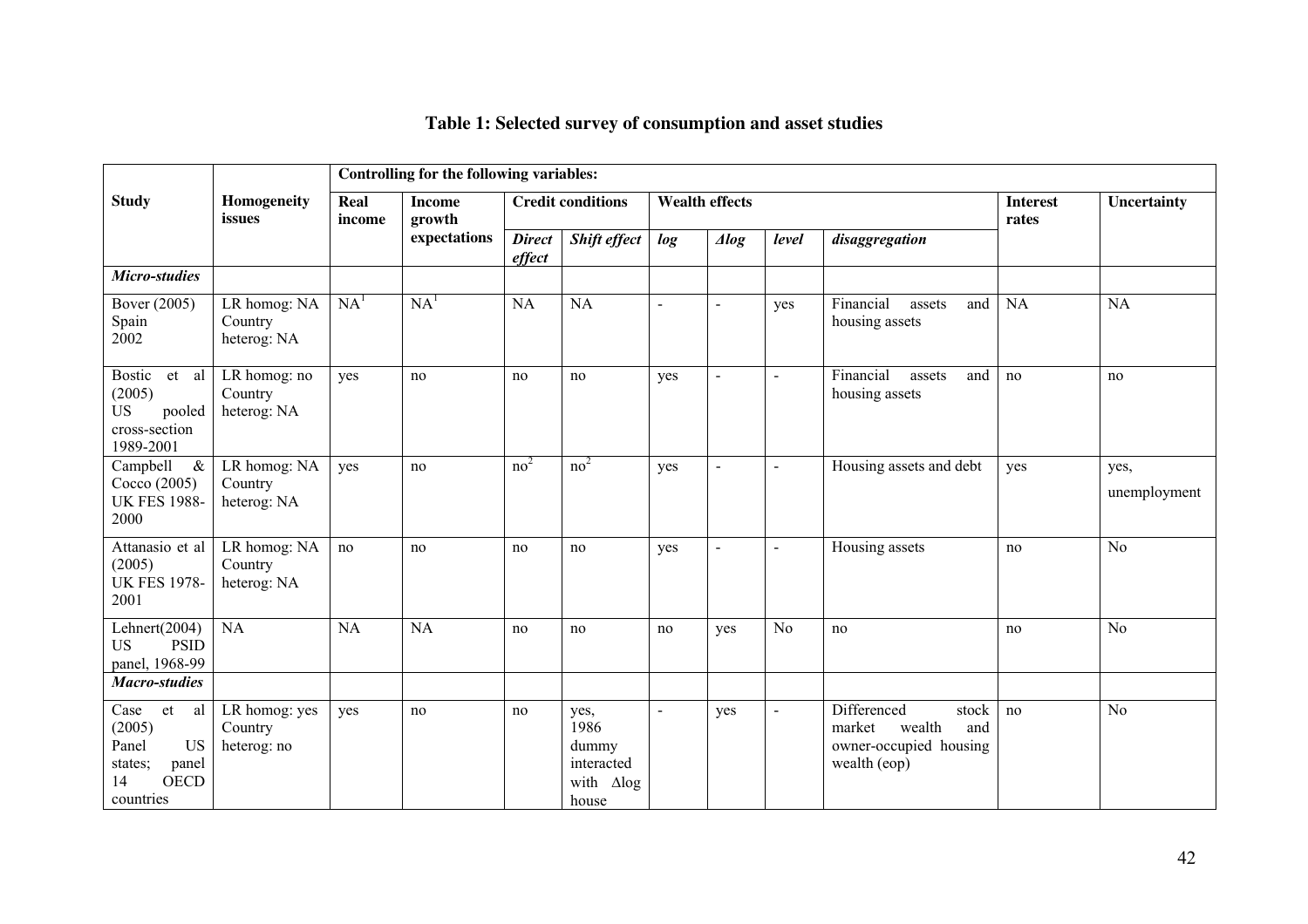|                                                                                      |                                                                             |                | Controlling for the following variables: |                         |                                                  |                |                         |                |                                                                        |                                |                      |
|--------------------------------------------------------------------------------------|-----------------------------------------------------------------------------|----------------|------------------------------------------|-------------------------|--------------------------------------------------|----------------|-------------------------|----------------|------------------------------------------------------------------------|--------------------------------|----------------------|
| <b>Study</b>                                                                         | Homogeneity<br>issues                                                       | Real<br>income | <b>Income</b><br>growth                  |                         | <b>Credit conditions</b>                         |                | Wealth effects          |                |                                                                        | <b>Interest</b><br>rates       | Uncertainty          |
|                                                                                      |                                                                             |                | expectations                             | <b>Direct</b><br>effect | Shift effect                                     | log            | $\triangle$ <i>llog</i> | level          | disaggregation                                                         |                                |                      |
| Catte<br>et<br>al<br>(2004)<br><b>OECD</b><br>country panel                          | LR homog: yes<br>Country<br>heterog: no                                     | yes            | no                                       | no                      | no                                               | $\blacksquare$ | $\blacksquare$          | yes            | Financial<br>and<br>assets<br>housing assets                           | yes                            | yes,<br>unemployment |
| Barrel<br>$\&$<br>Davis (2004)<br>G <sub>5</sub><br>country<br>panel,                | $LR$ homog: for<br>some variants<br>Country<br>heterog: yes                 | yes            | no                                       | no                      | no                                               | yes            | yes                     |                | Total net wealth                                                       | level<br>real<br>interest rate | N <sub>0</sub>       |
| Dvornak<br>$\&$<br>Kohler (2003)<br>Panel<br>states<br>Australian<br>1984-01         | <b>LR</b><br>homog:<br>problematic<br>Country<br>heterog: NA                | yes            | no                                       | no                      | no                                               | $\overline{a}$ | $\sim$                  | yes            | housing<br>wealth,<br>Net<br>stock market wealth and<br>other wealth   | N <sub>0</sub>                 | N <sub>o</sub>       |
| $\&$<br>Byrne<br>Davis (2003)<br>G7<br>country<br>panel                              | LR homog: yes<br>Country<br>heterog: yes                                    | yes            | no                                       | no                      | no                                               | yes            | yes                     | N <sub>o</sub> | Illiquid assets (including<br>housing wealth),<br>and<br>liquid assets | No                             | N <sub>o</sub>       |
| Ludwig<br>$\&$<br>(2002)<br>Sloek<br><b>OECD</b><br>16<br>countries<br>1960, 1975-99 | LR homog: no<br>Country<br>heterog:<br>yes,<br>for 2 groups of<br>countries | yes            | no                                       | 1985<br>split           | 1985<br>split                                    | yes            | yes                     | N <sub>o</sub> | Stock and house price<br>indices                                       | N <sub>o</sub>                 | $\overline{No}$      |
| Boone et al<br>(2001)<br>G7<br>country<br>panel<br>excl.<br>Germany                  | LR homog: yes<br>Country<br>heterog: yes                                    | yes            | no                                       | no                      | yes,<br>interact<br>with<br>liberalised<br>dummy | $\sim$         | $\sim$                  | yes            | Financial<br>assets<br>and<br>housing assets                           | yes                            | yes,<br>unemployment |
| <b>Brodin</b><br>$\&$<br>Nymoen<br>(1992)                                            | LR homog: yes<br>Country<br>heterog: NA                                     | yes            | no                                       | no                      | no                                               | yes            |                         |                | Aggregates all wealth,<br>including housing wealth                     | N <sub>0</sub>                 | no                   |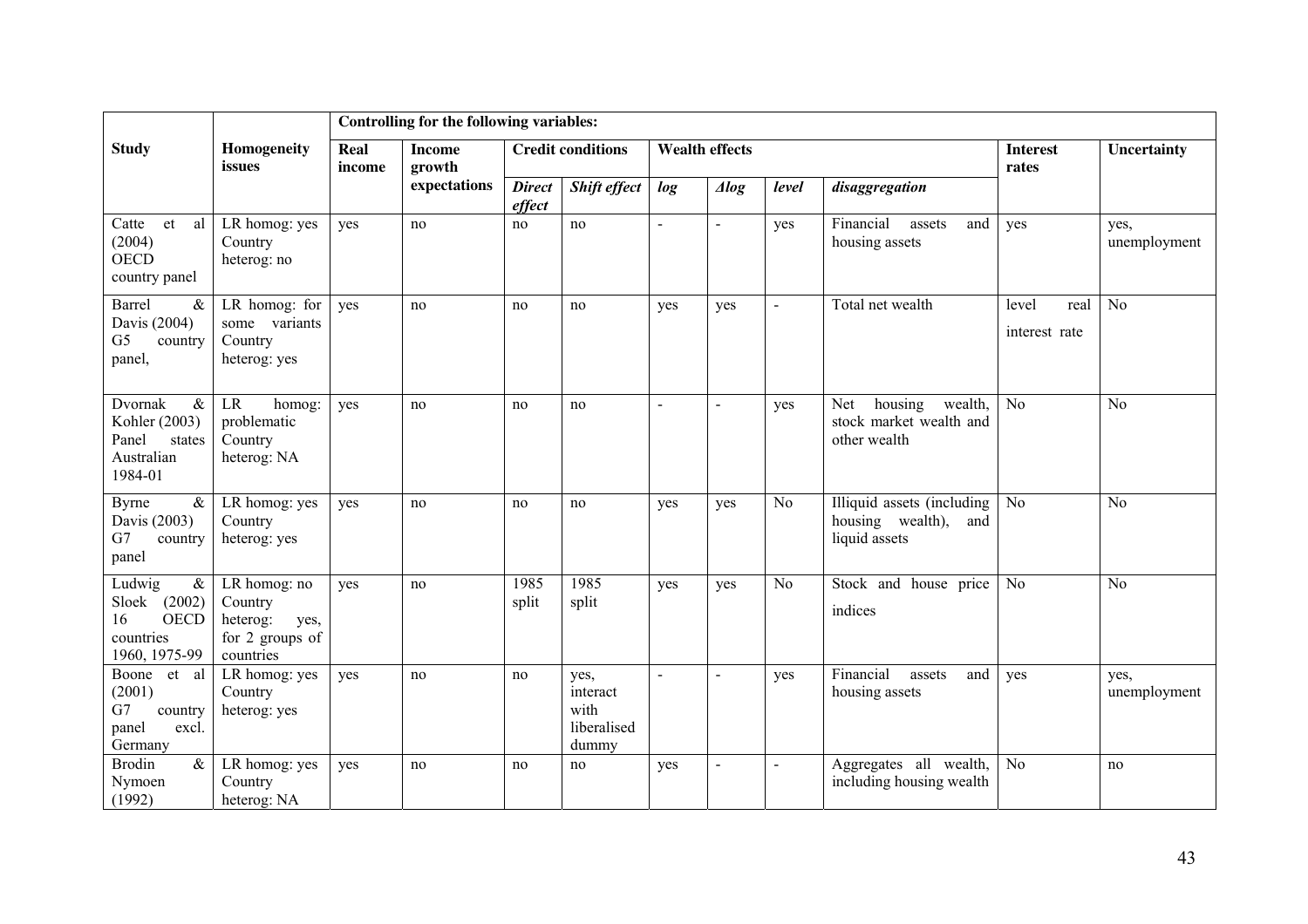|                                                                                            |                                          | Controlling for the following variables: |                         |                         |                                                                                                                                   |                |                          |       |                                                                                                                                                      |                          |                      |
|--------------------------------------------------------------------------------------------|------------------------------------------|------------------------------------------|-------------------------|-------------------------|-----------------------------------------------------------------------------------------------------------------------------------|----------------|--------------------------|-------|------------------------------------------------------------------------------------------------------------------------------------------------------|--------------------------|----------------------|
| <b>Study</b>                                                                               | Homogeneity<br>issues                    | Real<br>income                           | <b>Income</b><br>growth |                         | <b>Credit conditions</b>                                                                                                          |                | <b>Wealth effects</b>    |       |                                                                                                                                                      | <b>Interest</b><br>rates | Uncertainty          |
|                                                                                            |                                          |                                          | expectations            | <b>Direct</b><br>effect | <b>Shift effect</b>                                                                                                               | log            | $\triangle$ <i>llog</i>  | level | disaggregation                                                                                                                                       |                          |                      |
| Norway                                                                                     |                                          |                                          |                         |                         |                                                                                                                                   |                |                          |       |                                                                                                                                                      |                          |                      |
| $\&$<br>Kennedy<br>Andersen<br>(1994)<br><b>OECD</b><br>15<br>countries<br>1970-1992       | LR homog: yes<br>Country<br>heterog: yes | yes                                      | no                      | no                      | N <sub>0</sub>                                                                                                                    | $\blacksquare$ | $\overline{\phantom{a}}$ | yes   | Financial<br>and<br>assets<br>housing assets                                                                                                         | yes                      | yes,<br>unemployment |
| Hendry et al<br>(1990)<br>UK aggregate                                                     | LR homog: yes<br>Country<br>heterog: NA  | yes                                      | no                      | no                      | yes                                                                                                                               | $\blacksquare$ | $\blacksquare$           | yes   | Disaggregated assets                                                                                                                                 | yes                      | yes,<br>unemployment |
| Muellbauer $\&$<br>Murphy<br>(1995)<br>UK regional<br>(11)<br>panel<br>regions)<br>1972-91 | LR homog: yes<br>Regional<br>heterog: NA | yes                                      | yes                     | no                      | yes,<br>indicator<br>derived<br>from data<br>on loan-to-<br>value<br>for<br>ratios<br>mortgages<br>first-<br>to<br>time<br>buyers | $\sim$         |                          | yes   | Liquid and illiquid assets<br>(measured at the end of<br>previous<br>the<br>year).<br>Separate allowance is<br>made for a real house<br>price effect | yes                      | yes,<br>unemployment |

Notes:

1. Proxied by a rich set of household characteristics e.g. education etc..

2. Less relevant for 1988-2000, since the main credit supply shift occurred pre-1988.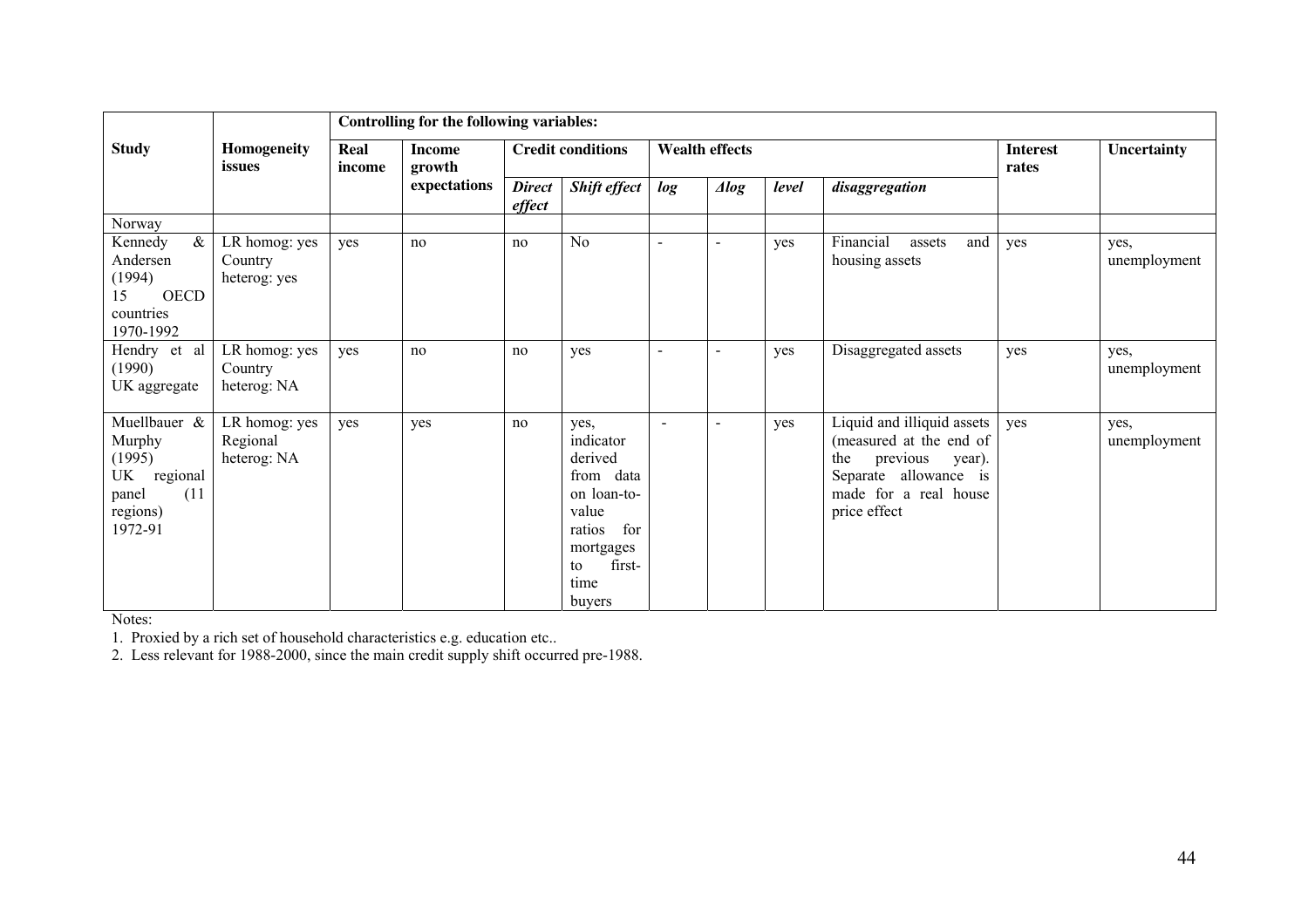| <b>Variable</b>                                                            | <b>Definition of Variable</b>                                                                                                                                                                                                                                                    |
|----------------------------------------------------------------------------|----------------------------------------------------------------------------------------------------------------------------------------------------------------------------------------------------------------------------------------------------------------------------------|
| UK Income-forecasting Equation (1976Q1-1999Q4)                             |                                                                                                                                                                                                                                                                                  |
| $\Delta \log yperm$ <sub>+12</sub> (see eq. 3.5)                           | real income growth rate (log 'permanent income' - log current income)                                                                                                                                                                                                            |
| Trend                                                                      | Linear trend                                                                                                                                                                                                                                                                     |
| Trend83ma                                                                  | Split trend beginning in 1983 4-quarter moving average                                                                                                                                                                                                                           |
| log(y)                                                                     | Log of real income(nppdi) per capita (seas. adj.)                                                                                                                                                                                                                                |
| $\Delta_4 \log c_{-1}$                                                     | Annual log change of consumption lagged 1 quarter                                                                                                                                                                                                                                |
| $\Delta_4$ log OECD industrial production <sub>-4</sub>                    | Annual log change of OECD index of industrial production lagged 4<br>quarters                                                                                                                                                                                                    |
| $\Delta_8 \log br$                                                         | Two year log change of bank base interest rate                                                                                                                                                                                                                                   |
| $\Delta_8 \log$ abmr                                                       | Two year log change of tax-adjusted building society mortgage interest<br>rate                                                                                                                                                                                                   |
| $\Delta_8$ log wapopma <sub>-4</sub>                                       | Two year log change of ma4 of working age population, lagged 4<br>quarters                                                                                                                                                                                                       |
| Infvolma <sub>-1</sub>                                                     | Inflation volatility lagged 1 quarter defined as ma4 of abs( $\Delta_4$ log p - $\Delta_4$<br>$log p_4)$                                                                                                                                                                         |
| Infvolma <sub>-5</sub>                                                     | Inflation volatility lagged 5 quarters                                                                                                                                                                                                                                           |
| CCI x housing wealth <sub>-1</sub> /income                                 | Ratio of housing wealth, end of prev. period, to annualised current<br>income, interacted with the credit conditions index                                                                                                                                                       |
| <b>UK Consumption Equation</b><br>(1976Q1 to 2001Q4)                       |                                                                                                                                                                                                                                                                                  |
| $\Delta$ log c                                                             | Log real personal consumption (seas. adj.)                                                                                                                                                                                                                                       |
| <b>CCI</b>                                                                 | Credit conditions index                                                                                                                                                                                                                                                          |
| $log y - log c_{-1}$                                                       | Log non-property income – log lagged consumption, key element for the<br>long-run solution                                                                                                                                                                                       |
| Real rate                                                                  | Real tax adj. mortgage interest rate/100 (4 quart. MA)                                                                                                                                                                                                                           |
| Real rate x CCI                                                            | The above interacted with the credit conditions index                                                                                                                                                                                                                            |
| Uncertainty, $\theta$                                                      | Annual change in the unemployment rate                                                                                                                                                                                                                                           |
| Uncertainty x CCI interaction                                              | The above interacted with the credit conditions index                                                                                                                                                                                                                            |
| Uncertainty indicator from F-C M<br>x CCI interaction                      | F-C M index of uncertainty interacted with the credit conditions index                                                                                                                                                                                                           |
| $E \Delta \log y$ perm +12                                                 | Log permanent minus log current non-property income, see equ. 3.5.                                                                                                                                                                                                               |
| $E \Delta \log yperm +12$ x CCI                                            | The above interacted with the credit conditions index                                                                                                                                                                                                                            |
| Net liquid assets <sub>-1</sub> income                                     | Ratio of (liquid assets (eopp) – debt (eopp)) to annualised current<br>income                                                                                                                                                                                                    |
| Illiquid financial assets $\frac{1}{\text{income}}$ <sup>a</sup>           | Ratio of directly-held securities (eopp) plus the pension assets (eopp, 4<br>quart. MA) to annualised current income                                                                                                                                                             |
| Housing wealth <sub>-1</sub> /income                                       | Ratio of housing wealth (eopp) to annualised current income                                                                                                                                                                                                                      |
| (Housing wealth <sub>-1</sub> /income) x CCI                               | The above interacted with the credit conditions index                                                                                                                                                                                                                            |
| ∆ log y                                                                    | Real income growth (seas. Adj.)                                                                                                                                                                                                                                                  |
| $\Delta$ log y x CCI                                                       | The above interacted with the credit conditions index                                                                                                                                                                                                                            |
| Debt <sub>-1</sub> /income weighted change in log<br>nominal interest rate | Ratio of mortgage debt lagged one period to income multiplied by the 4-<br>quarter change in log nominal tax adj. mortgage interest rate $+$ ratio of<br>unsecured debt lagged one period to income multiplied by the 4-quarter<br>change in log nominal bank base interest rate |
| Debt/income weighted change in log nominal<br>interest rate x CCI          | The above interacted with the credit conditions index                                                                                                                                                                                                                            |
| Housing wealth gain                                                        | Lagged housing wealth to income multiplied by the rate of change in the<br>real house price index, lagged one period                                                                                                                                                             |
| Housing wealth gain x CCI                                                  | The above interacted with the credit conditions index                                                                                                                                                                                                                            |
| Dummies                                                                    | A +/- dummy for 1979q2 and 1979q3 for VAT advancement effect                                                                                                                                                                                                                     |
| Change in incidence of long duration strikes                               | Change in working days lost due to strikes lagged 3 quarters                                                                                                                                                                                                                     |
| SA Income-forecasting Equation (1972Q1-2001Q4)                             |                                                                                                                                                                                                                                                                                  |

## **Table 2: Variable Definitions for the UK and South Africa**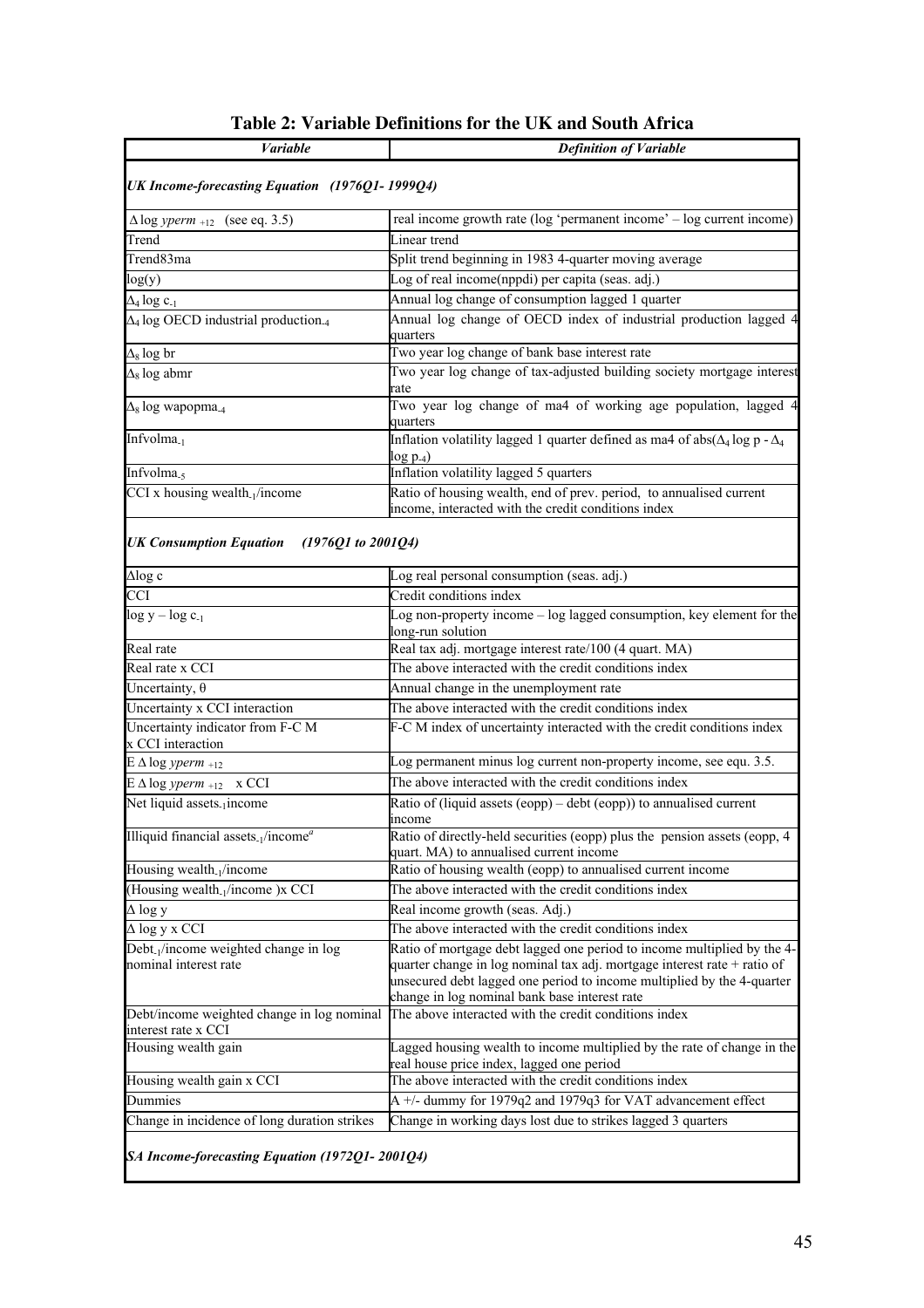| <b>Variable</b>                                              | <b>Definition of Variable</b>                                                                                                                                                |
|--------------------------------------------------------------|------------------------------------------------------------------------------------------------------------------------------------------------------------------------------|
|                                                              | $\Delta \log y$ perm <sub>+12</sub> for SA (dependent variable) Log permanent minus log current non-property income, see equ. 3.5.                                           |
| log(y)                                                       | Log of real income(nppdi) per capita (seas. adj.)                                                                                                                            |
| $\Delta$ log c <sub>-1</sub> , $\Delta$ log c <sub>-2</sub>  | Log change in consumption lagged 1 and 2 quarters                                                                                                                            |
| Trend                                                        | Linear trend                                                                                                                                                                 |
| Split trend82(ma4)                                           | Trend beginning in 1982, moving average                                                                                                                                      |
| Split trend85(ma4)                                           | Trend beginning in 1985, moving average                                                                                                                                      |
| Split trend91(ma4)                                           | Trend beginning in 1991, moving average                                                                                                                                      |
| log US gold price/US wholesale price index                   | Current and 1 quarter lag                                                                                                                                                    |
| $\Delta_4$ log nominal effective exchange rate               | Current                                                                                                                                                                      |
| $\Delta_4$ log nominal effective exchange rate <sub>-4</sub> | Lagged 4 quarters                                                                                                                                                            |
| Log real housepma <sub>-1</sub>                              | Log ratio of the ABSA medium sized house price index to the consumer<br>price deflator, 4-quarter moving average                                                             |
| $\Delta_4$ log real housep <sub>-1</sub>                     | 4-quarter log change in real house price index, lagged 1 quarter                                                                                                             |
| $\log$ real sharep(ma4).                                     | Log ratio of the all-share JSE index to the consumer price deflator                                                                                                          |
| log(REER)ma4                                                 | SARB's real effective exchange rate, 4-quarter moving average                                                                                                                |
| $\Delta_4$ prime                                             | Annual change of prime interest rate/100                                                                                                                                     |
| ND                                                           | Dummy progressing from 0 to 1 in 1983:2-1985:4, derived from short<br>term liquid asset requirements of the banks                                                            |
| $NDx\Delta_4$ prime                                          | Monetary regime shift dummy $x \Delta_4$ prime                                                                                                                               |
| $\Delta_4$ log(world indprod)                                | Growth rate of debt (eocp) to annualised current income                                                                                                                      |
| <b>SA Debt Equation</b><br>$(1971q1 - 2003q4)$               |                                                                                                                                                                              |
| $\Delta$ log debt                                            | Log change of debt (eocp)                                                                                                                                                    |
| Log (debt/income). $_1$                                      | Log (household debt/nppdi) lagged 1 quarter                                                                                                                                  |
| <b>CCI</b>                                                   | Credit conditions index                                                                                                                                                      |
| log y                                                        | Log of real income (nppdi) per capita (seas. adj.)                                                                                                                           |
| log housing wealth <sub>-1</sub> /y                          | Log ratio of housing wealth (eopp) to annualised current income                                                                                                              |
| CCI x log housing wealth $1/y$                               | The above interacted with the credit conditions index                                                                                                                        |
| $log$ liquid assets <sub>-1</sub> /y                         | Log ratio of liquid assets (eopp, 4 quart.MA) to annualised current<br>income                                                                                                |
| log directly held illiquid assetsma <sub>-1</sub> /y         | Log ratio of directly held illiquid assets (eopp, 4 quart.MA) to<br>annualised current income                                                                                |
| $log$ pension wealthma <sub>-1</sub> /y                      | Log ratio of pension assets (eopp, 4 quart. MA) to annualised current<br>income                                                                                              |
| real rate $(ma8)_{-1}$                                       | Real prime rate/100 (4 quart. MA), lagged one quarter                                                                                                                        |
| CCI x real rate $(ma8)_{-1}$                                 | The above interacted with the credit conditions index                                                                                                                        |
| $(y^{prop}/y)_{-1}$                                          | Ratio of property income to non-property income                                                                                                                              |
| $E \Delta \log yperm$ <sub>+12</sub>                         | Log permanent minus log current non-property income, see equ. 3.5.                                                                                                           |
| Uncertainty, $\theta$                                        | A linear combination of the two quarter change in the log of capacity<br>utilization and a one quarter lag on the four quarter moving average of<br>exchange rate volatility |
| CCI x uncertainty                                            | Interaction of CCI and uncertainty                                                                                                                                           |
| $\Delta_4$ log nominal interest rate                         | Annual log-change of prime interest rate                                                                                                                                     |
| CCI x $\Delta_4$ log nominal interest rate                   | Interaction of CCI with annual log-change of prime interest rate                                                                                                             |
| $\Delta_8$ log population (ma4)                              | Two year log change in population (defined as a four quarter moving<br>average)                                                                                              |
| <b>SA Consumption Equation</b><br>$(1971q1 - 2003q4)$        |                                                                                                                                                                              |
| ∆ log c                                                      | Growth rate of real personal consumption (seas. adj.)                                                                                                                        |

| ⊢.ം -                  |                                                                                              |
|------------------------|----------------------------------------------------------------------------------------------|
| <b>CCI</b>             | Credit conditions index                                                                      |
| $\log y - \log c_{-1}$ | Log non-property income $-\log$ lagged consumption, key element for the<br>long-run solution |
| Real rate (ma4)        | Real prime rate/100 (4 quart. MA)                                                            |
| Real rate (ma4) x CCI  | The above interacted with the credit conditions index                                        |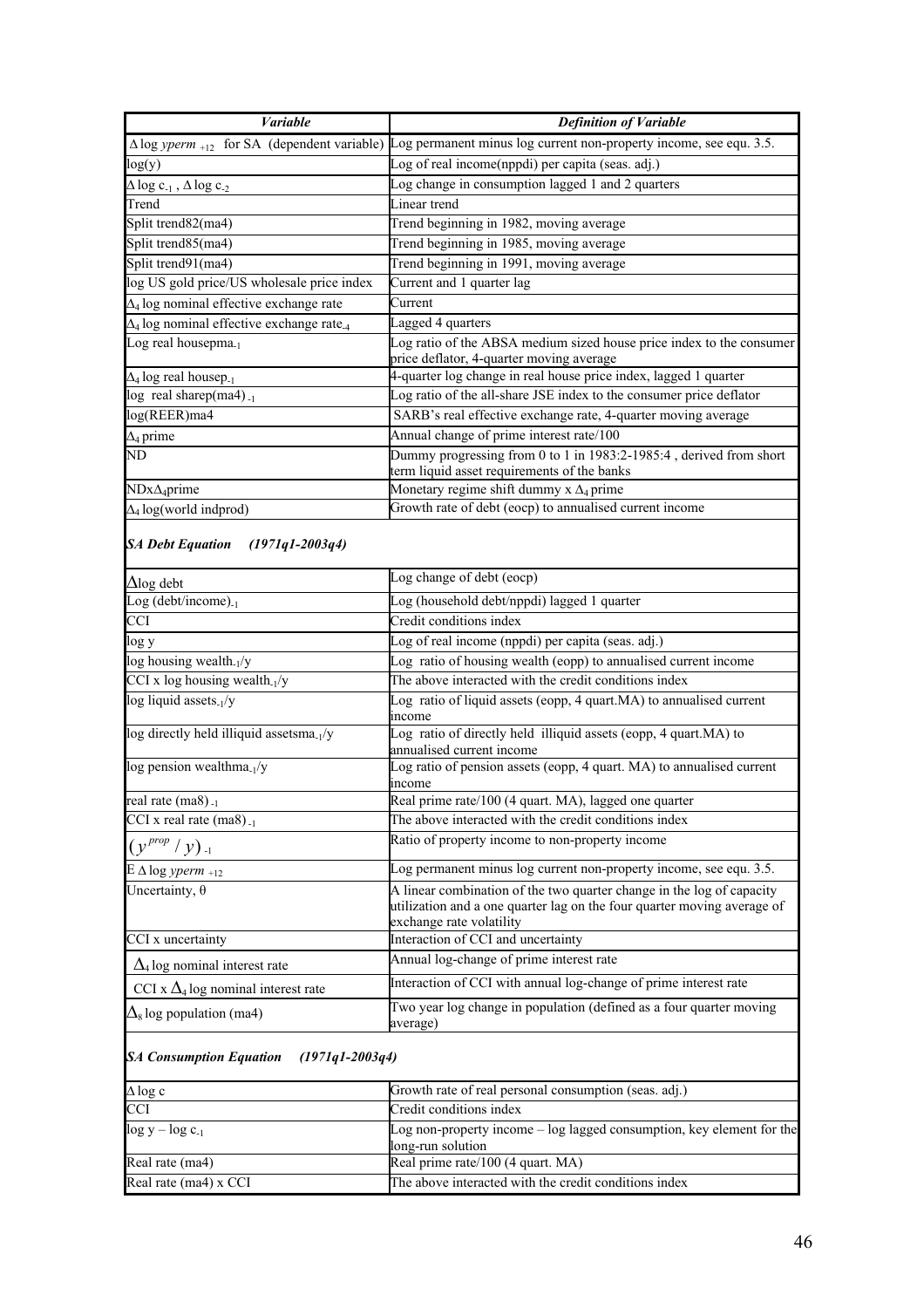| <b>Variable</b>                                                                 | <b>Definition of Variable</b>                                                                                                                                                                                                                                                                                                                                                                                  |
|---------------------------------------------------------------------------------|----------------------------------------------------------------------------------------------------------------------------------------------------------------------------------------------------------------------------------------------------------------------------------------------------------------------------------------------------------------------------------------------------------------|
| Uncertainty, $\theta$                                                           | A linear combination of the two quarter change in the log of capacity<br>utilization and a one quarter lag on the four quarter moving average of<br>exchange rate volatility                                                                                                                                                                                                                                   |
| Uncertainty x CCI interaction                                                   | The above interacted with the credit conditions index                                                                                                                                                                                                                                                                                                                                                          |
| $E \Delta \log y$ perm +12                                                      | Log permanent minus log current non-property income, see equ. 3.5.                                                                                                                                                                                                                                                                                                                                             |
| $E \Delta \log yperm +12$ x CCI                                                 | The above interacted with the credit conditions index                                                                                                                                                                                                                                                                                                                                                          |
| $(y^{prop}/y)$                                                                  | Ratio of property income to non-property income                                                                                                                                                                                                                                                                                                                                                                |
| Net liquid assets <sub>-1</sub> /income                                         | Ratio of (liquid assets (eopp) – debt (eopp)) to annualised current<br>income                                                                                                                                                                                                                                                                                                                                  |
|                                                                                 | Directly held illiquid financial assets. <sub>1</sub> /income Ratio of directly-held securities (eopp, 4-quart ma) to annualized current<br>income                                                                                                                                                                                                                                                             |
| Pension assets <sub>-1</sub> /income                                            | Ratio of pension assets (eopp, 4 quart. ma) to annualised current income                                                                                                                                                                                                                                                                                                                                       |
| Housing wealth <sub>-1</sub> /income                                            | Ratio of housing wealth (eopp) to annualised current income                                                                                                                                                                                                                                                                                                                                                    |
| Housing wealth <sub>1</sub> /income x CCI                                       | The above interacted with the credit conditions index                                                                                                                                                                                                                                                                                                                                                          |
| $\Delta$ log y                                                                  | Real income (nnpdi) growth (seas. Adj.)                                                                                                                                                                                                                                                                                                                                                                        |
| $\Delta$ log y x CCI                                                            | The above interacted with the credit conditions index                                                                                                                                                                                                                                                                                                                                                          |
| Debt <sub>-1</sub> /income<br>weighted<br>in<br>change<br>nominal interest rate | logRatio of debt lagged one period to income multiplied by the change in<br>log nominal prime interest rate                                                                                                                                                                                                                                                                                                    |
| weighted<br>$Debt_1/income$<br>change<br>in<br>nominal interest rate x CCI      | logThe above interacted with the credit conditions index                                                                                                                                                                                                                                                                                                                                                       |
| Housing wealth gain                                                             | Lagged housing wealth to income multiplied by the rate of change in the<br>real house price index, lagged one period                                                                                                                                                                                                                                                                                           |
| Housing wealth gain x CCI                                                       | The above interacted with the credit conditions index                                                                                                                                                                                                                                                                                                                                                          |
| Dummies                                                                         | Q1DU75 is a pre-1976 seasonal to reflect mis-measured seasonal<br>correction in the data before that date while Q4 is a seasonal. GST78<br>and GST84 are temporary dummies taking values $+1$ , $-1$ in successive<br>quarters, reflecting shifting of expenditure in anticipation of increases in<br>sales tax in 1978 and in 1984. SOWETO is a dummy capturing the<br>effects of school riots in early 1976. |

1. eopp is "end of previous period", eocp is "end of current period", ma is "moving average", nppdi is "non-property personal disposable income"

2. Constructed asset data are not seasonally-adjusted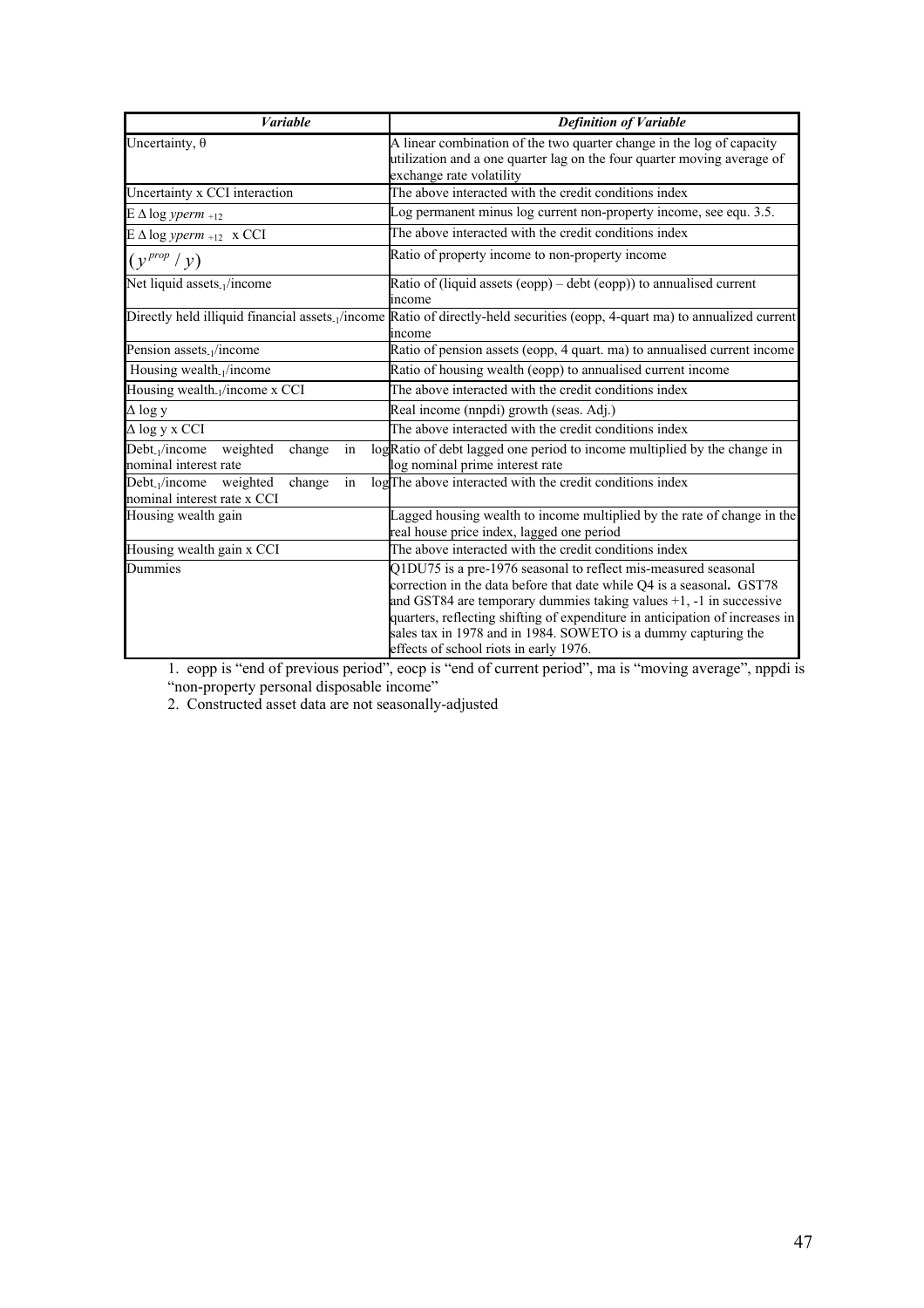# **Table 3: Forecasting equation for UK real (disposable per capita) non-property income**

| Dependent variable                                                         |                    |         |
|----------------------------------------------------------------------------|--------------------|---------|
| $\Delta$ log yperm <sub>+12</sub>                                          | 1976q1-2001q4      |         |
|                                                                            |                    |         |
| <b>Regressors</b>                                                          | Coefficient        | t-value |
| log(y)                                                                     | $-0.75$            | $-26.2$ |
| $\Delta_4$ log indprod <sub>-4</sub>                                       | 0.13               | 6.5     |
| $D_4$ log $c_{-1}$                                                         | 0.12               | 4.6     |
| $\Delta_8$ log popwama <sub>-4</sub>                                       | 0.92               | 4.3     |
| $\Delta_8$ log lbr                                                         | $-0.008$           | 2.9     |
| $\Delta_8$ log labmr                                                       | $-0.028$           | 6.0     |
| Infvolma $_{-1}$                                                           | $-0.38$            | 6.6     |
| Infvolma <sub>5</sub>                                                      | $-0.37$            | 6.4     |
| CCI x housing wealth. $1$ /income                                          | 0.15               | 13.1    |
|                                                                            | <b>Diagnostics</b> |         |
| s.e. 0.00517                                                               |                    |         |
| Radi <sup>2</sup><br>0.938                                                 |                    |         |
| 1.00<br>DW.                                                                |                    |         |
| LM1 p-value= $0.000$ , LM4 p-value= $0.000$ , LM het. Test p-value= $0.46$ |                    |         |
| Chow test p-value=0.000                                                    |                    |         |

Note: t-values overstated given serial correlation induced by overlapping dependent variable.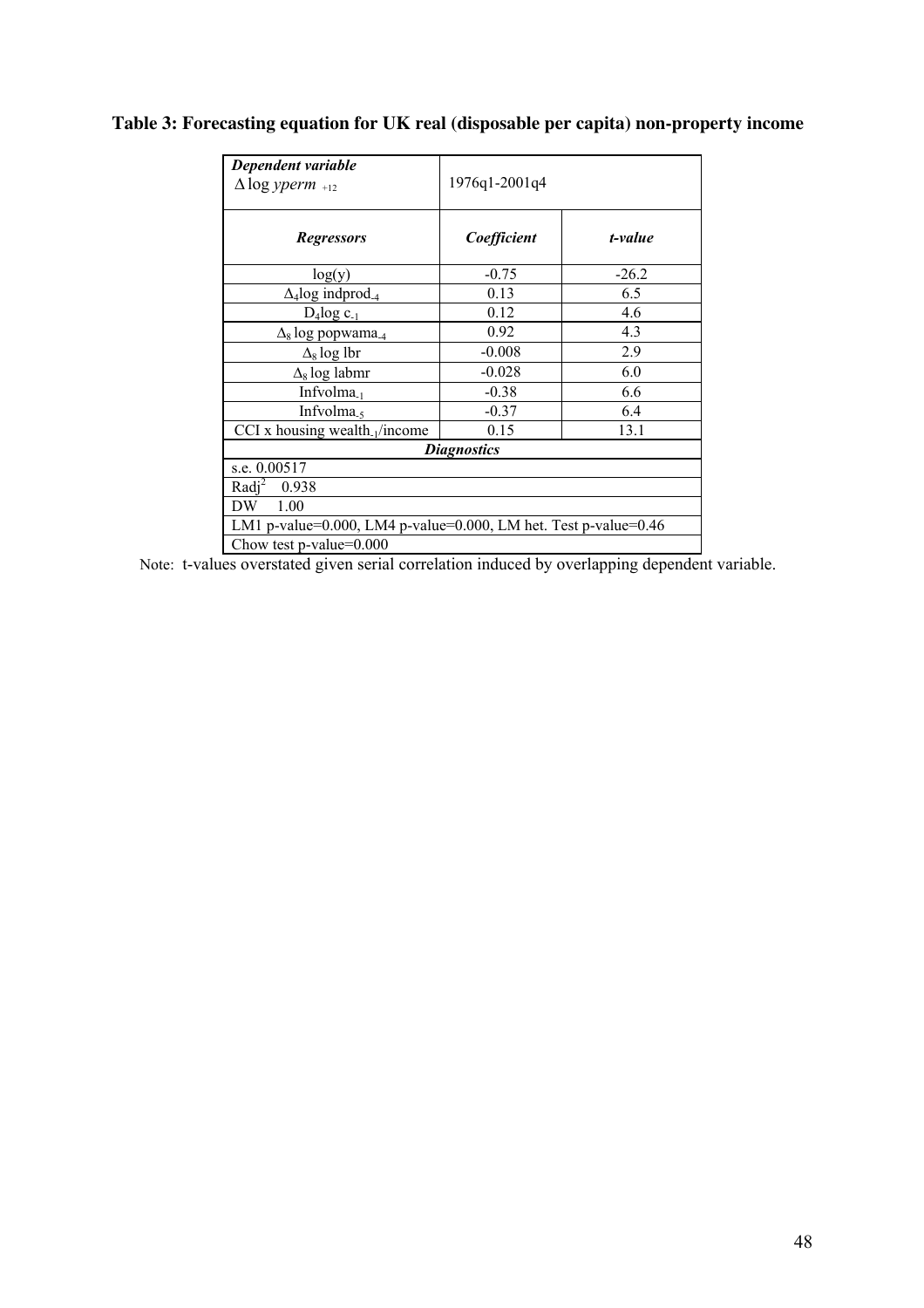| Dependent variable                 |                   |                | With non-property income |                    |             |                   | With personal disposable income |                |
|------------------------------------|-------------------|----------------|--------------------------|--------------------|-------------|-------------------|---------------------------------|----------------|
| $\Delta$ log c                     |                   |                |                          |                    |             |                   |                                 |                |
| <b>Regressors</b>                  | coefficient       | t-ratio        | coefficient              | t-ratio            | coefficient | t-ratio           | coefficient                     | t-ratio        |
| $\Delta$ log c (-1)                | 0.04              | 0.5            | 0.01                     | 0.2                | 0.01        | 0.2               | $-0.003$                        | 0.1            |
| $\Delta$ log y                     | 0.28              | 4.6            | 0.29                     | 4.9                | 0.17        | 2.9               | 0.17                            | 3.1            |
| Log $y(-1)$ -log $c(-1)$           | 0.04              | 1.5            | 0.04                     | 1.4                | 0.06        | 1.7               | 0.05                            | 1.5            |
| $\Delta$ log house                 | 0.05              | 0.8            | 0.05                     | 0.9                | 0.10        | 1.6               | 0.10                            | 1.7            |
| Dum86*∆log house                   | 0.11              | 1.6            | 0.09                     | 1.3                | 0.10        | $\frac{1.4}{0.7}$ | 0.08                            | 1.1            |
| $\Delta$ log stock                 | $\overline{0.01}$ | 0.7            | $\mathbf{r}$             |                    | 0.01        |                   | $\overline{a}$                  | $\blacksquare$ |
| $\Delta$ log stock-1               | 0.01              | 0.9            |                          |                    | 0.02        | 1.2               | $\blacksquare$                  | $\sim$         |
| $\Delta$ <sub>8</sub> log housema8 |                   | $\blacksquare$ | 0.11                     | 2.8                |             |                   | 0.10                            | 2.5            |
|                                    |                   |                |                          | <b>Diagnostics</b> |             |                   |                                 |                |
| s.e                                | 0.00728           |                | 0.00701                  |                    | 0.00770     |                   | 0.00750                         |                |
| Adj. $R^2$                         | 0.594             |                | 0.624                    |                    | 0.546       |                   | 0.570                           |                |
| <b>DW</b>                          | 2.16              |                | 2.08                     |                    | 2.07        |                   | 2.01                            |                |
| LM1 $(p$ value)                    | 0.308             |                | 0.627                    |                    | 0.622       |                   | 0.940                           |                |
| LM4 $(p$ value)                    | 0.003             |                | 0.001                    |                    | 0.109       |                   | 0.032                           |                |
| LMhet $(p$ value)                  | 0.001             |                | 0.001                    |                    | 0.000       |                   | 0.000                           |                |

# **Table 4: Case-Quigley-Shiller specification of the UK Consumption Function**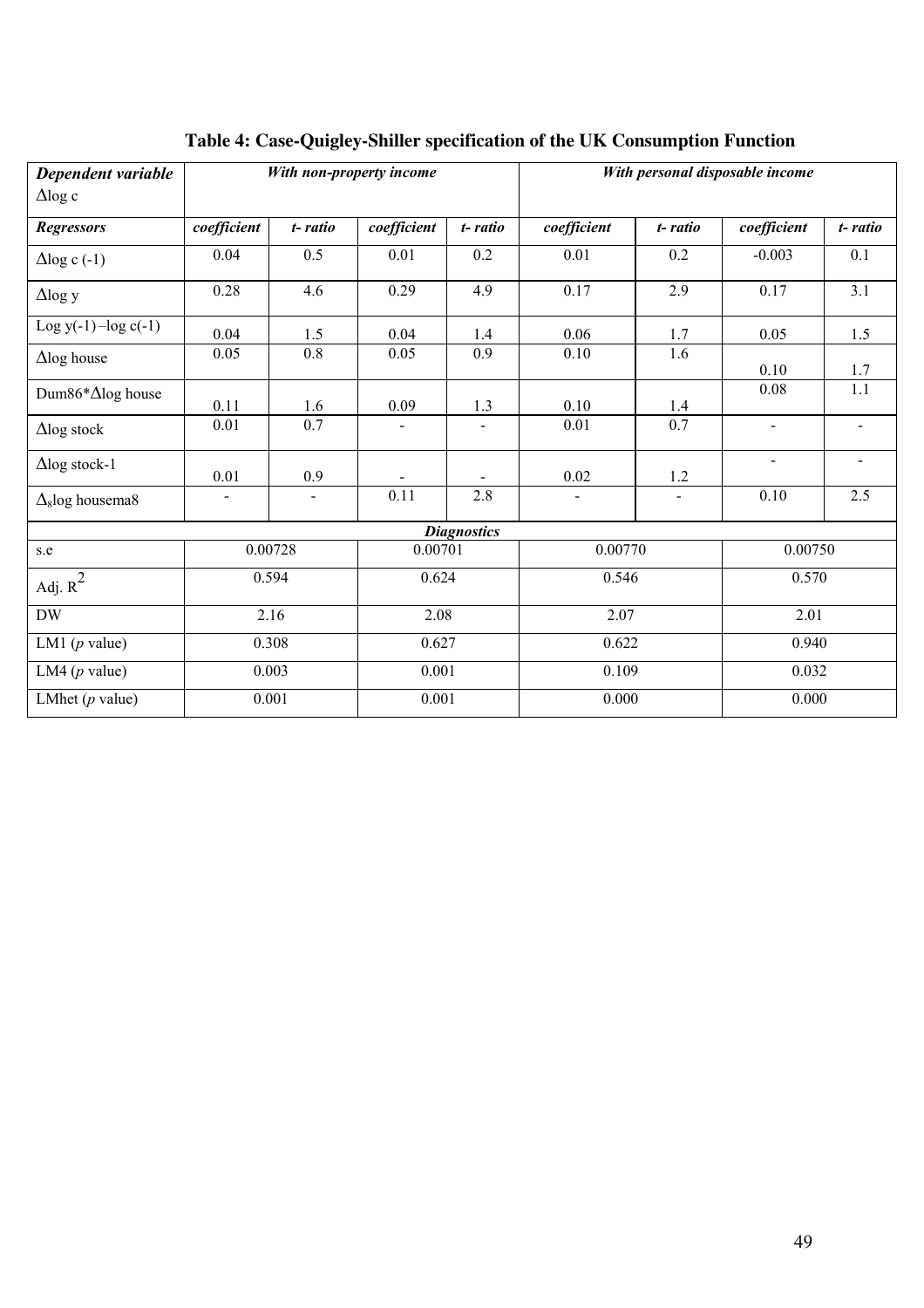| Dependent variable<br>$\Delta$ log c                                        |                | No CCI terms   |                          | CCI intercept effect; no<br>interaction effects |         | <b>CCI</b> intercept and<br>interaction effects<br>(parsimonious) |         |  |
|-----------------------------------------------------------------------------|----------------|----------------|--------------------------|-------------------------------------------------|---------|-------------------------------------------------------------------|---------|--|
| <b>Regressors</b>                                                           |                | coefficient    | t-ratio                  | coefficient                                     | t-ratio | coefficient                                                       | t-ratio |  |
| Speed of adjustment<br>(coefficient on $log y - log c_{-1}$ )               | $\alpha$       | 0.282          | 4.9                      | 0.395                                           | 6.4     | 0.377                                                             | 9.3     |  |
| Intercept                                                                   | $\alpha_0$     | $-0.053$       | $-2.5$                   | $-0.064$                                        | $-4.8$  | $-0.063$                                                          | $-2.6$  |  |
| $\overline{CCI}$                                                            | <b>CCI</b>     |                |                          | 0.30                                            | 4.6     | 0.22                                                              | $3.0$   |  |
| Real rate                                                                   | $\alpha_1$     | $-0.07$        | $-0.7$                   | $-0.44$                                         | $-5.7$  | $-0.30$                                                           | 2.7     |  |
| Real rate x CCI                                                             | $\alpha_{1c}$  |                |                          |                                                 |         | $-3.5$                                                            | $-2.2$  |  |
| Uncertainty ( $\Delta_4$ ur), $\theta$                                      | $\alpha_2$     | $-0.023$       | $-5.5$                   | $-0.016$                                        | $-7.6$  | $-0.029$                                                          | $-4.5$  |  |
| Uncertainty x CCI interaction                                               | $\alpha_{2c}$  | $\blacksquare$ |                          |                                                 |         | 0.062                                                             | 1.9     |  |
| Uncertainty indicator from F-C<br>M x CCI interaction                       | $\alpha_{2cc}$ |                |                          |                                                 |         | 0.23                                                              | 1.6     |  |
| $E \Delta \log yperm$ <sub>+12</sub>                                        | $\alpha_3$     | 0.44           | 3.2                      | 0.44                                            | 5.1     |                                                                   |         |  |
| $E \Delta \log yperm$ <sub>+12</sub> x CCI                                  | $\alpha_{3c}$  |                |                          |                                                 |         | 2.75                                                              | 4.3     |  |
| Net liquid assets/income                                                    | $\gamma_1$     | 0.23           | $\overline{3.8}$         | 0.14                                            | 4.0     | 0.15                                                              | 2.5     |  |
| <b>Illiquid</b> financial<br>assets/income <sup>a</sup>                     | $\gamma_2$     | 0.037          | 5.3                      | 0.022                                           | 5.3     | 0.029                                                             | 4.2     |  |
| Housing wealth/income                                                       | $\gamma_3$     | 0.032          | 3.8                      | 0.018                                           | 3.0     | $\qquad \qquad \blacksquare$                                      |         |  |
| Housing wealth/income x CCI                                                 | $\gamma_{3c}$  |                |                          |                                                 |         | 0.123                                                             | 3.4     |  |
| $\Delta$ log y                                                              | $\beta_1$      | 0.06           | 1.1                      | 0.015                                           | 0.3     | $\overline{a}$                                                    |         |  |
| $\Delta$ log y x CCI                                                        | $\beta_{1c}$   |                |                          |                                                 |         |                                                                   |         |  |
| Debt/income weighted change<br>in log nominal interest rate                 | $\beta_2$      | $-0.021$       | $-4.5$                   | $-0.016$                                        | $-3.4$  | $-0.079$                                                          | $-4.7$  |  |
| Debt/income weighted change<br>in log nominal interest rate x<br><b>CCI</b> | $\beta_{2c}$   |                |                          |                                                 |         | 0.314                                                             | 3.9     |  |
| Housing wealth gain                                                         | $\beta_3$      | 0.021          | 2.1                      | 0.025                                           | 2.8     |                                                                   |         |  |
| Housing wealth gain x CCI                                                   | $\beta_{3c}$   | $\frac{1}{2}$  | $\overline{\phantom{a}}$ |                                                 |         | $\overline{\phantom{a}}$                                          |         |  |
|                                                                             |                |                |                          | <b>Diagnostics</b>                              |         |                                                                   |         |  |
| s.e                                                                         |                |                | 0.0064                   |                                                 | 0.0059  |                                                                   | 0.0057  |  |
| Adj. $R^2$                                                                  |                |                | 0.683                    |                                                 | 0.734   |                                                                   | 0.751   |  |
| DW                                                                          |                |                | 2.00                     |                                                 | 2.11    |                                                                   | 2.25    |  |
| LM1 $(p$ value)                                                             |                |                | 0.86                     |                                                 | 0.54    |                                                                   | 0.21    |  |
| LM4 ( $p$ value)                                                            |                |                | 0.10                     |                                                 | 0.03    |                                                                   | 0.02    |  |
| LMhet $(p$ value)                                                           |                |                | 0.68                     |                                                 | 0.14    |                                                                   | 0.32    |  |

### **Table 5: Estimates of the UK Consumption Function 1976:1 to 2001:4**

Notes: a. Coefficients correspond with equation (4.1) which is based on the theory equation (3.11). b. All interaction terms are in the form of  $(z - \text{mean}(z))$  x CCI, where the mean is computed over the 1980Q4 to 2001Q4 period in which CCI exceeds zero.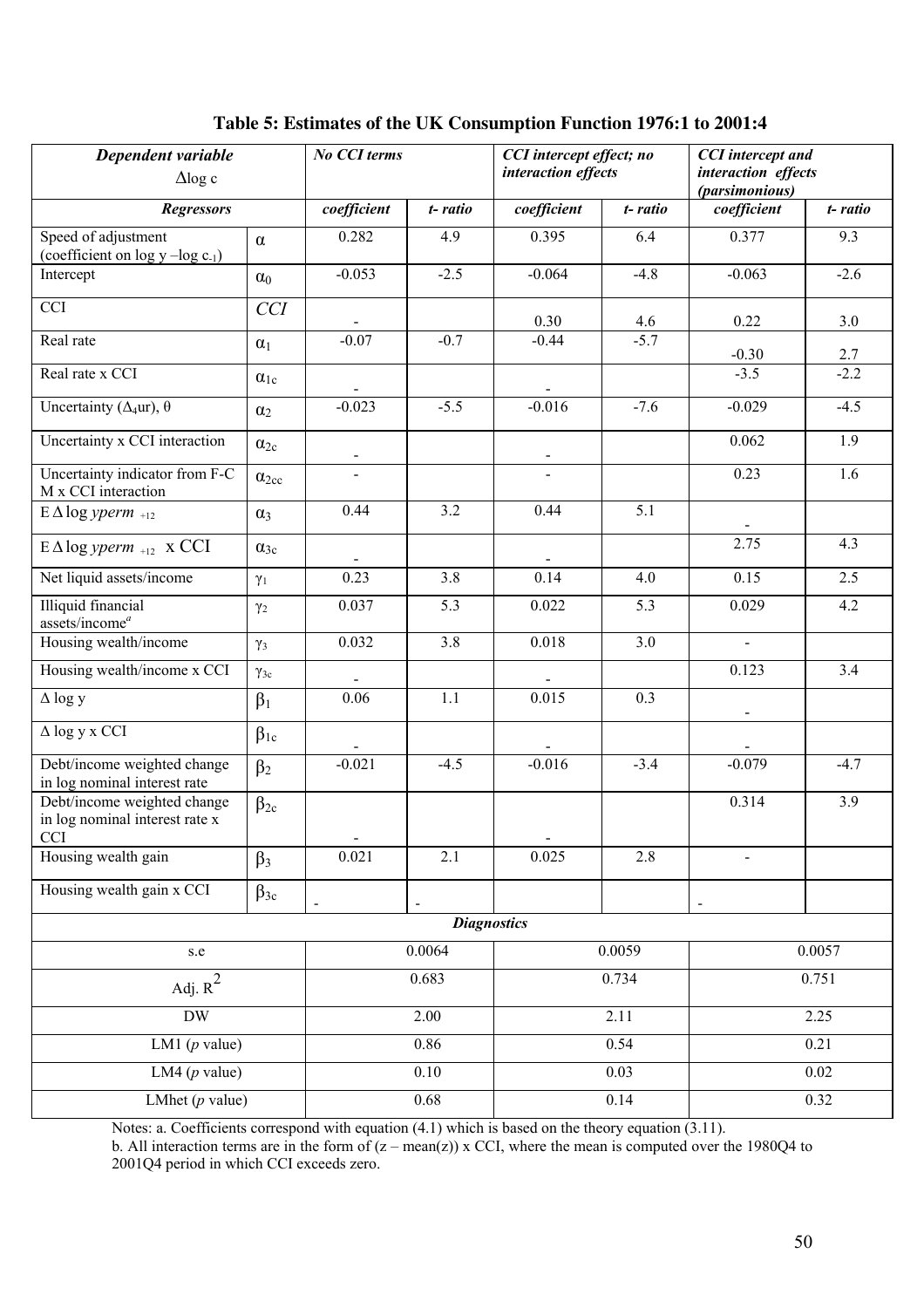| Dependent variable                                     |                    |         |  |  |
|--------------------------------------------------------|--------------------|---------|--|--|
| $\Delta$ log yperm<br>$+12$                            | 1972q1-2001q4      |         |  |  |
| <b>Regressors</b>                                      | Coefficient        | t-value |  |  |
| $\Delta$ log c <sub>-1</sub>                           | 0.08               | 2.1     |  |  |
| $\Delta$ log c <sub>-2</sub>                           | 0.06               | 1.7     |  |  |
| log(y)                                                 | $-1.05$            | $-34.0$ |  |  |
| Log real Dollar gold price                             | 0.025              | 3.7     |  |  |
| Log real Dollar gold price <sub>-1</sub>               | 0.011              | 1.6     |  |  |
| $\Delta_4$ log nominal ex rate                         | 0.058              | 6.1     |  |  |
| $\Delta_4$ log nominal ex rate <sub>-4</sub>           | 0.039              | 3.6     |  |  |
| Log real ex ratema4                                    | $-0.19$            | $-11.7$ |  |  |
| Log real housepma $4_{-1}$                             | 0.069              | 6.3     |  |  |
| $\Delta_4$ log real house price <sub>-1</sub>          | 0.088              | 6.7     |  |  |
| Log real sharepricema4.1                               | 0.044              | 6.9     |  |  |
| $\Delta_4$ log pc                                      | $-0.17$            | $-4.1$  |  |  |
| $\Delta_4$ prime                                       | $-0.26$            | $-5.9$  |  |  |
| $ND x \Delta_4 prime$                                  | 0.26               | 6.4     |  |  |
|                                                        | <b>Diagnostics</b> |         |  |  |
| s.e. 0.0053                                            |                    |         |  |  |
| Radi <sup>2</sup><br>0.968                             |                    |         |  |  |
| Durbin Watson 0.89                                     |                    |         |  |  |
| LM hetero test $p=0.028$                               |                    |         |  |  |
| LM1 p= $0.000$ , LM4 p= $0.000$ , Chow test p= $0.003$ |                    |         |  |  |
| LM hetero test<br>$p=0.028$                            |                    |         |  |  |

#### **Table 6: SA income forecasting equations for real (disposable per capita) non-property income**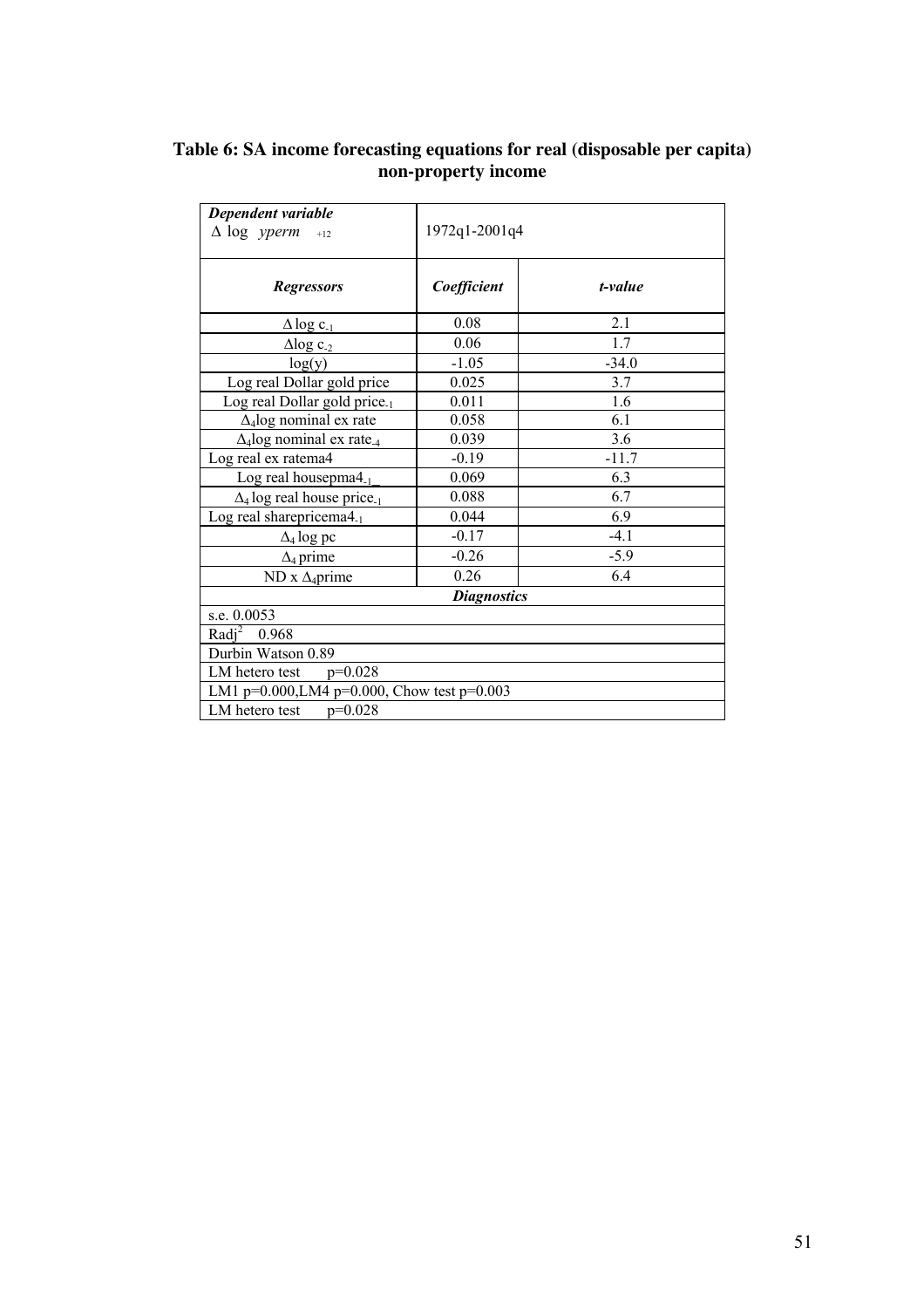| Dependent variable                      |                |                | With non-property income |                    |             |         | With personal disposable income |         |
|-----------------------------------------|----------------|----------------|--------------------------|--------------------|-------------|---------|---------------------------------|---------|
| $\Delta$ log c<br><b>Regressors</b>     | coefficient    | t-ratio        | coefficient              | t-ratio            | coefficient | t-ratio | coefficient                     | t-ratio |
|                                         |                |                |                          |                    |             |         |                                 |         |
| $\Delta$ log c (-1)                     | 0.01           | 0.1            | $-0.04$                  | $-0.6$             | $-0.01$     | $-0.2$  | $-0.06$                         | 1.0     |
| $\Delta$ log y                          | 0.22           | 3.9            | 0.18                     | 3.2                | 0.16        | 5.7     | 0.13                            | 4.5     |
| $log y(-1) - log c(-1)$                 | 0.013          | 1.1            | 0.01                     | 0.9                | 0.08        | 4.0     | 0.07                            | 3.3     |
| $\Delta$ log house                      | 0.18           | 3.6            | 0.17                     | 3.4                | 0.28        | 6.1     | 0.25                            | 5.3     |
| Dum86*∆log house                        | $-0.09$        | 1.1            | $-0.06$                  | 0.8                | $-0.15$     | 2.2     | $-0.12$                         | 1.6     |
| $\Delta$ log stock                      | $-0.00$        | 0.0            |                          |                    | 0.01        | 1.0     | $\blacksquare$                  |         |
| $\Delta$ log stock-1                    | 0.001          | 0.1            |                          |                    | $-0.01$     | 1.1     | $\overline{a}$                  |         |
| $(\Delta_{\rm s} \log \,{\rm stock})/8$ | $\overline{a}$ | $\blacksquare$ | 0.10                     | 2.4                |             |         | 0.085                           | 2.2     |
|                                         |                |                |                          | <b>Diagnostics</b> |             |         |                                 |         |
| s.e                                     | 0.0110         |                | 0.0103                   |                    | 0.0102      |         | 0.0098                          |         |
| Adj. $R^2$                              |                | 0.480          | 0.517                    |                    | 0.555       |         | 0.562                           |         |
| $\rm{DW}$                               | 2.1            |                | 1.97                     |                    | 2.12        |         | 1.98                            |         |
| LM1 $(p$ value)                         | 0.287          |                | 0.800                    |                    | 0.324       |         | 0.853                           |         |
| LM4 $(p$ value)                         | 0.497          |                | 0.610                    |                    | 0.513       |         | 0.738                           |         |
| LMhet $(p$ value)                       | 0.431          |                | 0.302                    |                    | 0.216       |         | 0.114                           |         |

# **Table 7: Case-Quigley-Shiller specification of the SA Consumption Function**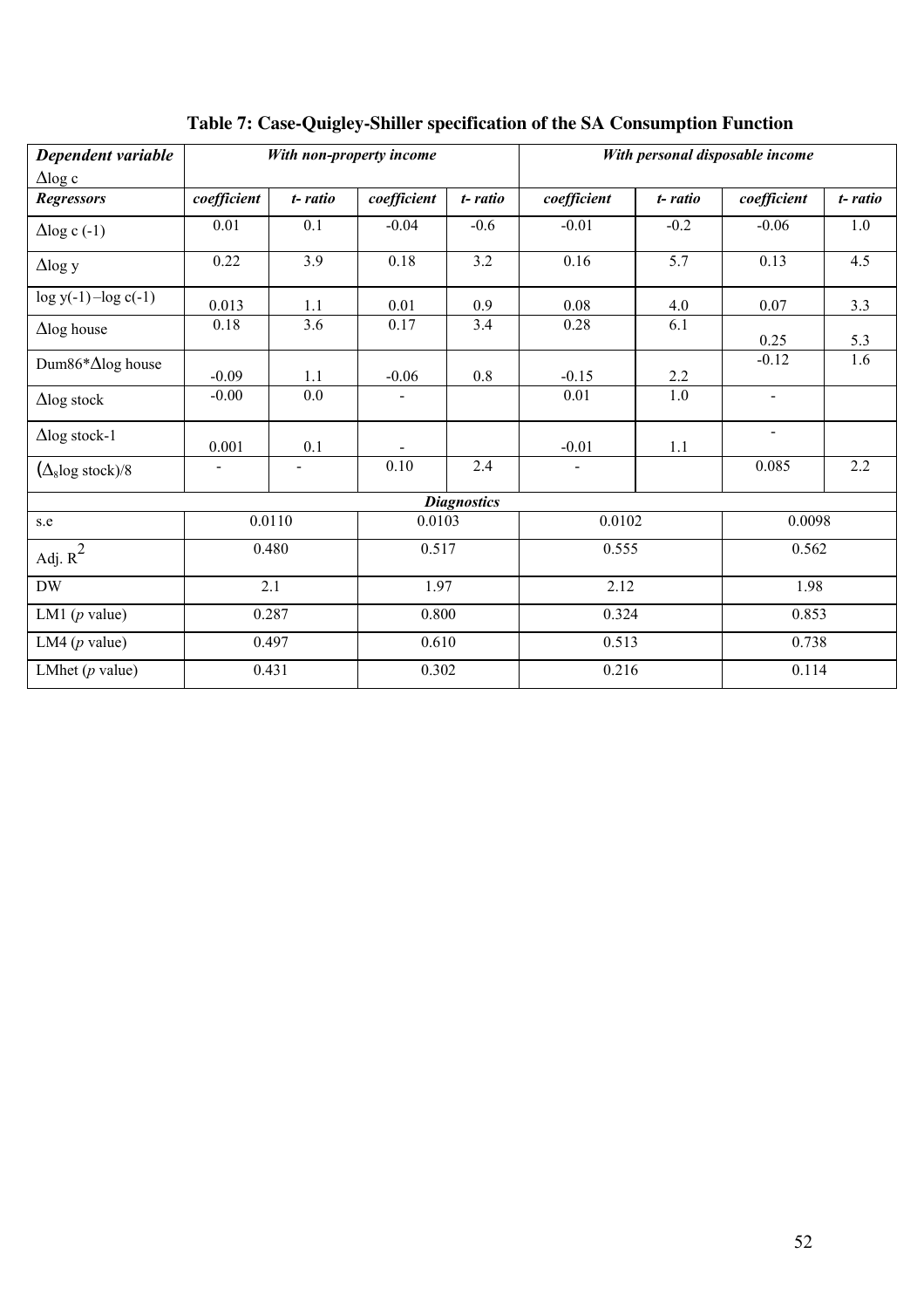| Dependent variable<br>$\Delta$ log c<br><b>Regressors</b>      |               | No CCI terms                |                  | CCI intercept effect; no<br>interaction effects |                          | <b>CCI</b> intercept and<br>interaction effects <sup>b</sup><br>(parsimonious) |         |  |
|----------------------------------------------------------------|---------------|-----------------------------|------------------|-------------------------------------------------|--------------------------|--------------------------------------------------------------------------------|---------|--|
|                                                                |               | coefficient                 | t-ratio          | coefficient                                     | t-ratio                  | coefficient                                                                    | t-ratio |  |
| Speed of adjustment<br>(coeff. on $log y - log c_{-1}$ )       | $\alpha$      | 0.21                        | 5.9              | 0.42                                            | 8.0                      | 0.45                                                                           | 10.5    |  |
| Intercept                                                      | $\alpha_0$    | $-0.27$                     | $-2.4$           | $-0.12$                                         | $-3.0$                   | $-0.10$                                                                        | $-2.9$  |  |
| <b>CCI</b>                                                     | <b>CCI</b>    | $\mathcal{L}_{\mathcal{A}}$ |                  | (normalization)                                 |                          | (normalization)                                                                |         |  |
| Real rate ma4                                                  | $\alpha_1$    | $\blacksquare$              |                  | $-0.18$                                         | $-2.4$                   | $-0.19$                                                                        | $-2.4$  |  |
| Real rate ma4 x CCI                                            | $\alpha_{1c}$ | $\blacksquare$              |                  |                                                 |                          |                                                                                |         |  |
| Uncertainty ( $\Delta_2$ log cap util.)                        | $\alpha_2$    | $\blacksquare$              |                  | 0.12                                            | 0.9                      | 0.66                                                                           | 3.7     |  |
| Uncertainty (Ex. rate volatility)                              | $\alpha_{2a}$ |                             |                  | $-0.00$                                         | 0.0                      | $-0.14$                                                                        | $-1.7$  |  |
| Uncertainty x CCI interaction                                  | $\alpha_{2c}$ | $\blacksquare$              |                  |                                                 |                          | $-3.5$<br>(fixed)                                                              |         |  |
| $E \Delta \log y$ perm $_{+12}$                                | $\alpha_3$    | 0.23                        | 1.2              | 0.32                                            | 3.3                      |                                                                                |         |  |
| $E \Delta \log yperm$ <sub>+12</sub> x CCI                     | $\alpha_{3c}$ |                             |                  |                                                 |                          | 1.97                                                                           | 3.5     |  |
| $(\gamma^{prop}/\gamma)$                                       | $\alpha_4$    | 0.42                        | $\overline{5.4}$ | 0.14                                            | 3.2                      | 0.10                                                                           | 2.8     |  |
| Net liquid assets/income                                       | $\gamma_1$    | 0.15                        | 1.4              | 0.17                                            | 3.1                      | 0.20                                                                           | 3.9     |  |
| Directly held illiquid financial                               | $\gamma_2$    | $0.10\,$                    | $2.0$            | 0.05                                            | 2.3                      | $0.08\,$                                                                       | 3.7     |  |
| assets/income                                                  |               |                             |                  |                                                 |                          |                                                                                |         |  |
| Pension assets/income                                          | $\gamma_{2a}$ | 0.32                        | 2.0              | 0.09                                            | 2.3                      | 0.05                                                                           | 1.4     |  |
| Housing wealth/income                                          | $\gamma_3$    | 0.10                        | 1.1              | 0.14                                            | 4.1                      | 0.10                                                                           | 2.9     |  |
| Housing wealth/income x CCI                                    | $\gamma_{3c}$ | $\blacksquare$              |                  |                                                 |                          | 0.22                                                                           | 0.9     |  |
| $\Delta$ log y                                                 | $\beta_1$     | 0.14                        | 3.1              | 0.04                                            | 0.9                      | $\overline{\phantom{a}}$                                                       |         |  |
| $\Delta$ log y x CCI                                           | $\beta_{1c}$  | $\blacksquare$              |                  |                                                 |                          |                                                                                |         |  |
| Debt/income weighted change<br>in log nominal interest rate    | $\beta_2$     | $-0.008$                    | $-1.2$           | $-0.017$                                        | $-2.7$                   | $-0.038$                                                                       | $-5.6$  |  |
| Debt/income weighted change<br>in log nom. interest rate x CCI | $\beta_{2c}$  | $\overline{a}$              |                  |                                                 |                          |                                                                                |         |  |
| Housing wealth gain                                            | $\beta_3$     | 0.13                        | 4.7              | 0.09                                            | 2.8                      |                                                                                |         |  |
| Housing wealth gain x CCI                                      | $\beta_{3c}$  | $\overline{a}$              |                  |                                                 | $\overline{\phantom{a}}$ |                                                                                |         |  |
| <b>Diagnostics</b>                                             |               |                             |                  |                                                 |                          |                                                                                |         |  |
| s.e                                                            |               | 0.00820                     |                  | 0.00710                                         |                          | 0.00668                                                                        |         |  |
| $\mathrm{R}^2$                                                 |               | 0.692                       |                  | $\overline{0.7}69$                              |                          | 0.796                                                                          |         |  |
| $\mathbf{D}\mathbf{W}$                                         |               | 2.25                        |                  | 2.27                                            |                          | 2.42                                                                           |         |  |
| $LM1$ (p-value)                                                |               |                             | 0.137            |                                                 | 0.101                    |                                                                                | 0.011   |  |
| LM4 (p-value)                                                  |               | 0.502                       |                  | 0.329                                           |                          | 0.173                                                                          |         |  |

## **Table 8: Estimates of the SA Consumption Function, 1971:1-2003:4**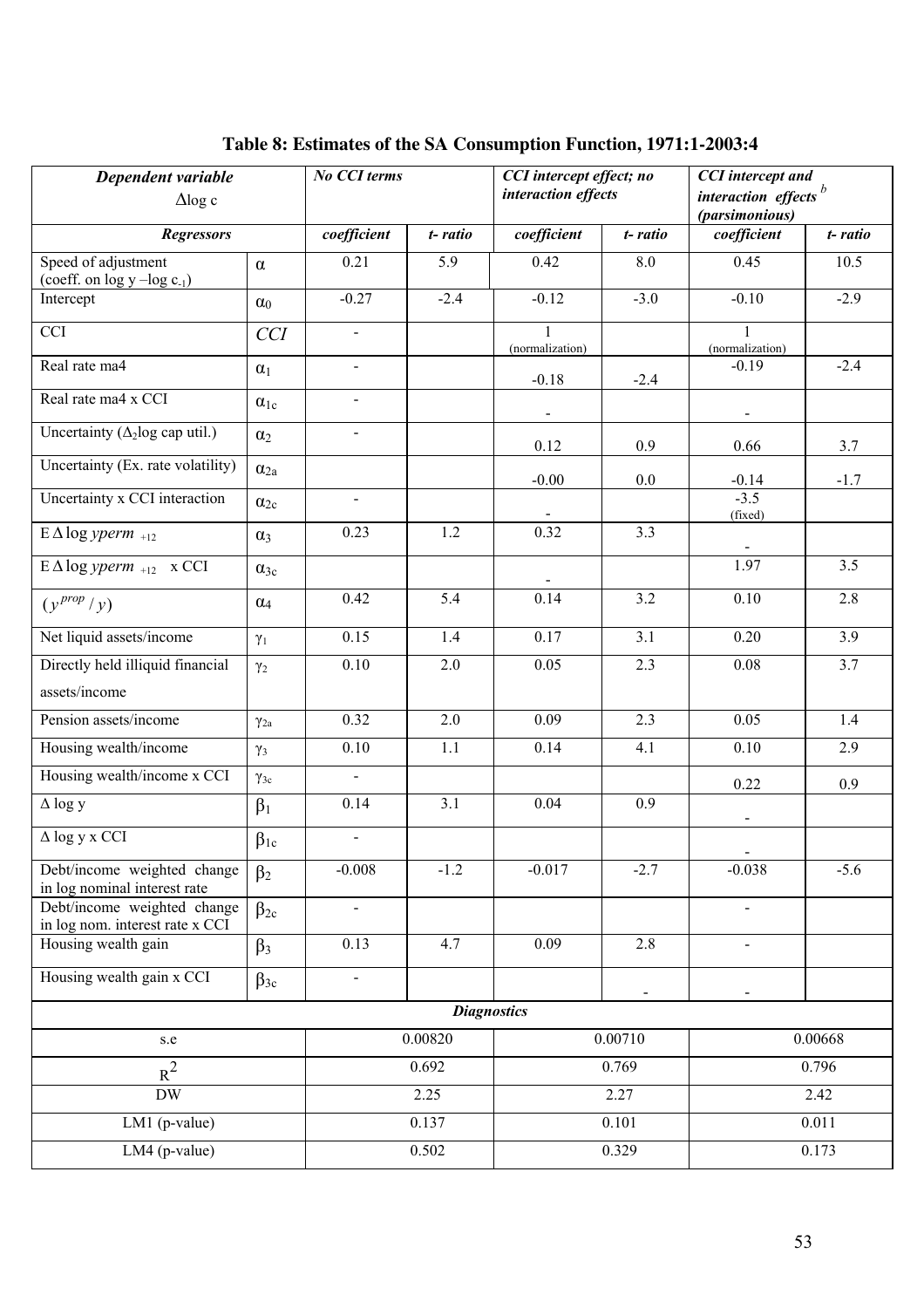| Dependent variable<br>$\triangle$ log c | No CCI terms | CCI intercept effect; no<br><i>interaction effects</i> | <b>CCI</b> intercept and<br><i>interaction effects</i><br><i>(parsimonious)</i> |
|-----------------------------------------|--------------|--------------------------------------------------------|---------------------------------------------------------------------------------|
| LMhet (p-value)                         | 0.593        | 0.866                                                  | 0.888                                                                           |

**Notes** 

a. Coefficients correspond to equation (5.5) which is based on the theory equation (3.11).

b. All interaction terms are in the form of  $(z - mean(z))$  x CCI, where the mean is computed over the 1981Q1 to 2003Q4 period in which CCI exceeds zero.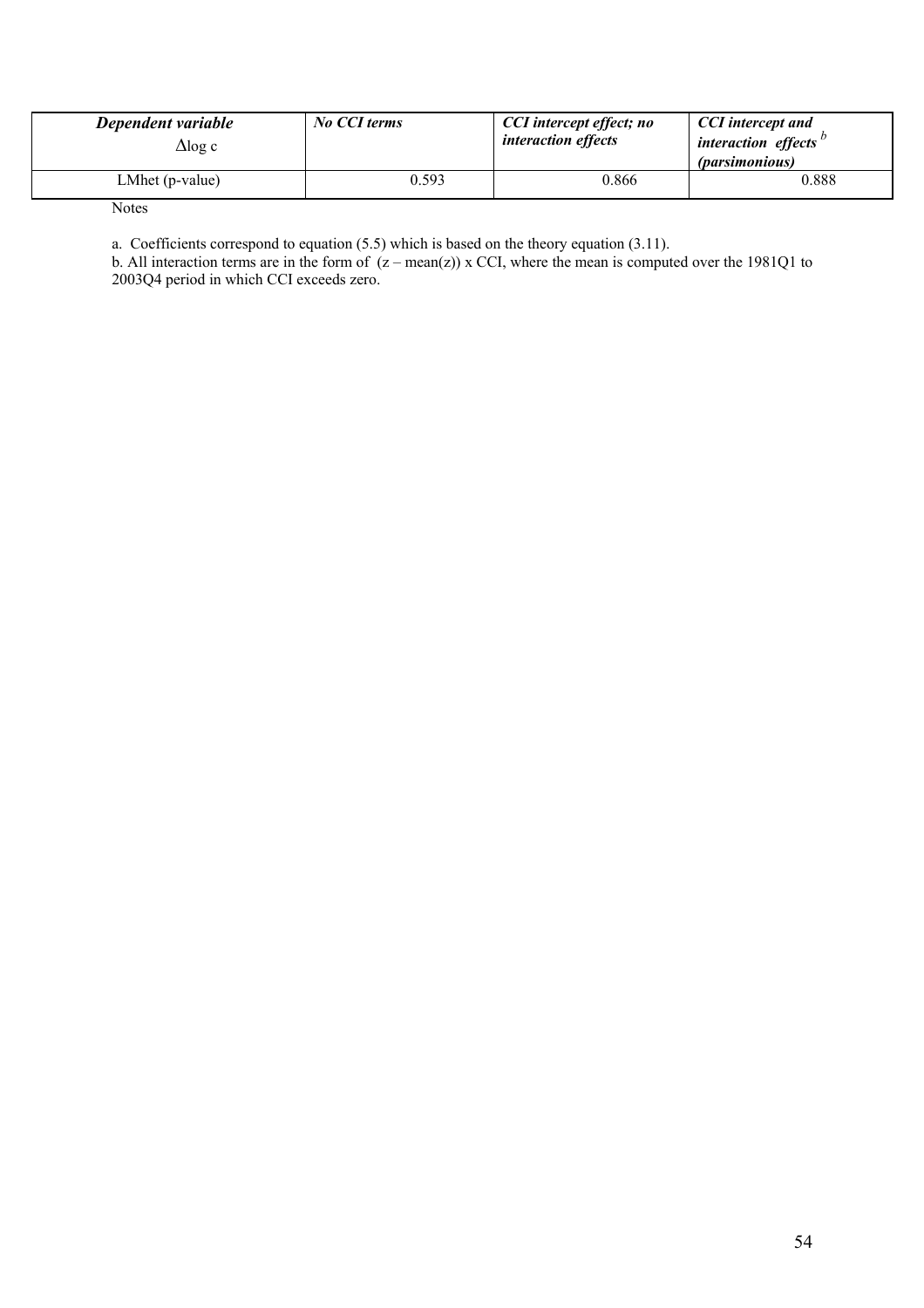| Dependent variable                                                      |                                  | No CCI terms   |         | <b>CCI</b> intercept |                | <b>CCI</b> intercept and |         |
|-------------------------------------------------------------------------|----------------------------------|----------------|---------|----------------------|----------------|--------------------------|---------|
| $\Delta$ log debt                                                       |                                  |                |         | effect; no           |                | interaction effects      |         |
|                                                                         |                                  |                |         | interaction effects  |                | (parsimonious)           |         |
| <b>Regressors</b>                                                       |                                  | coefficient    | t-ratio | coefficient          | t-ratio        | coefficient              | t-ratio |
| Speed of adjustment<br>(coefficient. on<br>$log y_{-1} - log det_{-1})$ | $\delta$                         | 0.10           | 4.7     | 0.17                 | 3.7            | 0.14                     | 5.2     |
| Intercept                                                               | $\delta_{0}$                     | $-17.4$        | $-3.7$  | $-14.4$              | $-3.9$         | $-15.6$                  | $-4.6$  |
| <b>CCI</b>                                                              |                                  |                |         | 2.43                 | 4.7            | 1.73                     | 4.8     |
| real rate ma8 -1                                                        | $\delta_{1}$                     | $-1.29$        | $-2.1$  | $-0.71$              | $-1.9$         |                          |         |
| CCI x real rate ma $8_{-1}$                                             | $\delta_{\text{lc}}$             | $\blacksquare$ |         |                      | $\blacksquare$ | $-5.10$                  | $-2.1$  |
| Uncertainty, $\theta$                                                   | $\delta_{2}$                     | $\overline{a}$ |         | 1.66                 | 0.9            | 0.62                     | 3.2     |
| $E \Delta \log yperm$ <sub>+12</sub>                                    | $\delta_{\rm i}$                 |                |         | 0.08                 | 1.3            |                          |         |
| $(y^{prop}/y)$                                                          | $\delta_{\scriptscriptstyle 4}$  | 0.68           | 2.5     | 0.25                 | 1.8            | 0.21                     | 1.3     |
| log y                                                                   | $\delta_{\rm s}$                 | 1.81           | 3.6     | 1.47                 | 4.6            | 1.61                     | 4.4     |
| Long run wealth elasticity <sup>a</sup>                                 | $\phi_{\scriptscriptstyle \!1}$  | $\mathbf{1}$   |         | $\mathbf{1}$         |                | 1.10                     | 4.6     |
| log illiquid assets $(-1)/y$                                            | $\phi_{2}$                       | 0.17           | 2.1     | 0.18                 | 3.4            | 0.26                     | 3.9     |
| log pension wealth $(-1)/y$                                             | $\phi_{3}$                       | 0.58           | 14.0    | 0.25                 | 3.9            | 0.27                     | 2.8     |
| log housing wealth/y                                                    | $\phi_{\scriptscriptstyle 4}$    | $\overline{a}$ |         | 0.09                 | 1.3            | $\overline{a}$           |         |
| CCI x (log housing<br>wealth(-1)/y- log liquid<br>$asserts(-1)/y)$      | $\phi_{{\scriptscriptstyle 4c}}$ |                |         |                      |                | 0.58                     | 0.8     |
| $\Delta_4$ log nominal interest<br>rate                                 | $\eta_{2}$                       | $-0.003$       | $-0.4$  | $-0.018$             | $-2.4$         | $-0.030$                 | $-2.9$  |
| $\Delta_8$ log population (ma4)                                         | $\eta$ <sub>3</sub>              | 1.20           | 4.8     | 2.03                 | 6.3            | 1.55                     | 4.4     |
| <b>Diagnostics</b>                                                      |                                  |                |         |                      |                |                          |         |
| s.e                                                                     |                                  | 0.0116         |         | 0.0101               |                | 0.0097                   |         |
| $R^2$                                                                   |                                  | 0.658          |         | 0.769                |                | 0.760                    |         |
| $\rm{DW}$                                                               |                                  | 1.47           |         | 1.74                 |                | 1.93                     |         |
| LM1 ( $p$ value)                                                        |                                  | 0.002          |         | 0.101                |                | 0.849                    |         |
| LM4 ( $p$ value)                                                        |                                  | 0.008          |         | 0.329                |                | 0.426                    |         |
| LMhet                                                                   |                                  | 0.593          |         | 0.837                |                | 0.834                    |         |

### **Table 9: Estimates of the SA Debt Function, 1971:1-2003:4**

Note:

a. Long run wealth elasticity set to 1 for specifications 1 and 2.

b. Coefficients correspond with equation (5.6).

c. All interaction terms are in the form of  $(z - mean(z))$  x CCI, where the mean is computed over the 1980Q4 to 2001Q4 period in which CCI exceeds zero.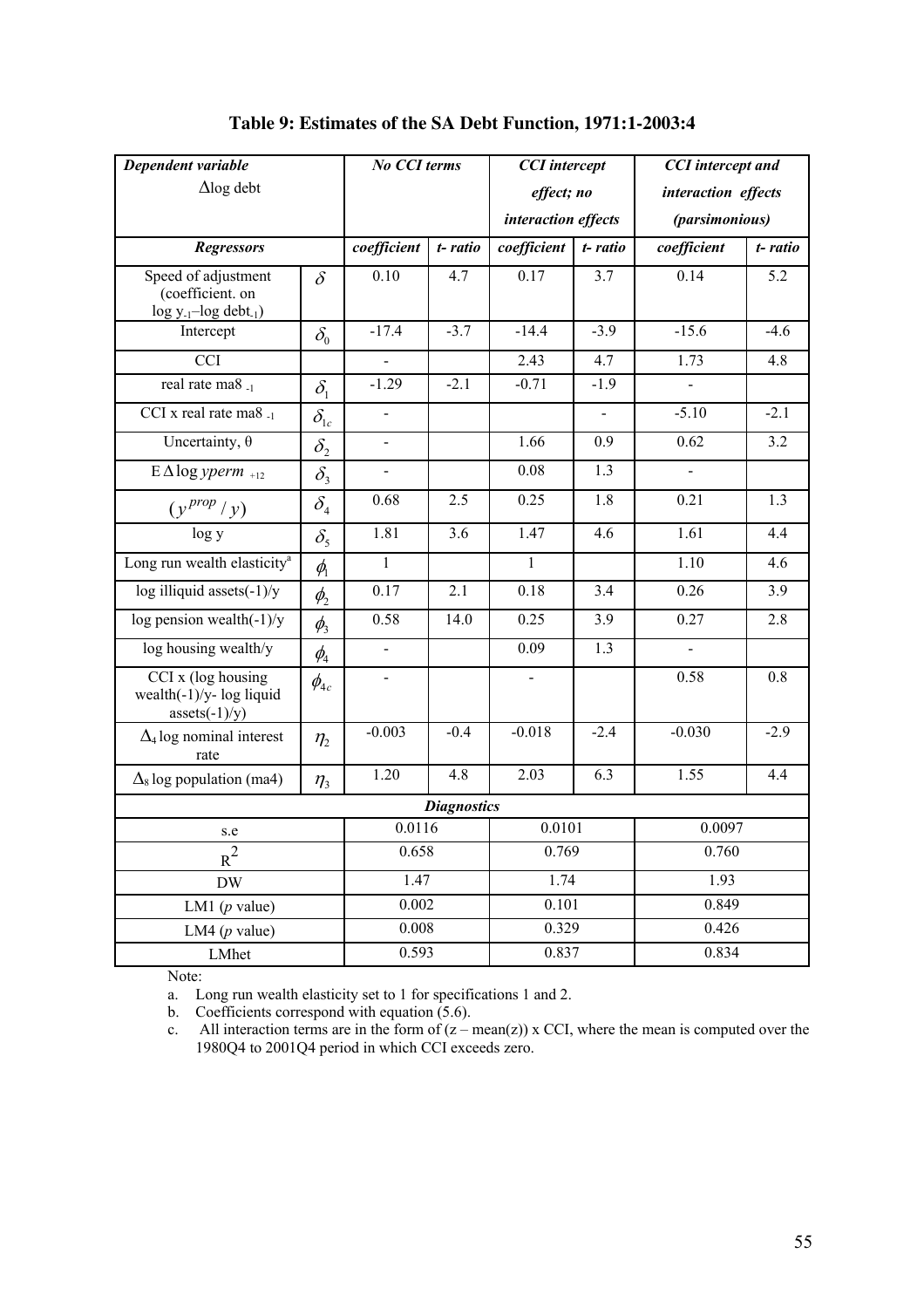| Dependent variable<br>$\Delta$ log debt | CCI intercept effect; no<br><i>interaction effects</i> |         | <b>CCI</b> intercept and<br><i>interaction effects</i><br><i>(parsimonious)</i> |         |  |
|-----------------------------------------|--------------------------------------------------------|---------|---------------------------------------------------------------------------------|---------|--|
| <b>Regressors</b>                       | coefficient                                            | t-ratio | coefficient                                                                     | t-ratio |  |
| D81                                     | 0.011                                                  | 1.2     | 0.031                                                                           | 3.8     |  |
| D83                                     | 0.043                                                  | 3.6     | 0.023                                                                           | 2.2     |  |
| D88                                     | 0.094                                                  | 6.4     | 0.109                                                                           | 7.4     |  |
| D89                                     | 0.024                                                  | 1.7     | 0.034                                                                           | 2.7     |  |
| D93                                     | 0.011                                                  | 1.0     | 0.023                                                                           | 1.7     |  |
| D95                                     | 0.052                                                  | 4.5     | 0.067                                                                           | 6.0     |  |

**Table 10: Estimates of the year dummies for CCI corresponding to Tables 8 and 9.**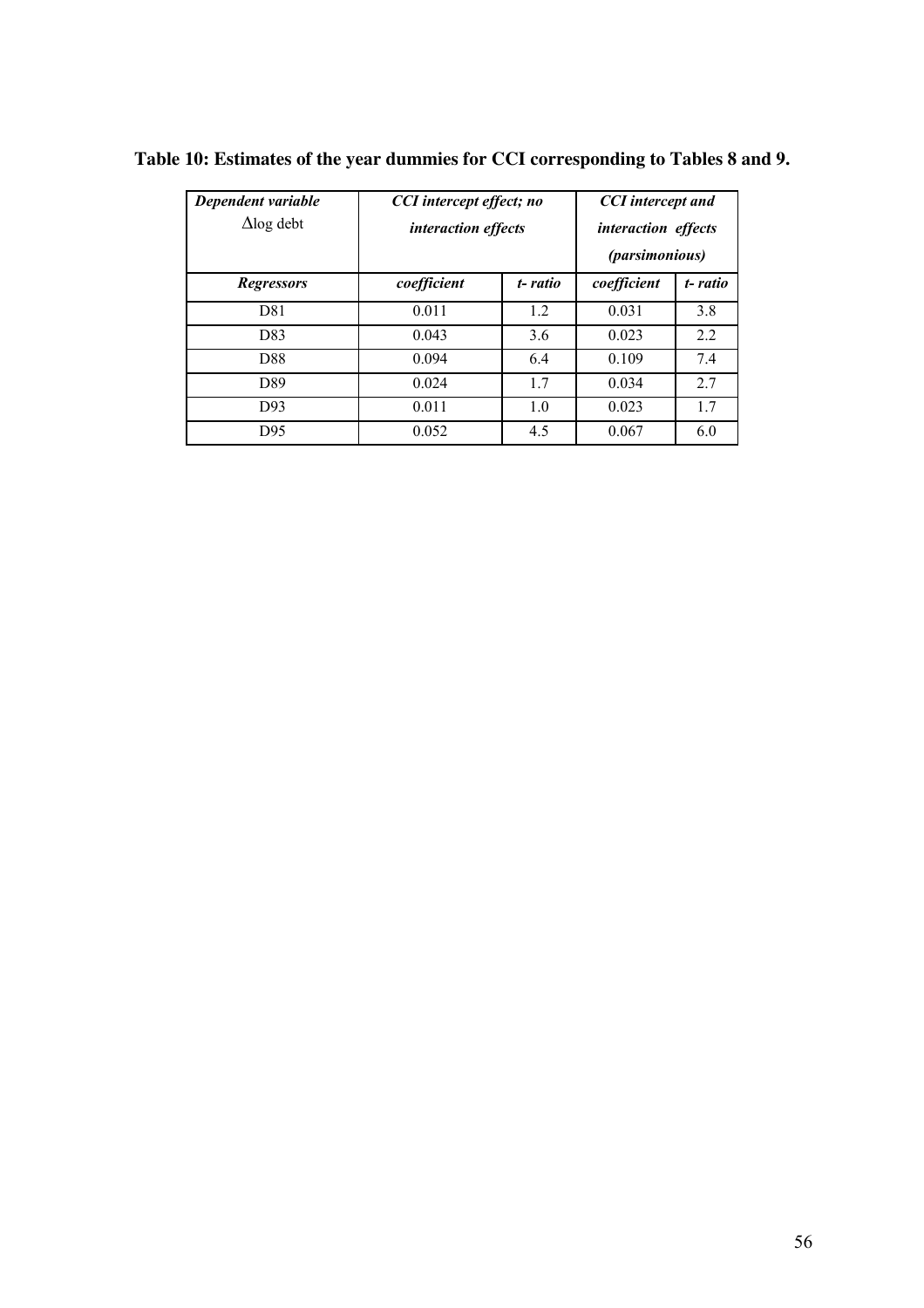

 **Figure 1: UK personal consumption and disaggregated assets relative to personal disposable non-property income** 

**Figure 2: Credit conditions index for the UK and the real interest rate** 

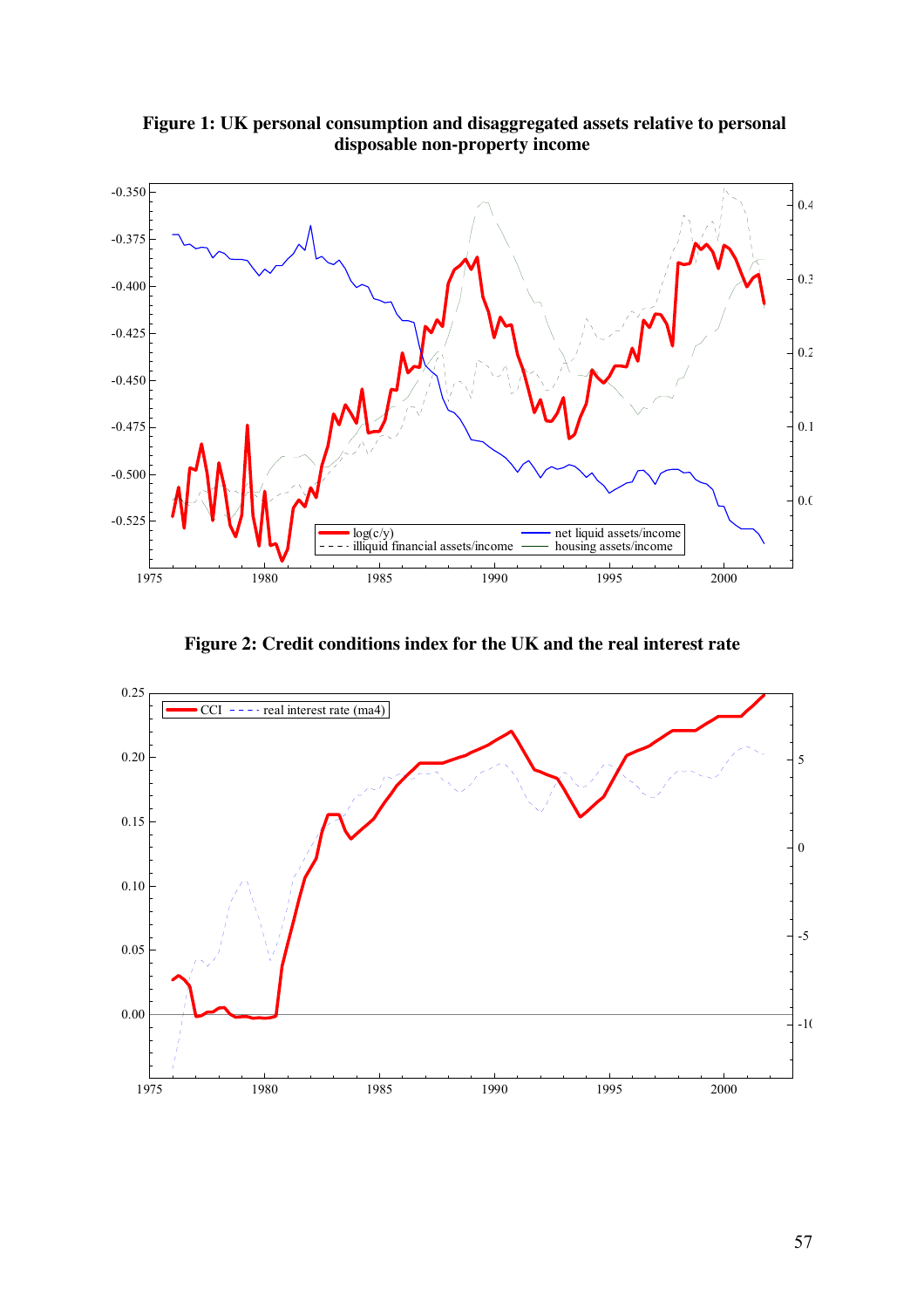

**Figure 3: South African personal consumption and household debt relative to personal disposable non-property income**

**Figure 4: South African debt, liquid and illiquid assets relative to personal disposable non-property income** 

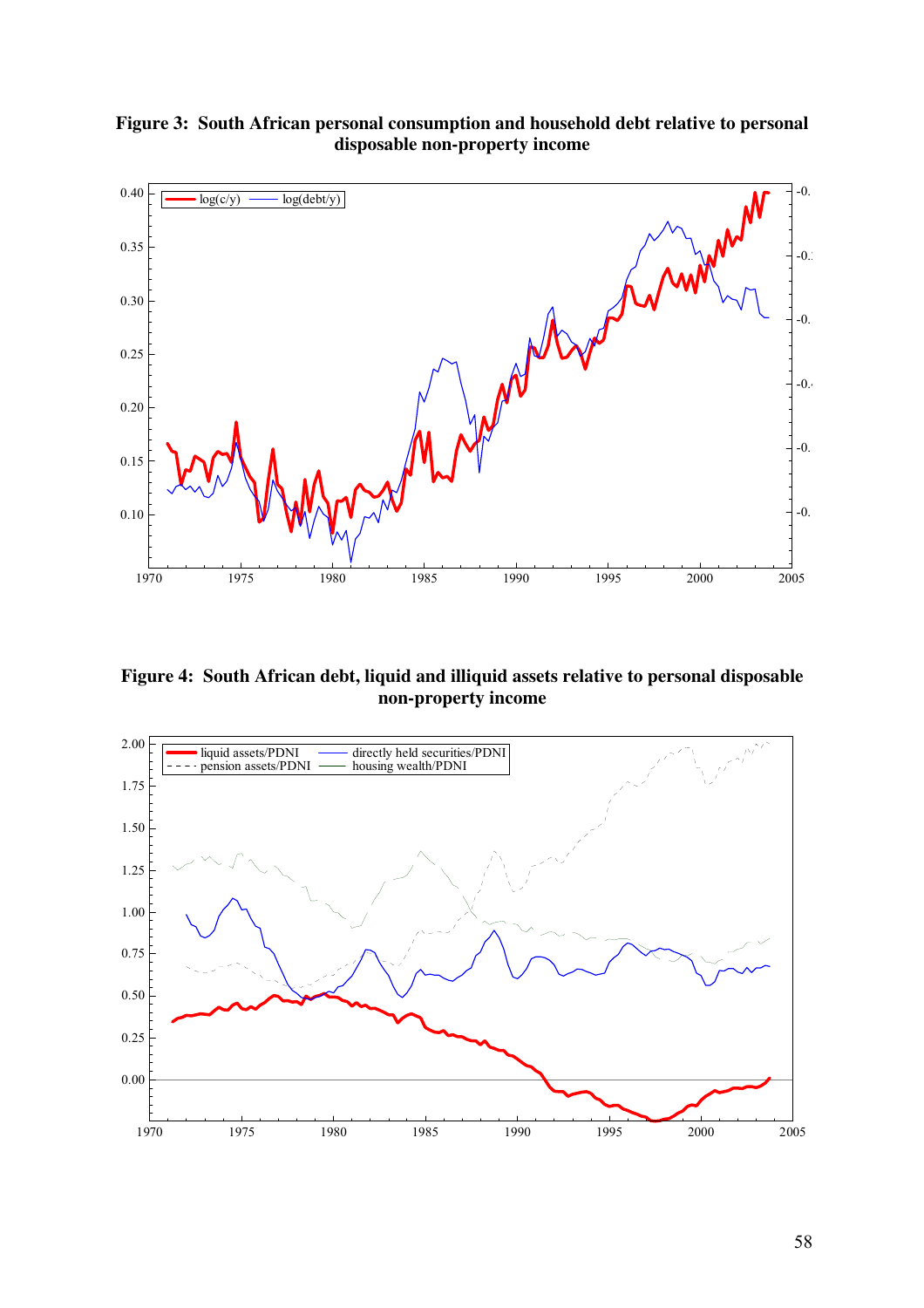

**Figure 5: Credit conditions index for South Africa and the real interest rate**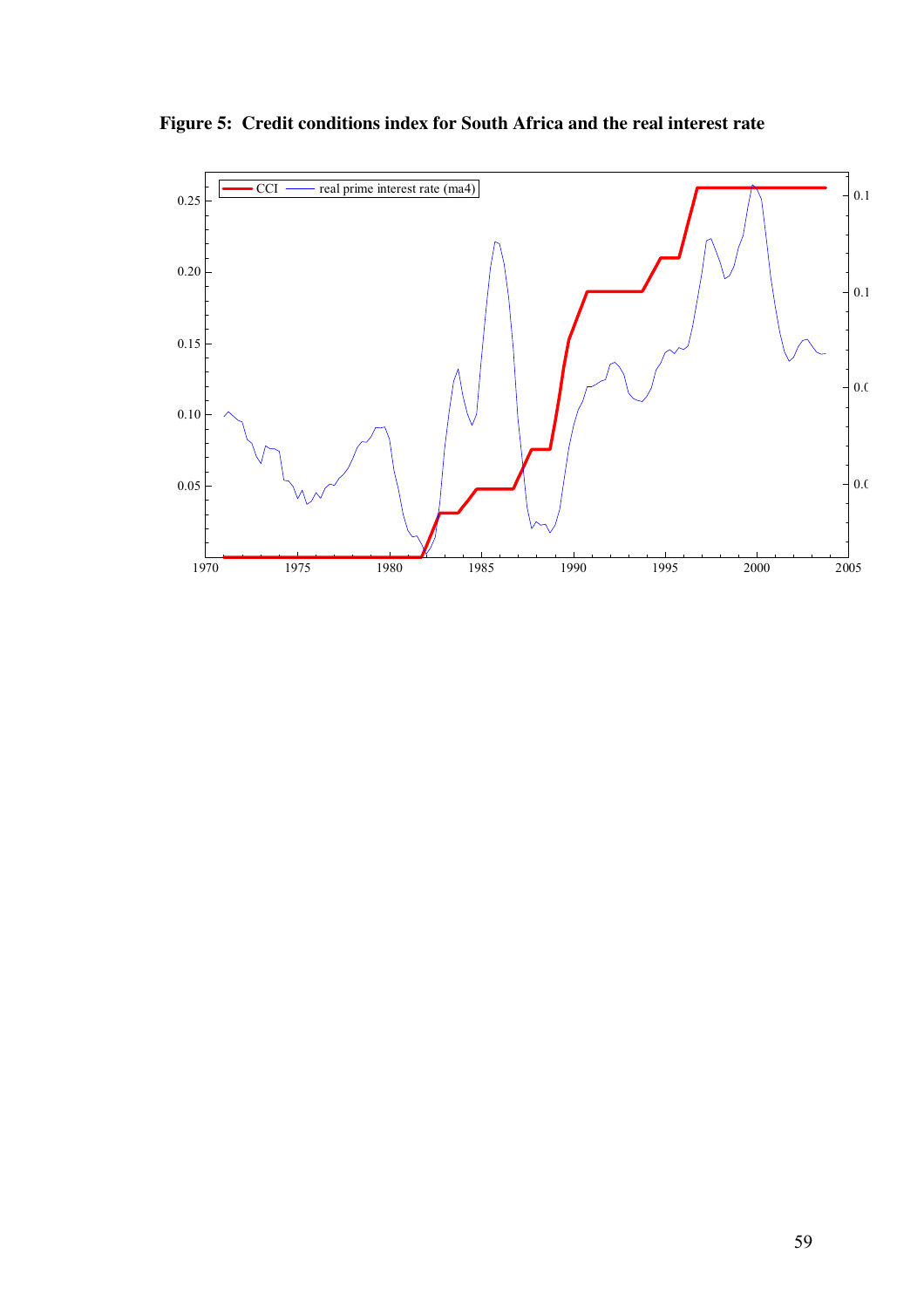#### **Appendix**

#### **Derivation of equation (3.11)**

One expects  $\phi_{1t} > 0$  and  $\phi_{2t} < 0$ , since credit-constrained households, on average, are likely to have lower incomes. We now make the simplifying assumption that  $\phi_{1t}$  and  $\phi_{2t}$  evolve slowly, so that  $\Delta \log y_t^c \approx \Delta \log y_t^c$ .

By definition, if  $\pi_t^y$  is the income share of credit-constrained households,

$$
(1 - \pi_t^{\nu})\phi_{1t} + \pi_t^{\nu}\phi_{2t} \approx 0 \tag{A.1}
$$

since  $\log y_t \approx (1 - \pi_t^y) \log y_t^u + \pi_t^y \log y_t^c$ .  $y'_t$ 

It follows that

$$
\phi_{1t} / \phi_{2t} = -\pi_t^{\,y} / (1 - \pi_t^{\,y}) \tag{A.2}
$$

This expression implies that  $\phi_{1t}$  and  $\phi_{2t}$  are, respectively, proportional to  $\pi_t^y$  and  $-(1 - \pi_t^y)$ , with the factor of proportionality depending, among other things, on  $\pi_t^y$  and the shape of the income distribution. Note that the consumption share,  $\pi_t$ , and the income share,  $\pi_t^u$ , of creditconstrained households do not coincide, though they should be highly correlated over time.

To obtain the average consumption function, note that

$$
\Delta \log c_t = (1 - \pi_t) \Delta \log c_t^u + \pi_t \Delta \log c_t^c \tag{A.3}
$$

Consumption growth for those unconstrained by credit,  $\Delta \log c_i^u$ , can be expressed by rewriting equation (3.6) as

$$
\Delta \log c_t^u = \beta \Big[ f(x_t) + \log y_t^u + \gamma A_{t-1}^u / y_t^u - \log c_{t-1}^u \Big] + \varepsilon_t \tag{A.4}
$$

For the credit-constrained, the consumption growth,  $\Delta \log c_i^u$ , is